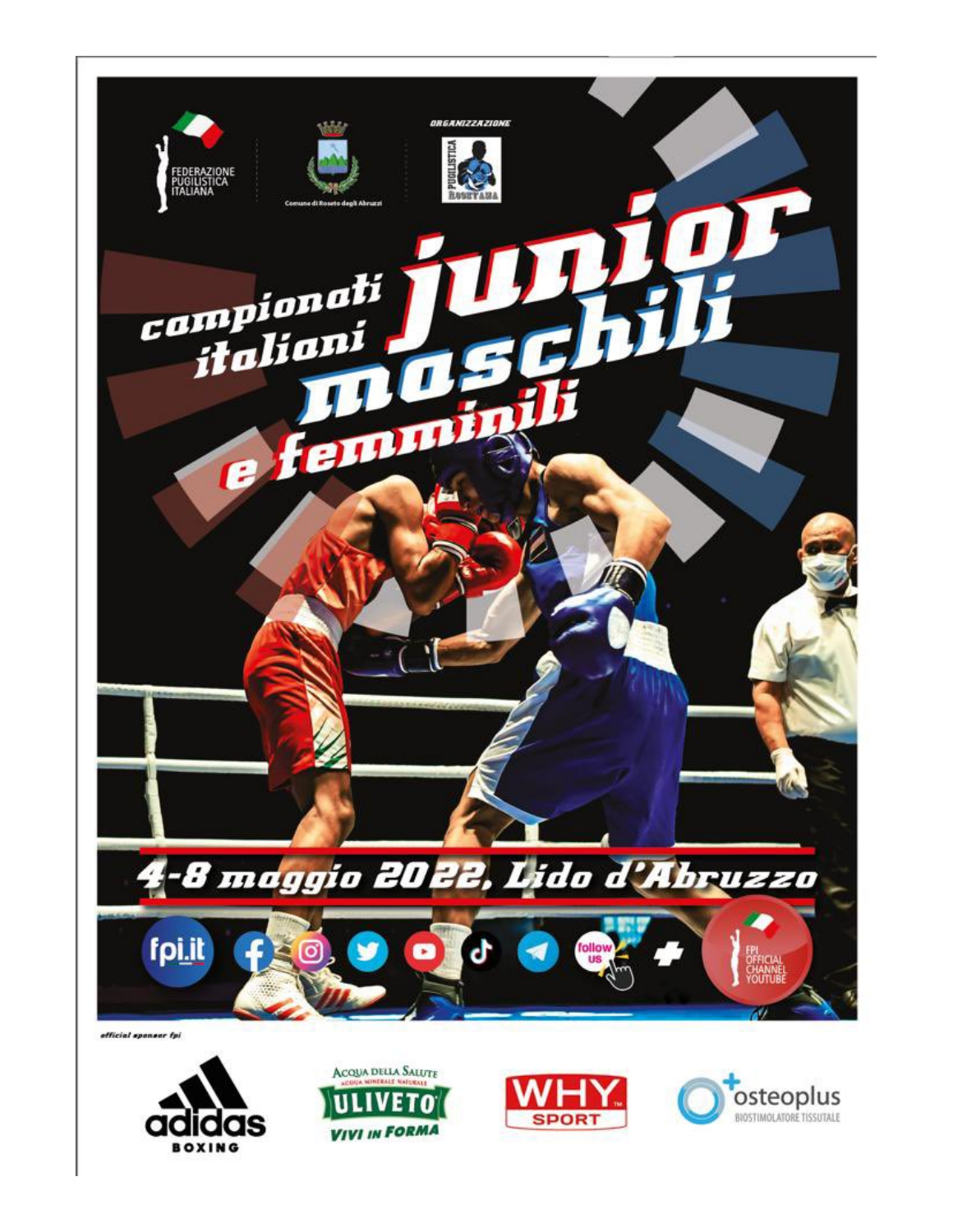



#### **Session 1 A**

## **MER 4 MAG 2022 14.00**

|                |              | Order Bout Weight Category |             | Corner                    | Name                                              | <b>Seed</b>                                                             | Team<br>Code                 | Winner                                                                                                              | Result    | <b>Decision</b> |                                           |
|----------------|--------------|----------------------------|-------------|---------------------------|---------------------------------------------------|-------------------------------------------------------------------------|------------------------------|---------------------------------------------------------------------------------------------------------------------|-----------|-----------------|-------------------------------------------|
| $\mathbf{1}$   | 1            | (46kg)                     |             | <b>RED</b><br><b>BLUE</b> | <b>GUSTOV RICCARDO</b><br><b>CALISTI ANDREA</b>   |                                                                         | <b>VE</b><br><b>EM</b>       | <b>RED</b>                                                                                                          | <b>WP</b> | 3:2             |                                           |
|                |              |                            | Referee: SD |                           | <b>MAROGNA ANTONIO</b>                            | Judge 1: LZ<br>Judge 2: PL<br>Judge 3: CP<br>Judge 4: TS<br>Judge 5: LG |                              | <b>CORRADI SILVIA</b><br>MACCHIAROLA FABIO<br><b>RUSSO GIUSEPPE</b><br>VIOLETTA ALESSANDRA<br>LAGALA VINCENZO       |           |                 | 29:28<br>29:28<br>30:27<br>27:30<br>28:29 |
| $\overline{2}$ | 2            | (52kg)                     |             | RED<br><b>BLUE</b>        | <b>MASELLI DANIELE</b><br><b>COLONNA CRISTIAN</b> |                                                                         | LZ<br><b>MC</b>              | <b>BLUE</b>                                                                                                         | <b>WP</b> | 4:1             |                                           |
|                |              |                            | Referee: SC |                           | <b>MARINO GIUSEPPA</b>                            | Judge 1: VE<br>Judge 2: EM<br>Judge 3: SD<br>Judge 4: CP<br>Judge 5: LG |                              | CECAFOSSO GIANLUCA<br>NARDELLI ANTONIO<br><b>MAROGNA ANTONIO</b><br>RUSSO GIUSEPPE<br>LAGALA VINCENZO               |           |                 | 28:29<br>28:29<br>29:28<br>28:29<br>28:29 |
| 3              | 3            | (52kg)                     |             | <b>RED</b><br><b>BLUE</b> | <b>GRECO GABRIEL</b><br>PINTO FRANCESCO           |                                                                         | GS<br><b>CP</b>              | <b>BLUE</b>                                                                                                         | WP        | 4:1             |                                           |
|                |              |                            | Referee: LZ |                           | <b>CORRADI SILVIA</b>                             | Judge 1: EM<br>Judge 2: TS<br>Judge 3: VE<br>Judge 4: LG<br>Judge 5: SD |                              | <b>NARDELLI ANTONIO</b><br>VIOLETTA ALESSANDRA<br>CECAFOSSO GIANLUCA<br>LAGALA VINCENZO<br><b>MAROGNA ANTONIO</b>   |           |                 | 27:30<br>28:29<br>28:29<br>29:28<br>28:29 |
|                |              |                            |             |                           |                                                   |                                                                         |                              |                                                                                                                     |           |                 |                                           |
| 4              | 4            | (52kg)                     |             | <b>RED</b><br><b>BLUE</b> | <b>MASTRATI ANTONIO</b><br><b>VACCA ANTONIO</b>   |                                                                         | $\overline{CP}$<br><b>SD</b> | <b>BLUE</b>                                                                                                         | WP        | 4:1             |                                           |
|                |              |                            | Referee: TS |                           | VIOLETTA ALESSANDRA                               | Judge 1: SC<br>Judge 2: PL<br>Judge 3: LZ<br>Judge 4: EM<br>Judge 5: VE |                              | <b>MARINO GIUSEPPA</b><br>MACCHIAROLA FABIO<br><b>CORRADI SILVIA</b><br>NARDELLI ANTONIO<br>CECAFOSSO GIANLUCA      |           |                 | 28:29<br>29:28<br>28:29<br>28:29<br>28:29 |
|                |              |                            |             |                           |                                                   |                                                                         |                              |                                                                                                                     |           |                 |                                           |
| 5              | 5            | (52kg)                     |             | <b>RED</b><br><b>BLUE</b> | CAMPANELLI DOMENICO<br><b>VIVIANI TIZIANO</b>     |                                                                         | PL<br><b>LZ</b>              | <b>RED</b>                                                                                                          | <b>WP</b> | 4:1             |                                           |
|                |              |                            | Referee: CP |                           | RUSSO GIUSEPPE                                    | Judge 1: SD<br>Judge 2: SC<br>Judge 3: LG<br>Judge 4: VE<br>Judge 5: EM |                              | <b>MAROGNA ANTONIO</b><br>MARINO GIUSEPPA<br>LAGALA VINCENZO<br>CECAFOSSO GIANLUCA<br>NARDELLI ANTONIO              |           |                 | 29:28<br>29:28<br>30:27<br>29:28<br>28:29 |
| 6              | 6            | (54kg)                     |             | RED                       | RACHDI AYOUB                                      |                                                                         | МC                           |                                                                                                                     |           |                 |                                           |
|                |              |                            |             | <b>BLUE</b>               | <b>SCOTTO ARMANDO</b>                             |                                                                         | LZ                           | <b>BLUE</b>                                                                                                         | <b>WP</b> | 5:0             |                                           |
|                |              |                            | Referee: PL |                           | <b>MACCHIAROLA FABIO</b>                          | Judge 1: TS<br>Judge 2: CP<br>Judge 3: SD<br>Judge 4: LG<br>Judge 5: SC |                              | <b>VIOLETTA ALESSANDRA</b><br><b>RUSSO GIUSEPPE</b><br><b>MAROGNA ANTONIO</b><br>LAGALA VINCENZO<br>MARINO GIUSEPPA |           |                 | 28:29<br>27:30<br>28:29<br>28:29<br>27:30 |
| $\overline{7}$ | $\mathbf{7}$ | (54kg)                     |             | RED                       | <b>MENISHAJ ALAN</b>                              |                                                                         | <b>EM</b>                    |                                                                                                                     |           |                 |                                           |
|                |              |                            |             | <b>BLUE</b>               | PANARIELLO MICHELE                                |                                                                         | <b>CP</b>                    | <b>BLUE</b>                                                                                                         | <b>WP</b> | 5:0             |                                           |
|                |              |                            | Referee: LG |                           | <b>LAGALA VINCENZO</b>                            | Judge 1: LZ<br>Judge 2: TS<br>Judge 3: PL<br>Judge 4: SD<br>Judge 5: VE |                              | <b>CORRADI SILVIA</b><br>VIOLETTA ALESSANDRA<br><b>MACCHIAROLA FABIO</b><br>MAROGNA ANTONIO<br>CECAFOSSO GIANLUCA   |           |                 | 28:29<br>28:29<br>28:29<br>28:29<br>28:29 |
| 8              | 8            | (54kg)                     |             | <b>RED</b>                | <b>CHIANTIA STEFANO</b>                           |                                                                         | <b>PM</b>                    |                                                                                                                     |           |                 |                                           |
|                |              |                            |             | <b>BLUE</b>               | <b>CUSENZA SALVATORE</b>                          |                                                                         | SC                           | <b>BLUE</b>                                                                                                         | WP        | 5:0             |                                           |
|                |              |                            | Referee: VE |                           | CECAFOSSO GIANLUCA                                | Judge 1: EM<br>Judge 2: CP<br>Judge 3: LZ<br>Judge 4: PL<br>Judge 5: SD |                              | NARDELLI ANTONIO<br>RUSSO GIUSEPPE<br><b>CORRADI SILVIA</b><br>MACCHIAROLA FABIO<br><b>MAROGNA ANTONIO</b>          |           |                 | 27:30<br>28:29<br>27:30<br>27:30<br>27:30 |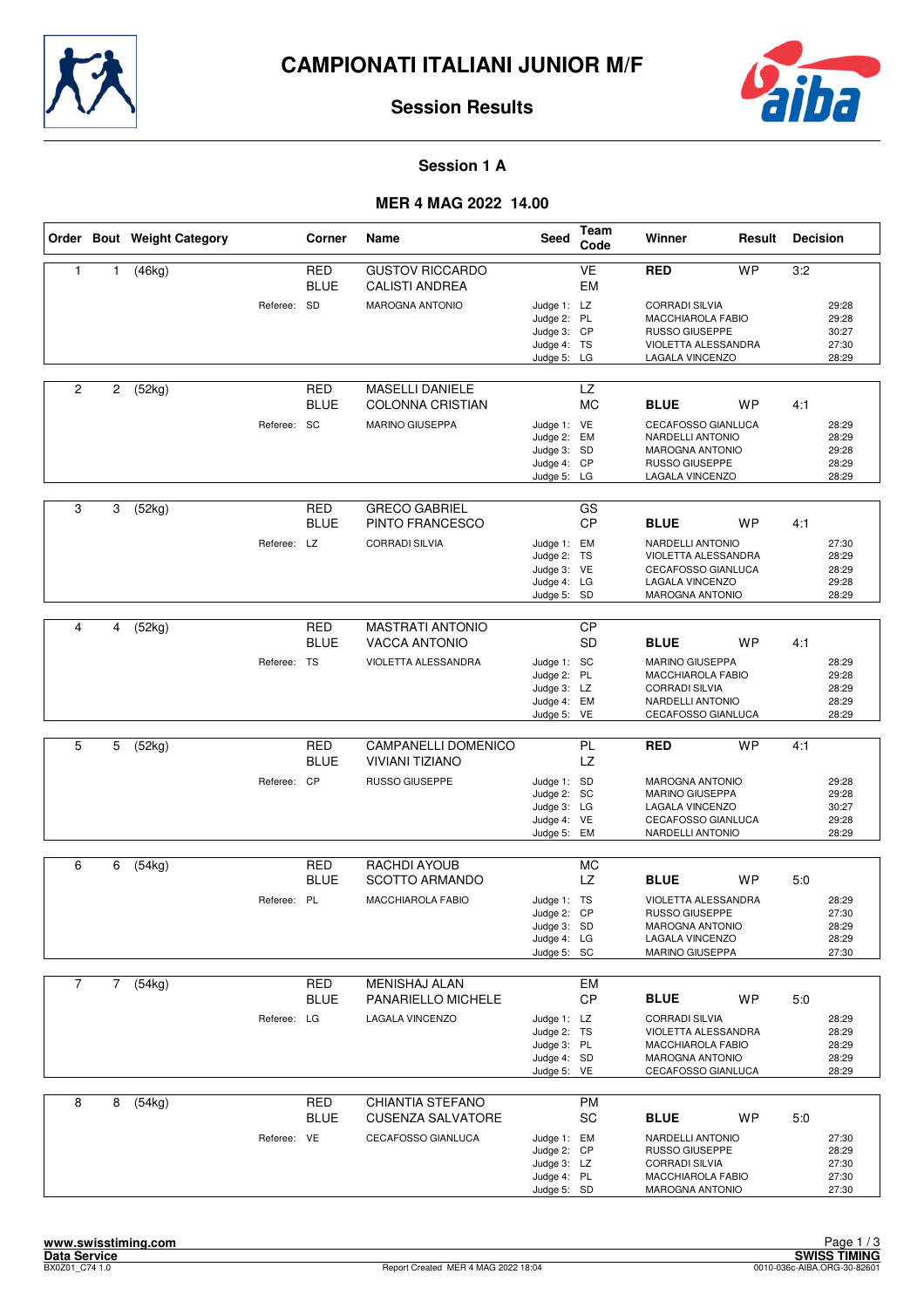



#### **Session 1 A**

## **MER 4 MAG 2022 14.00**

|    |    | Order Bout Weight Category |             | Corner                    | Name                                            | Seed                                                                    | Team<br>Code           | Winner                                                                                                               | Result    | <b>Decision</b>                           |
|----|----|----------------------------|-------------|---------------------------|-------------------------------------------------|-------------------------------------------------------------------------|------------------------|----------------------------------------------------------------------------------------------------------------------|-----------|-------------------------------------------|
| 9  | 9  | (54kg)                     |             | <b>RED</b><br><b>BLUE</b> | <b>SANTELIA MATTIA</b><br><b>ZUCCA RICCARDO</b> |                                                                         | <b>CP</b><br><b>SD</b> | <b>RED</b>                                                                                                           | <b>WP</b> | 4:1                                       |
|    |    |                            | Referee: EM |                           | NARDELLI ANTONIO                                | Judge 1: TS<br>Judge 2: SC<br>Judge 3: LG<br>Judge 4: VE<br>Judge 5: PL |                        | VIOLETTA ALESSANDRA<br>MARINO GIUSEPPA<br>LAGALA VINCENZO<br>CECAFOSSO GIANLUCA<br>MACCHIAROLA FABIO                 |           | 29:28<br>29:28<br>28:29<br>29:28<br>29:28 |
| 10 | 10 | (57kg)                     |             | RED<br><b>BLUE</b>        | <b>MIRASHI GIORGIO</b><br>PERRONE DAVIDE        |                                                                         | МC<br>LZ               | <b>BLUE</b>                                                                                                          | SC        | R1 1:34                                   |
|    |    |                            | Referee: PL |                           | MACCHIAROLA FABIO                               | Judge 1: VE<br>Judge 2: SD<br>Judge 3: CP<br>Judge 4: TS<br>Judge 5: EM |                        | CECAFOSSO GIANLUCA<br><b>MAROGNA ANTONIO</b><br>RUSSO GIUSEPPE<br>VIOLETTA ALESSANDRA<br>NARDELLI ANTONIO            |           |                                           |
| 11 | 11 | (57kg)                     |             | RED<br><b>BLUE</b>        | <b>BALZANO MICHAEL</b><br><b>VALERIO SIMONE</b> |                                                                         | <b>CP</b><br>PL        | <b>BLUE</b>                                                                                                          | <b>WP</b> | 5:0                                       |
|    |    |                            | Referee: SD |                           | <b>MAROGNA ANTONIO</b>                          | Judge 1: LZ<br>Judge 2: LG<br>Judge 3: SC<br>Judge 4: EM<br>Judge 5: TS |                        | <b>CORRADI SILVIA</b><br>LAGALA VINCENZO<br><b>MARINO GIUSEPPA</b><br>NARDELLI ANTONIO<br>VIOLETTA ALESSANDRA        |           | 27:30<br>27:30<br>27:30<br>27:30<br>27:30 |
|    |    |                            |             |                           |                                                 |                                                                         |                        |                                                                                                                      |           |                                           |
| 12 | 12 | (57kg)                     |             | <b>RED</b><br><b>BLUE</b> | <b>CIPRESSI PINO</b><br><b>ALCIATI TIZIANO</b>  |                                                                         | AB<br>LZ               | <b>BLUE</b>                                                                                                          | WP        | 5:0                                       |
|    |    |                            | Referee: SC |                           | <b>MARINO GIUSEPPA</b>                          | Judge 1: CP<br>Judge 2: SD<br>Judge 3: VE<br>Judge 4: LG<br>Judge 5: PL |                        | <b>RUSSO GIUSEPPE</b><br><b>MAROGNA ANTONIO</b><br><b>CECAFOSSO GIANLUCA</b><br>LAGALA VINCENZO<br>MACCHIAROLA FABIO |           | 26:30<br>27:30<br>27:30<br>26:30<br>27:30 |
|    |    |                            |             |                           |                                                 |                                                                         |                        |                                                                                                                      |           |                                           |
| 13 | 13 | (60kg)                     |             | <b>RED</b><br><b>BLUE</b> | RIDOSSO SALVATORE<br>CILIBERTI MATTEO           |                                                                         | <b>CP</b><br><b>MC</b> | <b>RED</b>                                                                                                           | SC        | R <sub>2</sub> 1:12                       |
|    |    |                            | Referee: LZ |                           | <b>CORRADI SILVIA</b>                           | Judge 1: TS<br>Judge 2: EM<br>Judge 3: PL<br>Judge 4: VE<br>Judge 5: SD |                        | VIOLETTA ALESSANDRA<br>NARDELLI ANTONIO<br>MACCHIAROLA FABIO<br><b>CECAFOSSO GIANLUCA</b><br><b>MAROGNA ANTONIO</b>  |           | 10:9<br>10:9<br>10:9<br>10:9<br>10:9      |
| 14 | 14 | (63kg)                     |             | <b>RED</b>                | CALIA ALESSANDRO                                |                                                                         | PL                     |                                                                                                                      |           |                                           |
|    |    |                            |             | <b>BLUE</b>               | PINTO PIETRO                                    |                                                                         | LZ                     | <b>BLUE</b>                                                                                                          | <b>WP</b> | 3:2                                       |
|    |    |                            | Referee: TS |                           | VIOLETTA ALESSANDRA                             | Judge 1: CP<br>Judge 2: SC<br>Judge 3: LG<br>Judge 4: EM<br>Judge 5: VE |                        | <b>RUSSO GIUSEPPE</b><br>MARINO GIUSEPPA<br>LAGALA VINCENZO<br>NARDELLI ANTONIO<br>CECAFOSSO GIANLUCA                |           | 29:28<br>28:29<br>29:28<br>28:29<br>28:29 |
| 15 | 15 | (63kg)                     |             | <b>RED</b>                | PUTAGGIO GIUSEPPE                               |                                                                         | SC                     |                                                                                                                      |           |                                           |
|    |    |                            |             | <b>BLUE</b>               | CAFARO ALESSANDRO                               |                                                                         | <b>SD</b>              | <b>BLUE</b>                                                                                                          | <b>WP</b> | 4:0                                       |
|    |    |                            | Referee: CP |                           | RUSSO GIUSEPPE                                  | Judge 1: LZ<br>Judge 2: LG<br>Judge 3: PL<br>Judge 4: VE<br>Judge 5: EM |                        | <b>CORRADI SILVIA</b><br>LAGALA VINCENZO<br>MACCHIAROLA FABIO<br><b>CECAFOSSO GIANLUCA</b><br>NARDELLI ANTONIO       |           | 27:28<br>26:30<br>27:29<br>27:29<br>28:28 |
| 16 | 16 | (66kg)                     |             | <b>RED</b>                | <b>BORRELLI ANTONIO</b>                         |                                                                         | <b>CP</b>              |                                                                                                                      |           |                                           |
|    |    |                            |             | <b>BLUE</b>               | <b>TISTARELLI CRISTIAN</b>                      |                                                                         | LZ                     | <b>BLUE</b>                                                                                                          | WP        | 5:0                                       |
|    |    |                            | Referee: LG |                           | LAGALA VINCENZO                                 | Judge 1: TS<br>Judge 2: SD<br>Judge 3: SC<br>Judge 4: PL<br>Judge 5: EM |                        | VIOLETTA ALESSANDRA<br><b>MAROGNA ANTONIO</b><br>MARINO GIUSEPPA<br>MACCHIAROLA FABIO<br>NARDELLI ANTONIO            |           | 27:30<br>27:30<br>27:30<br>27:30<br>28:29 |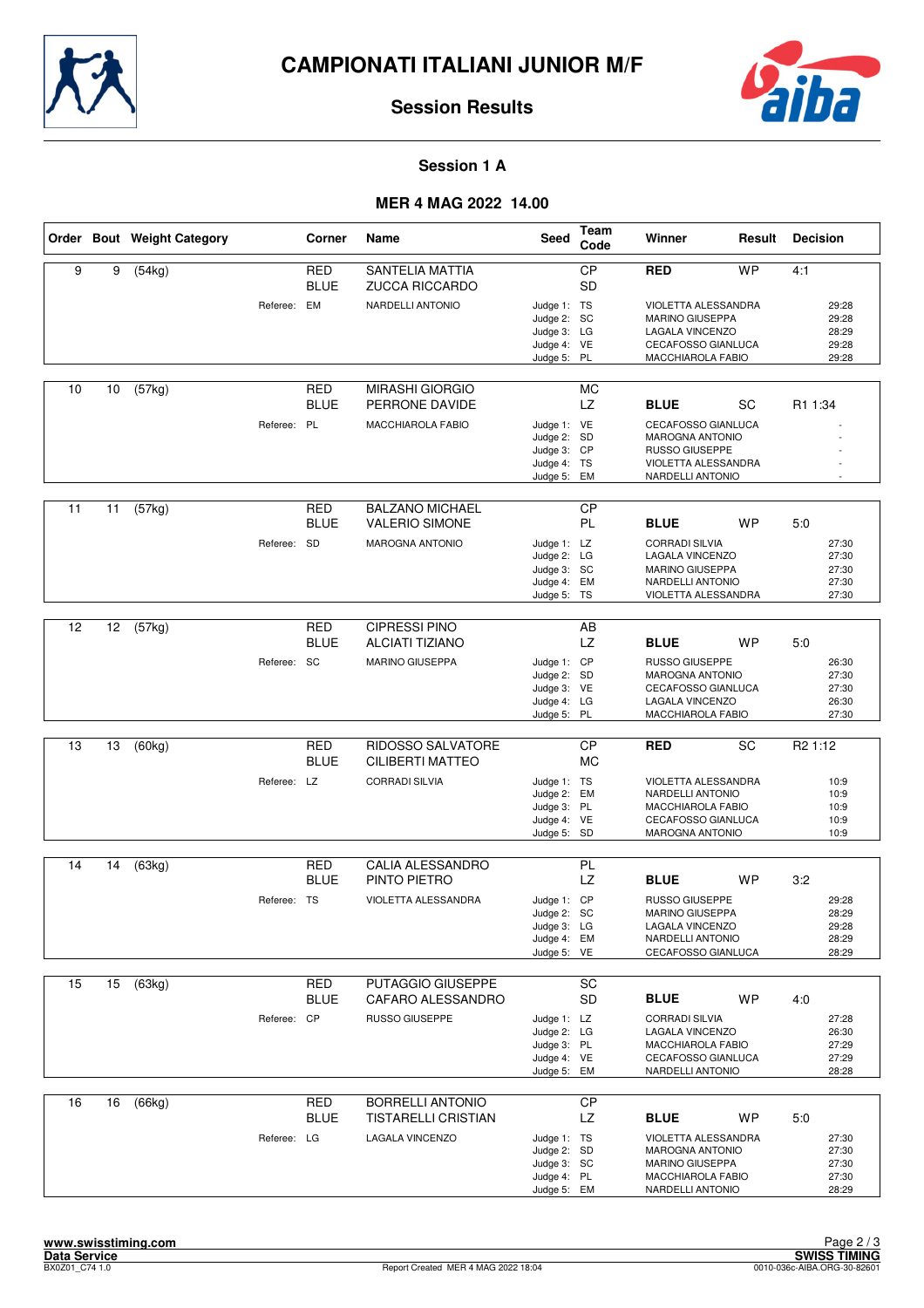



#### **Session 1 A**

## **MER 4 MAG 2022 14.00**

|    |    | Order Bout Weight Category |             | Corner                    | <b>Name</b>                                       | <b>Seed</b>                                                             | <b>Team</b><br>Code    | Winner                                                                                                                       | Result    | <b>Decision</b> |                                           |
|----|----|----------------------------|-------------|---------------------------|---------------------------------------------------|-------------------------------------------------------------------------|------------------------|------------------------------------------------------------------------------------------------------------------------------|-----------|-----------------|-------------------------------------------|
| 17 | 17 | (66kg)                     |             | <b>RED</b><br><b>BLUE</b> | <b>BARATILI ALFONSO</b><br><b>MATTA CRISTIAN</b>  |                                                                         | <b>CP</b><br><b>SD</b> | <b>RED</b>                                                                                                                   | <b>WP</b> | 4:1             |                                           |
|    |    |                            | Referee: VE |                           | CECAFOSSO GIANLUCA                                | Judge 1: LZ<br>Judge 2: TS<br>Judge 3: LG<br>Judge 4: SC<br>Judge 5: PL |                        | <b>CORRADI SILVIA</b><br><b>VIOLETTA ALESSANDRA</b><br><b>LAGALA VINCENZO</b><br><b>MARINO GIUSEPPA</b><br>MACCHIAROLA FABIO |           |                 | 29:28<br>29:28<br>29:28<br>28:29<br>29:28 |
| 18 | 18 | (66kg)                     |             | <b>RED</b><br><b>BLUE</b> | <b>GHIRINGHELLI MATTIA</b><br>POTENZA OMAR        |                                                                         | <b>LB</b><br><b>SC</b> | <b>BLUE</b>                                                                                                                  | <b>WP</b> | 5.0             |                                           |
|    |    |                            | Referee:    | EM                        | NARDELLI ANTONIO                                  | Judge 1:<br>Judge 2: SD<br>Judge 3: VE<br>Judge 4: LZ<br>Judge 5: LG    | CP                     | <b>RUSSO GIUSEPPE</b><br><b>MAROGNA ANTONIO</b><br><b>CECAFOSSO GIANLUCA</b><br><b>CORRADI SILVIA</b><br>LAGALA VINCENZO     |           |                 | 27:30<br>27:30<br>27:30<br>27:30<br>27:30 |
| 19 | 19 | (70kg)                     |             | <b>RED</b><br><b>BLUE</b> | <b>RUFINI ALESSIO</b><br><b>NEVIERA CHRISTIAN</b> |                                                                         | <b>LZ</b><br>PL        | <b>RED</b>                                                                                                                   | <b>WP</b> | 5.0             |                                           |
|    |    |                            | Referee:    | <b>SD</b>                 | <b>MAROGNA ANTONIO</b>                            | Judge 1: TS<br>Judge 2: CP<br>Judge 3: SC<br>Judge 4:<br>Judge 5: VE    | EM                     | VIOLETTA ALESSANDRA<br>RUSSO GIUSEPPE<br><b>MARINO GIUSEPPA</b><br>NARDELLI ANTONIO<br>CECAFOSSO GIANLUCA                    |           |                 | 30:27<br>30:26<br>30:27<br>30:27<br>30:27 |
| 20 | 20 | (70kg)                     |             | <b>RED</b><br><b>BLUE</b> | <b>GENTILI FEDERICO</b><br><b>CAPUANO KEVIN</b>   |                                                                         | LZ<br>SC               | <b>RED</b>                                                                                                                   | <b>WP</b> | 5.0             |                                           |
|    |    |                            | Referee: PL |                           | <b>MACCHIAROLA FABIO</b>                          | Judge 1: LG<br>Judge 2: SD<br>Judge 3: TS<br>Judge 4: CP<br>Judge 5: EM |                        | <b>LAGALA VINCENZO</b><br><b>MAROGNA ANTONIO</b><br><b>VIOLETTA ALESSANDRA</b><br>RUSSO GIUSEPPE<br>NARDELLI ANTONIO         |           |                 | 30:27<br>30:25<br>30:27<br>30:27<br>30:27 |

LEGEND<br>Rn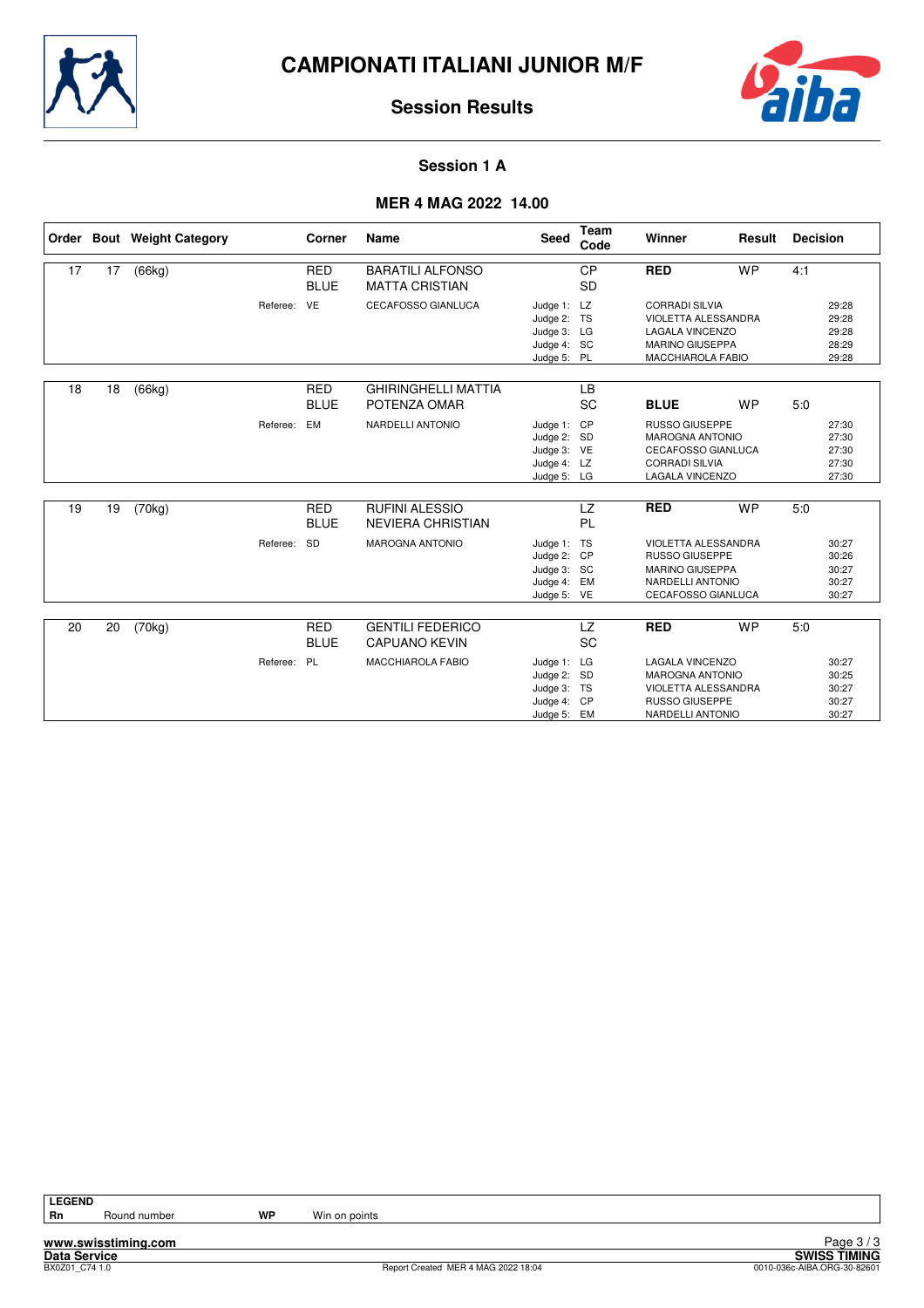



#### **Session 2 B**

#### **MER 4 MAG 2022 14:00**

|                |    | Order Bout Weight Category |             | Corner                    | Name                                                        | Seed                                                                    | Team<br>Code     | Winner                                                                                                                   | Result    | <b>Decision</b> |                                           |
|----------------|----|----------------------------|-------------|---------------------------|-------------------------------------------------------------|-------------------------------------------------------------------------|------------------|--------------------------------------------------------------------------------------------------------------------------|-----------|-----------------|-------------------------------------------|
| 1              | 21 | (46kg)                     | Referee: LZ | <b>RED</b><br><b>BLUE</b> | <b>VINCI VINCENZO</b><br>MARTUCCI SAMUELE<br>ANGILERI FABIO | Judge 1: SD<br>Judge 2: TS<br>Judge 3: LB<br>Judge 4: CP                | SC<br>GS         | RED<br><b>BRIOCCIA ANGELO</b><br><b>FORASTIERI SAMANTHA</b><br>PREMOLI SABINA<br><b>TERLIZZI STEFANO</b>                 | <b>WP</b> | 5.0             | 30:27<br>30:27<br>29:28<br>30:27          |
| $\overline{c}$ | 22 |                            |             | RED                       | <b>BEN ZAHOUANE SALAH</b>                                   | Judge 5: AB                                                             | MC               | <b>VOLPIN GIORGIO</b><br><b>RED</b>                                                                                      | <b>WP</b> | 5:0             | 29:28                                     |
|                |    | (46kg)                     |             | <b>BLUE</b>               | <b>FODDI MANUEL</b>                                         |                                                                         | <b>SD</b>        |                                                                                                                          |           |                 |                                           |
|                |    |                            | Referee: PL |                           | MONACELLI SILVIA                                            | Judge 1: SC<br>Judge 2: PL<br>Judge 3: CP<br>Judge 4: AB<br>Judge 5: LB |                  | <b>LIOTTA ANDREA</b><br>DE PALMA GIUSEPPE<br><b>TERLIZZI STEFANO</b><br><b>VOLPIN GIORGIO</b><br>PREMOLI SABINA          |           |                 | 30:27<br>29:28<br>30:27<br>29:28<br>29:28 |
| 3              | 23 | (52kg)                     |             | RED<br><b>BLUE</b>        | <b>MINNITI FILIPPO</b><br><b>TRABELSI RAYEN</b>             |                                                                         | SD.<br><b>VE</b> | RED                                                                                                                      | <b>WP</b> | 4:1             |                                           |
|                |    |                            | Referee: TS |                           | FORASTIERI SAMANTHA                                         | Judge 1: LZ<br>Judge 2: SC<br>Judge 3: PL<br>Judge 4: CP<br>Judge 5: AB |                  | ANGILERI FABIO<br><b>LIOTTA ANDREA</b><br>DE PALMA GIUSEPPE<br><b>TERLIZZI STEFANO</b><br><b>VOLPIN GIORGIO</b>          |           |                 | 30:27<br>28:29<br>30:27<br>29:28<br>29:28 |
| 4              | 24 | (52kg)                     |             | <b>RED</b>                | <b>SORMANI STEFANO</b>                                      |                                                                         | LB               |                                                                                                                          |           |                 |                                           |
|                |    |                            |             | <b>BLUE</b>               | DE NOJA EMANUELE                                            |                                                                         | PL               | <b>BLUE</b>                                                                                                              | <b>WP</b> | 5:0             |                                           |
|                |    |                            | Referee: SD |                           | <b>BRIOCCIA ANGELO</b>                                      | Judge 1: SC<br>Judge 2: TS<br>Judge 3: LZ<br>Judge 4: AB<br>Judge 5: CP |                  | <b>LIOTTA ANDREA</b><br>FORASTIERI SAMANTHA<br><b>ANGILERI FABIO</b><br><b>VOLPIN GIORGIO</b><br><b>TERLIZZI STEFANO</b> |           |                 | 27:30<br>27:30<br>27:30<br>27:30<br>27:30 |
|                |    |                            |             |                           |                                                             |                                                                         |                  |                                                                                                                          |           |                 |                                           |
| 5              | 25 | (52kg)                     |             | <b>RED</b><br><b>BLUE</b> | <b>DAVI' DANIELE</b><br><b>FONTO' THOMAS</b>                |                                                                         | <b>SC</b><br>LG  | <b>BLUE</b>                                                                                                              | <b>WP</b> | 5:0             |                                           |
|                |    |                            | Referee: LB |                           | PREMOLI SABINA                                              | Judge 1: PL<br>Judge 2: PL<br>Judge 3: SD<br>Judge 4: LZ<br>Judge 5: TS |                  | DE PALMA GIUSEPPE<br><b>MONACELLI SILVIA</b><br><b>BRIOCCIA ANGELO</b><br>ANGILERI FABIO<br>FORASTIERI SAMANTHA          |           |                 | 26:30<br>27:30<br>26:30<br>27:30<br>26:30 |
| 6              | 26 | (54kg)                     |             | <b>RED</b>                | <b>FIORENZA PATRICK</b>                                     |                                                                         | LВ               |                                                                                                                          |           |                 |                                           |
|                |    |                            |             | <b>BLUE</b>               | RODOLICO DARIO                                              |                                                                         | PL               | <b>BLUE</b>                                                                                                              | <b>WP</b> | 4:0             |                                           |
|                |    |                            | Referee: SC |                           | <b>LIOTTA ANDREA</b>                                        | Judge 1: CP<br>Judge 2: AB<br>Judge 3: LZ<br>Judge 4: SD<br>Judge 5: TS |                  | <b>TERLIZZI STEFANO</b><br><b>VOLPIN GIORGIO</b><br>ANGILERI FABIO<br><b>BRIOCCIA ANGELO</b><br>FORASTIERI SAMANTHA      |           |                 | 28:29<br>28:29<br>28:29<br>28:28<br>27:30 |
| $\overline{7}$ | 27 | (54kg)                     |             | RED                       | <b>BRUZZESE VITALE</b>                                      |                                                                         | <b>FVG</b>       | RED                                                                                                                      | <b>WP</b> | 5:0             |                                           |
|                |    |                            |             | <b>BLUE</b>               | <b>GHINI JACOPO</b>                                         |                                                                         | TS               |                                                                                                                          |           |                 |                                           |
|                |    |                            | Referee: PL |                           | DE PALMA GIUSEPPE                                           | Judge 1: LB<br>Judge 2: PL<br>Judge 3: CP<br>Judge 4: LZ<br>Judge 5: AB |                  | PREMOLI SABINA<br>MONACELLI SILVIA<br><b>TERLIZZI STEFANO</b><br>ANGILERI FABIO<br><b>VOLPIN GIORGIO</b>                 |           |                 | 30:27<br>29:28<br>29:28<br>30:27<br>30:27 |
| 8              | 28 | (54kg)                     |             | <b>RED</b>                | SERGIO ANTONIO                                              |                                                                         | GS               | <b>RED</b>                                                                                                               | <b>WP</b> | 5:0             |                                           |
|                |    |                            | Referee: AB | BLUE                      | ROMASINO CHRISTIAN<br><b>VOLPIN GIORGIO</b>                 | Judge 1: SD<br>Judge 2: TS<br>Judge 3: SC<br>Judge 4: LB<br>Judge 5: CP | LZ               | <b>BRIOCCIA ANGELO</b><br>FORASTIERI SAMANTHA<br>LIOTTA ANDREA<br>PREMOLI SABINA<br><b>TERLIZZI STEFANO</b>              |           |                 | 30:25<br>30:25<br>29:26<br>28:27<br>30:25 |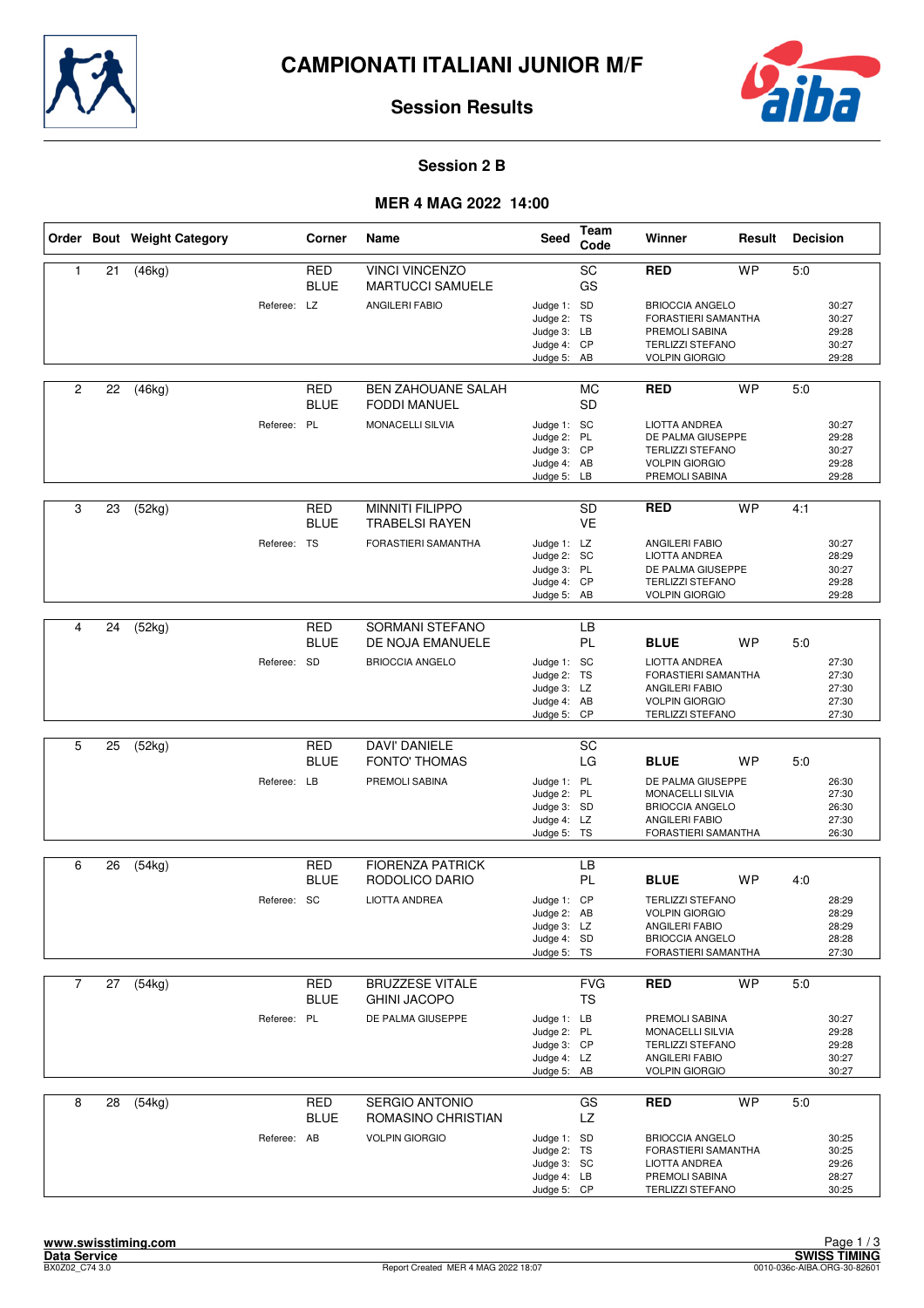



#### **Session 2 B**

## **MER 4 MAG 2022 14:00**

|    |    | Order Bout Weight Category |             | Corner                    | Name                                          | Seed                                                                    | <b>Team</b><br>Code    | Winner                                                                                                                  | Result     | <b>Decision</b>                           |
|----|----|----------------------------|-------------|---------------------------|-----------------------------------------------|-------------------------------------------------------------------------|------------------------|-------------------------------------------------------------------------------------------------------------------------|------------|-------------------------------------------|
| 9  | 29 | (57kg)                     |             | <b>RED</b><br><b>BLUE</b> | <b>MARKU ALESIO</b><br><b>DURANTI FILIPPO</b> |                                                                         | EM<br><b>TS</b>        | <b>RED</b>                                                                                                              | <b>WP</b>  | 5:0                                       |
|    |    |                            | Referee: CP |                           | <b>TERLIZZI STEFANO</b>                       | Judge 1: LZ<br>Judge 2: PL<br>Judge 3: PL<br>Judge 4: SD<br>Judge 5:    | LB                     | <b>ANGILERI FABIO</b><br>DE PALMA GIUSEPPE<br>MONACELLI SILVIA<br><b>BRIOCCIA ANGELO</b><br>PREMOLI SABINA              |            | 30:27<br>30:27<br>30:27<br>30:27<br>30:27 |
| 10 | 30 | (57kg)                     |             | <b>RED</b><br>BLUE        | MINCIONE ANGELO<br><b>NARDI GIUSEPPE</b>      |                                                                         | GS<br><b>SD</b>        | <b>BLUE</b>                                                                                                             | <b>WP</b>  | 4:1                                       |
|    |    |                            | Referee: LZ |                           | <b>ANGILERI FABIO</b>                         | Judge 1: TS<br>Judge 2: SC<br>Judge 3: PL<br>Judge 4: AB<br>Judge 5: PL |                        | FORASTIERI SAMANTHA<br>LIOTTA ANDREA<br>DE PALMA GIUSEPPE<br><b>VOLPIN GIORGIO</b><br>MONACELLI SILVIA                  |            | 28:29<br>29:28<br>28:29<br>28:29<br>28:29 |
| 11 | 31 | (57kg)                     |             | <b>RED</b><br>BLUE        | <b>FAGONE MATTEO</b><br><b>DORDIT FILIPPO</b> |                                                                         | LB<br><b>VE</b>        | <b>RED</b>                                                                                                              | <b>WP</b>  | 4:1                                       |
|    |    |                            | Referee: PL |                           | MONACELLI SILVIA                              | Judge 1: CP<br>Judge 2: SD<br>Judge 3: AB<br>Judge 4: SC<br>Judge 5:    | PL                     | <b>TERLIZZI STEFANO</b><br><b>BRIOCCIA ANGELO</b><br><b>VOLPIN GIORGIO</b><br><b>LIOTTA ANDREA</b><br>DE PALMA GIUSEPPE |            | 29:28<br>29:28<br>29:28<br>28:29<br>29:28 |
|    |    |                            |             |                           |                                               |                                                                         |                        |                                                                                                                         |            |                                           |
| 12 | 32 | (57kg)                     |             | <b>RED</b><br>BLUE        | ARMANIO JHASON<br>MONTENOTTE SIMONE           |                                                                         | <b>PM</b><br><b>SC</b> | <b>RED</b>                                                                                                              | <b>WP</b>  | 5:0                                       |
|    |    |                            | Referee: TS |                           | FORASTIERI SAMANTHA                           | Judge 1: LZ<br>Judge 2: LB<br>Judge 3: CP<br>Judge 4: SD<br>Judge 5: PL |                        | ANGILERI FABIO<br>PREMOLI SABINA<br><b>TERLIZZI STEFANO</b><br><b>BRIOCCIA ANGELO</b><br>DE PALMA GIUSEPPE              |            | 30:27<br>30:27<br>30:27<br>30:27<br>30:27 |
|    |    |                            |             |                           |                                               |                                                                         |                        |                                                                                                                         |            |                                           |
| 13 | 33 | (60kg)                     |             | <b>RED</b><br><b>BLUE</b> | <b>GIANNONE MICHELE</b><br>SOBEIH ADAM        |                                                                         | <b>TS</b><br>LB        | <b>RED</b>                                                                                                              | <b>WP</b>  | 5:0                                       |
|    |    |                            | Referee: SD |                           | <b>BRIOCCIA ANGELO</b>                        | Judge 1: AB<br>Judge 2: PL<br>Judge 3: LZ<br>Judge 4: PL<br>Judge 5: CP |                        | <b>VOLPIN GIORGIO</b><br>MONACELLI SILVIA<br>ANGILERI FABIO<br>DE PALMA GIUSEPPE<br><b>TERLIZZI STEFANO</b>             |            | 30:27<br>30:27<br>30:27<br>30:27<br>30:27 |
|    |    |                            |             |                           |                                               |                                                                         |                        |                                                                                                                         |            |                                           |
| 14 | 34 | (60kg)                     |             | <b>RED</b><br>BLUE        | SUFFRE' CRISTIANO<br><b>HYSENAJ DANIEL</b>    |                                                                         | LZ<br>PL               | <b>RED</b>                                                                                                              | <b>WP</b>  | 5:0                                       |
|    |    |                            | Referee: LB |                           | PREMOLI SABINA                                | Judge 1: SC<br>Judge 2: AB<br>Judge 3: TS<br>Judge 4: CP<br>Judge 5: SD |                        | LIOTTA ANDREA<br><b>VOLPIN GIORGIO</b><br>FORASTIERI SAMANTHA<br><b>TERLIZZI STEFANO</b><br><b>BRIOCCIA ANGELO</b>      |            | 30:27<br>30:27<br>30:27<br>30:27<br>30:27 |
| 15 | 35 | (63kg)                     |             | RED                       | ADDEZIO ALESSANDRO                            |                                                                         | <b>CP</b>              |                                                                                                                         |            |                                           |
|    |    |                            |             | <b>BLUE</b>               | LUONGO STEFANO                                |                                                                         | AB                     | <b>BLUE</b>                                                                                                             | <b>WP</b>  | 4:1                                       |
|    |    |                            | Referee: SC |                           | LIOTTA ANDREA                                 | Judge 1: LZ<br>Judge 2: PL<br>Judge 3: PL<br>Judge 4: LB<br>Judge 5: TS |                        | <b>ANGILERI FABIO</b><br>DE PALMA GIUSEPPE<br>MONACELLI SILVIA<br>PREMOLI SABINA<br>FORASTIERI SAMANTHA                 |            | 28:29<br>28:29<br>28:29<br>28:29<br>30:27 |
| 16 | 36 | (63kg)                     |             | <b>RED</b>                | <b>ABATE GABRIEL</b>                          |                                                                         | LB                     | <b>RED</b>                                                                                                              | <b>RSC</b> | R1 2:46                                   |
|    |    |                            | Referee: PL | BLUE                      | ZANGHI VINCENZO<br>DE PALMA GIUSEPPE          | Judge 1: SD<br>Judge 2: LZ<br>Judge 3: CP<br>Judge 4: AB<br>Judge 5: PL | CL                     | <b>BRIOCCIA ANGELO</b><br>ANGILERI FABIO<br><b>TERLIZZI STEFANO</b><br><b>VOLPIN GIORGIO</b><br>MONACELLI SILVIA        |            |                                           |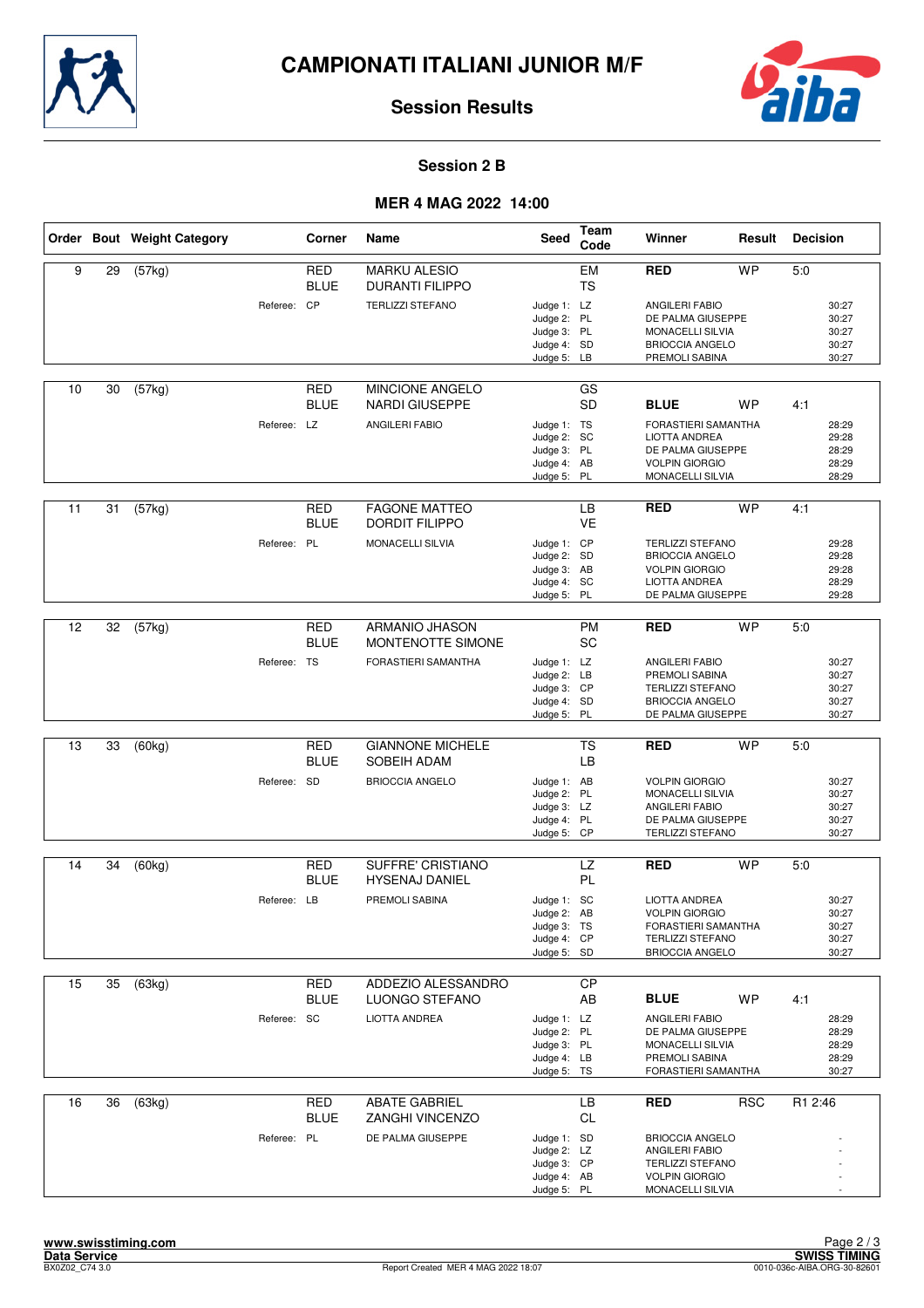



#### **Session 2 B**

## **MER 4 MAG 2022 14:00**

| Order |    | <b>Bout</b> Weight Category |             | Corner                    | Name                                                | Seed                                                                    | Team<br>Code    | Winner                                                                                                                  | Result    | <b>Decision</b> |                                           |
|-------|----|-----------------------------|-------------|---------------------------|-----------------------------------------------------|-------------------------------------------------------------------------|-----------------|-------------------------------------------------------------------------------------------------------------------------|-----------|-----------------|-------------------------------------------|
| 17    | 37 | (66kg)                      |             | <b>RED</b><br><b>BLUE</b> | DI GIOIA MARIO<br><b>SAMARITANI STEVEN</b>          |                                                                         | <b>MC</b><br>EM | <b>BLUE</b>                                                                                                             | <b>WP</b> | 5:0             |                                           |
|       |    |                             | Referee:    | AB                        | <b>VOLPIN GIORGIO</b>                               | Judge 1:<br>Judge 2: SC<br>Judge 3: LB<br>Judge 4: PL<br>Judge 5: CP    | LZ              | <b>ANGILERI FABIO</b><br><b>LIOTTA ANDREA</b><br>PREMOLI SABINA<br>DE PALMA GIUSEPPE<br><b>TERLIZZI STEFANO</b>         |           |                 | 27:30<br>28:29<br>27:30<br>27:30<br>27:30 |
| 18    | 38 | (66kg)                      |             | <b>RED</b><br><b>BLUE</b> | <b>TASSA LAHCEN</b><br>KHALDOUNI ABDELLAKODDOUS     |                                                                         | <b>LB</b><br>VE | <b>RED</b>                                                                                                              | <b>WP</b> | 5:0             |                                           |
|       |    |                             | Referee:    | CP                        | <b>TERLIZZI STEFANO</b>                             | Judge 1: SD<br>Judge 2:<br>Judge 3: PL<br>Judge 4: LZ<br>Judge 5: PL    | TS              | <b>BRIOCCIA ANGELO</b><br>FORASTIERI SAMANTHA<br><b>MONACELLI SILVIA</b><br><b>ANGILERI FABIO</b><br>DE PALMA GIUSEPPE  |           |                 | 29:28<br>29:28<br>29:28<br>29:28<br>29:28 |
| 19    | 39 | (70kg)                      |             | <b>RED</b><br><b>BLUE</b> | <b>FERRACUTI LEONARDO</b><br><b>VEZZOSO ALESSIO</b> |                                                                         | МC<br>LG        | <b>BLUE</b>                                                                                                             | <b>WP</b> | 5.0             |                                           |
|       |    |                             | Referee: LZ |                           | <b>ANGILERI FABIO</b>                               | Judge 1: AB<br>Judge 2: LB<br>Judge 3: SC<br>Judge 4: SD<br>Judge 5: TS |                 | <b>VOLPIN GIORGIO</b><br>PREMOLI SABINA<br><b>LIOTTA ANDREA</b><br><b>BRIOCCIA ANGELO</b><br><b>FORASTIERI SAMANTHA</b> |           |                 | 27:30<br>27:30<br>28:29<br>27:30<br>27:30 |

LEGEND<br>Rn

**www.swisstiming.com**

Round number **RSC** Referee Stops Contest **WP** Win on points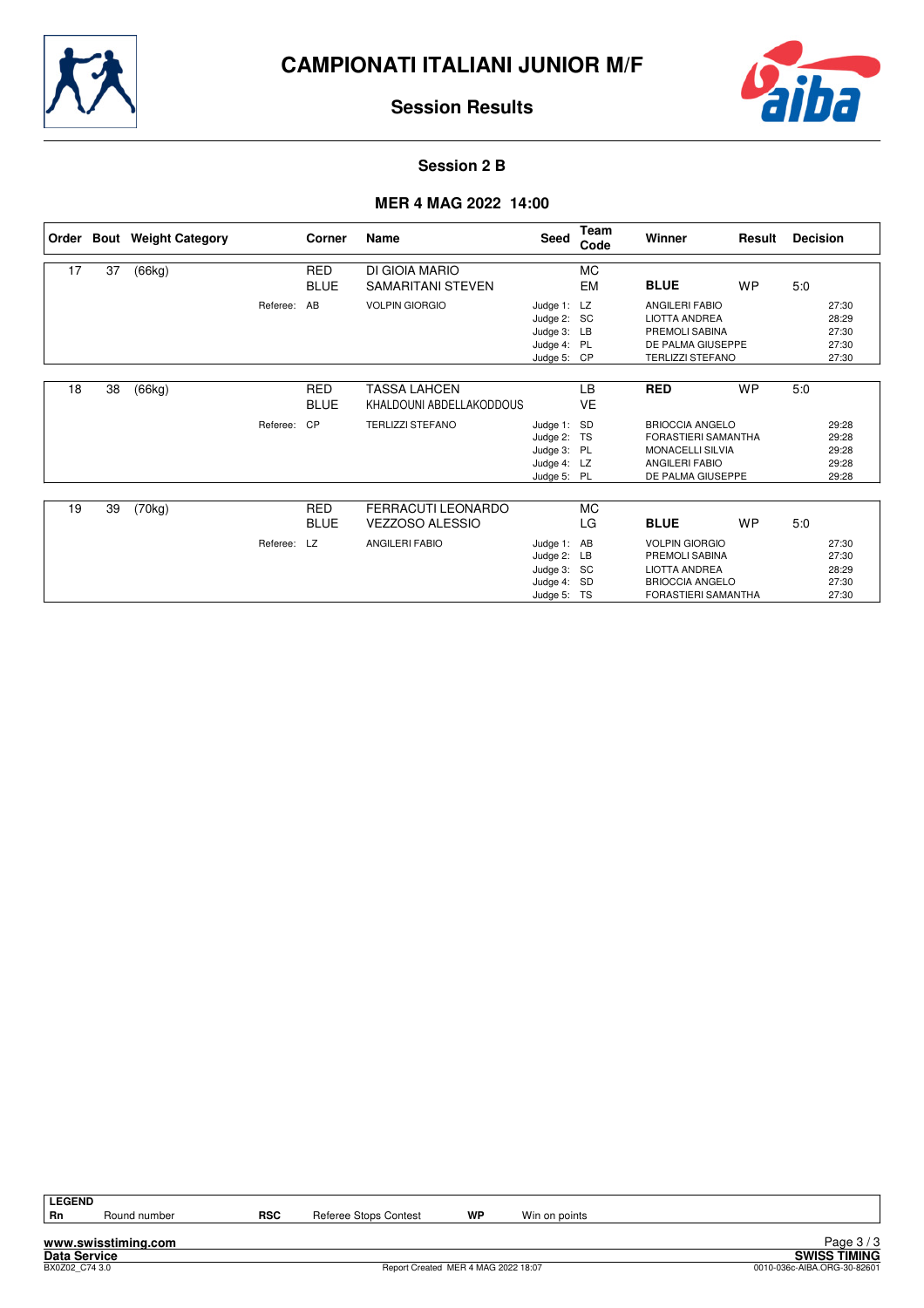



#### **Session 3 A**

|                |    | Order Bout Weight Category |             | Corner                    | Name                                                   | Seed                                                                    | Team<br>Code    | Winner                                                                                                                    | Result    | <b>Decision</b> |                                           |
|----------------|----|----------------------------|-------------|---------------------------|--------------------------------------------------------|-------------------------------------------------------------------------|-----------------|---------------------------------------------------------------------------------------------------------------------------|-----------|-----------------|-------------------------------------------|
| $\mathbf{1}$   | 40 | (46kg)                     |             | <b>RED</b><br><b>BLUE</b> | <b>MARSALA FORTUNATO</b><br><b>GUSTOV RICCARDO</b>     |                                                                         | LZ<br><b>VE</b> | <b>RED</b>                                                                                                                | <b>WP</b> | 5:0             |                                           |
|                |    |                            | Referee: PL |                           | <b>MACCHIAROLA FABIO</b>                               | Judge 1: TS<br>Judge 2: SC<br>Judge 3: EM<br>Judge 4: LG<br>Judge 5: CP |                 | VIOLETTA ALESSANDRA<br>MARINO GIUSEPPA<br>NARDELLI ANTONIO<br>LAGALA VINCENZO<br>RUSSO GIUSEPPE                           |           |                 | 30:26<br>30:27<br>30:26<br>30:26<br>30:27 |
| $\overline{2}$ | 41 | (46kg)                     |             | RED<br><b>BLUE</b>        | <b>CIRAULO ANTONIO</b><br><b>SCARPA TOMMASO</b>        |                                                                         | <b>CL</b><br>PL | <b>RED</b>                                                                                                                | <b>WP</b> | 5:0             |                                           |
|                |    |                            | Referee: SD |                           | <b>MAROGNA ANTONIO</b>                                 | Judge 1: VE<br>Judge 2: LZ<br>Judge 3: CP<br>Judge 4: SC<br>Judge 5: EM |                 | CECAFOSSO GIANLUCA<br><b>CORRADI SILVIA</b><br>RUSSO GIUSEPPE<br>MARINO GIUSEPPA<br>NARDELLI ANTONIO                      |           |                 | 30:27<br>29:28<br>30:27<br>29:28<br>30:27 |
| 3              | 42 | (48kg)                     |             | RED<br><b>BLUE</b>        | <b>CRUCILLA' FRANCESCO</b><br><b>BOURAOUIA SOFIANE</b> |                                                                         | SC<br><b>CP</b> | <b>RED</b>                                                                                                                | <b>WP</b> | 5:0             |                                           |
|                |    |                            | Referee: VE |                           | CECAFOSSO GIANLUCA                                     | Judge 1: PL<br>Judge 2: TS<br>Judge 3: LG<br>Judge 4: LZ<br>Judge 5: SD |                 | <b>MACCHIAROLA FABIO</b><br>VIOLETTA ALESSANDRA<br>LAGALA VINCENZO<br><b>CORRADI SILVIA</b><br><b>MAROGNA ANTONIO</b>     |           |                 | 30:27<br>30:27<br>30:27<br>30:27<br>30:27 |
|                |    |                            |             |                           |                                                        |                                                                         |                 |                                                                                                                           |           |                 |                                           |
| 4              | 43 | (48kg)                     |             | <b>RED</b><br><b>BLUE</b> | <b>BRAMA KRISTOS</b><br><b>RAUTI MARCO</b>             |                                                                         | <b>EM</b><br>LВ | <b>BLUE</b>                                                                                                               | WP        | 5:0             |                                           |
|                |    |                            | Referee: SC |                           | MARINO GIUSEPPA                                        | Judge 1: CP<br>Judge 2: SD<br>Judge 3: PL<br>Judge 4: VE<br>Judge 5: LG |                 | RUSSO GIUSEPPE<br><b>MAROGNA ANTONIO</b><br><b>MACCHIAROLA FABIO</b><br><b>CECAFOSSO GIANLUCA</b><br>LAGALA VINCENZO      |           |                 | 28:29<br>28:29<br>28:29<br>28:29<br>27:30 |
|                |    |                            |             |                           |                                                        |                                                                         |                 |                                                                                                                           |           |                 |                                           |
| 5              | 44 | (50kg)                     |             | <b>RED</b><br><b>BLUE</b> | <b>IELMINI OSCAR</b><br><b>ABBATE MICHAEL</b>          |                                                                         | LB<br><b>SC</b> | <b>RED</b>                                                                                                                | <b>WP</b> | 4:1             |                                           |
|                |    |                            | Referee: LZ |                           | <b>CORRADI SILVIA</b>                                  | Judge 1: TS<br>Judge 2: EM<br>Judge 3: LG<br>Judge 4: PL<br>Judge 5: SD |                 | VIOLETTA ALESSANDRA<br>NARDELLI ANTONIO<br>LAGALA VINCENZO<br>MACCHIAROLA FABIO<br><b>MAROGNA ANTONIO</b>                 |           |                 | 27:30<br>29:28<br>29:28<br>29:28<br>30:27 |
|                |    |                            |             | <b>RED</b>                | <b>VITALE GAETANO</b>                                  |                                                                         | SC              |                                                                                                                           | <b>WP</b> |                 |                                           |
| 6              | 45 | (52kg)                     |             | <b>BLUE</b>               | <b>COLONNA CRISTIAN</b>                                |                                                                         | <b>MC</b>       | <b>RED</b>                                                                                                                |           | 5:0             |                                           |
|                |    |                            | Referee: TS |                           | VIOLETTA ALESSANDRA                                    | Judge 1: VE<br>Judge 2:<br>Judge 3: EM<br>Judge 4: LZ<br>Judge 5: SD    | <b>CP</b>       | <b>CECAFOSSO GIANLUCA</b><br><b>RUSSO GIUSEPPE</b><br>NARDELLI ANTONIO<br><b>CORRADI SILVIA</b><br><b>MAROGNA ANTONIO</b> |           |                 | 30:27<br>30:27<br>30:27<br>29:28<br>30:27 |
| $\overline{7}$ | 46 | (52kg)                     |             | RED                       | PINTO FRANCESCO                                        |                                                                         | <b>CP</b>       | <b>RED</b>                                                                                                                | <b>WP</b> | 4:1             |                                           |
|                |    |                            |             | <b>BLUE</b>               | <b>VACCA ANTONIO</b>                                   |                                                                         | <b>SD</b>       |                                                                                                                           |           |                 |                                           |
|                |    |                            | Referee: LG |                           | LAGALA VINCENZO                                        | Judge 1: PL<br>Judge 2: SC<br>Judge 3: VE<br>Judge 4: EM<br>Judge 5: LZ |                 | MACCHIAROLA FABIO<br>MARINO GIUSEPPA<br>CECAFOSSO GIANLUCA<br>NARDELLI ANTONIO<br><b>CORRADI SILVIA</b>                   |           |                 | 29:28<br>29:28<br>29:28<br>29:28<br>28:29 |
| 8              | 47 | (54kg)                     |             | RED                       | <b>GLORIOSO SIMONE</b><br><b>SCOTTO ARMANDO</b>        |                                                                         | SC<br>LZ        | <b>RED</b>                                                                                                                | <b>WP</b> | 5:0             |                                           |
|                |    |                            | Referee: CP | <b>BLUE</b>               | RUSSO GIUSEPPE                                         | Judge 1: TS<br>Judge 2: SD<br>Judge 3: PL<br>Judge 4: VE<br>Judge 5: LG |                 | VIOLETTA ALESSANDRA<br>MAROGNA ANTONIO<br>MACCHIAROLA FABIO<br>CECAFOSSO GIANLUCA<br>LAGALA VINCENZO                      |           |                 | 29:28<br>29:28<br>29:28<br>30:27<br>30:27 |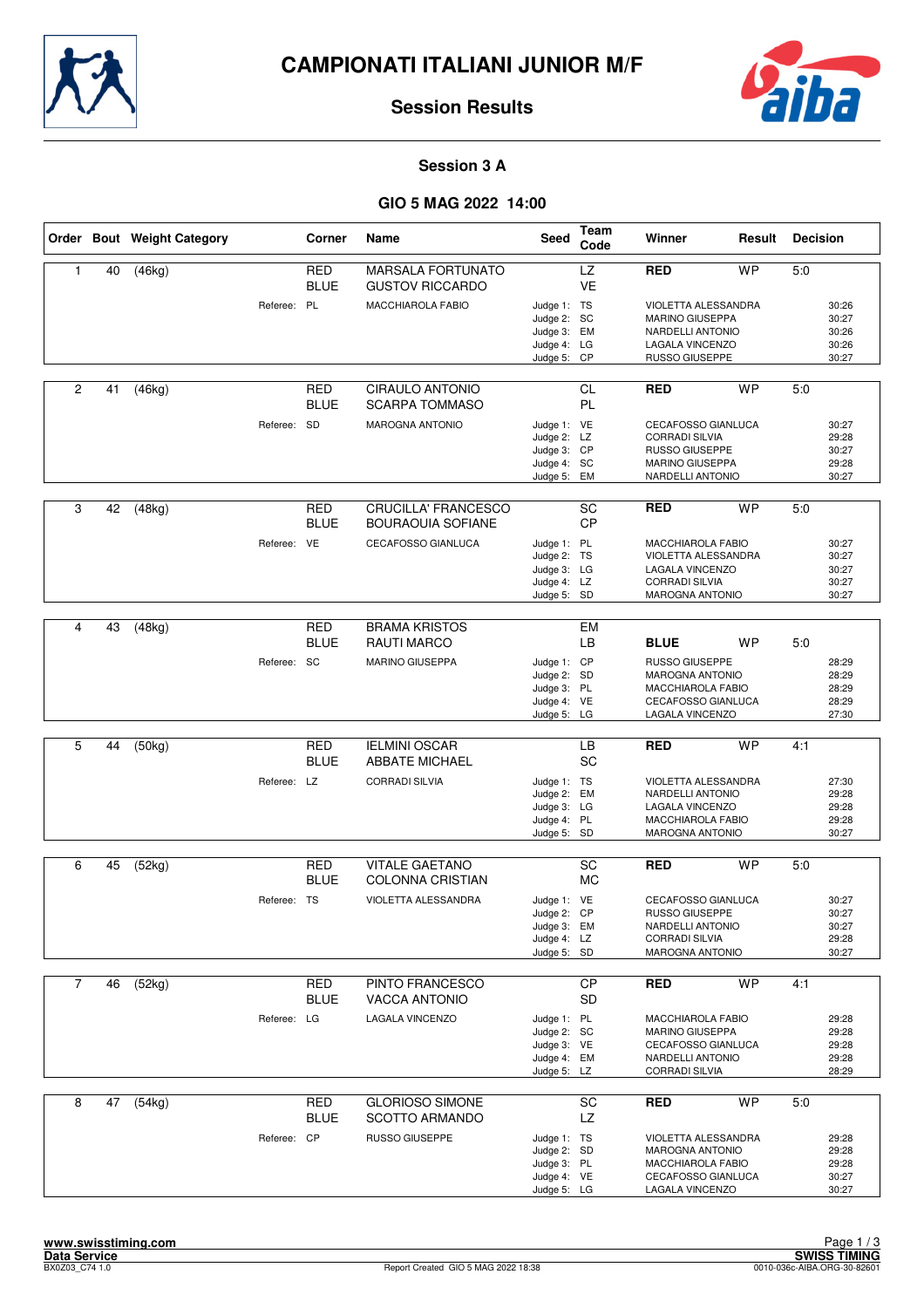



#### **Session 3 A**

|    |    | Order Bout Weight Category |             | Corner                    | Name                                                 | Seed                                                                    | <b>Team</b><br>Code | Winner                                                                                                                | Result    | <b>Decision</b> |                                           |
|----|----|----------------------------|-------------|---------------------------|------------------------------------------------------|-------------------------------------------------------------------------|---------------------|-----------------------------------------------------------------------------------------------------------------------|-----------|-----------------|-------------------------------------------|
| 9  | 48 | (54kg)                     |             | <b>RED</b><br><b>BLUE</b> | PANARIELLO MICHELE<br><b>CUSENZA SALVATORE</b>       |                                                                         | CP<br>SC            | <b>BLUE</b>                                                                                                           | <b>WP</b> | 3:2             |                                           |
|    |    |                            | Referee: EM |                           | NARDELLI ANTONIO                                     | Judge 1: LZ<br>Judge 2: TS<br>Judge 3: SD<br>Judge 4: LG<br>Judge 5: PL |                     | <b>CORRADI SILVIA</b><br><b>VIOLETTA ALESSANDRA</b><br><b>MAROGNA ANTONIO</b><br>LAGALA VINCENZO<br>MACCHIAROLA FABIO |           |                 | 29:28<br>28:29<br>27:30<br>30:27<br>28:29 |
| 10 | 49 | (57kg)                     |             | RED<br><b>BLUE</b>        | <b>BUONOCORE GAETANO</b><br>PERRONE DAVIDE           |                                                                         | <b>CP</b><br>LZ     | <b>BLUE</b>                                                                                                           | <b>WP</b> | 5:0             |                                           |
|    |    |                            | Referee: VE |                           | CECAFOSSO GIANLUCA                                   | Judge 1: SC<br>Judge 2: EM<br>Judge 3: LG<br>Judge 4: PL<br>Judge 5: TS |                     | <b>MARINO GIUSEPPA</b><br>NARDELLI ANTONIO<br>LAGALA VINCENZO<br>MACCHIAROLA FABIO<br>VIOLETTA ALESSANDRA             |           |                 | 28:29<br>27:30<br>28:29<br>28:29<br>28:29 |
| 11 | 50 | (57kg)                     |             | <b>RED</b><br><b>BLUE</b> | <b>VALERIO SIMONE</b><br><b>ALCIATI TIZIANO</b>      |                                                                         | PL<br>LZ            | <b>RED</b>                                                                                                            | <b>WP</b> | 5:0             |                                           |
|    |    |                            | Referee: SD |                           | <b>MAROGNA ANTONIO</b>                               | Judge 1: CP<br>Judge 2: SC<br>Judge 3: EM<br>Judge 4: LG<br>Judge 5: VE |                     | <b>RUSSO GIUSEPPE</b><br><b>MARINO GIUSEPPA</b><br>NARDELLI ANTONIO<br>LAGALA VINCENZO<br>CECAFOSSO GIANLUCA          |           |                 | 29:28<br>29:28<br>30:27<br>29:28<br>29:28 |
| 12 | 51 | (60kg)                     |             | <b>RED</b>                | <b>CAPITANI ANDREA</b>                               |                                                                         | <b>LZ</b>           | <b>RED</b>                                                                                                            | <b>WP</b> | 5:0             |                                           |
|    |    |                            | Referee: PL | <b>BLUE</b>               | <b>RIDOSSO SALVATORE</b><br><b>MACCHIAROLA FABIO</b> | Judge 1: TS<br>Judge 2: VE<br>Judge 3: SD<br>Judge 4: EM<br>Judge 5: SC | <b>CP</b>           | <b>VIOLETTA ALESSANDRA</b><br>CECAFOSSO GIANLUCA<br><b>MAROGNA ANTONIO</b><br>NARDELLI ANTONIO<br>MARINO GIUSEPPA     |           |                 | 29:27<br>29:27<br>29:26<br>29:27<br>29:26 |
|    |    |                            |             |                           |                                                      |                                                                         |                     |                                                                                                                       |           |                 |                                           |
| 13 | 52 | (60kg)                     |             | <b>RED</b><br><b>BLUE</b> | PIRON CARLO<br><b>DAIDONE NICOLAS</b>                |                                                                         | <b>VE</b><br>SC     | <b>RED</b>                                                                                                            | <b>WP</b> | 5:0             |                                           |
|    |    |                            | Referee: LZ |                           | <b>CORRADI SILVIA</b>                                | Judge 1: LG<br>Judge 2: CP<br>Judge 3: TS<br>Judge 4: SD<br>Judge 5:    | PL                  | LAGALA VINCENZO<br>RUSSO GIUSEPPE<br>VIOLETTA ALESSANDRA<br><b>MAROGNA ANTONIO</b><br>MACCHIAROLA FABIO               |           |                 | 30:27<br>30:27<br>29:28<br>30:27<br>29:28 |
| 14 | 53 | (63kg)                     |             | RED                       | <b>HARPULA CRISTIAN</b>                              |                                                                         | GS                  | <b>RED</b>                                                                                                            | <b>WP</b> | 5:0             |                                           |
|    |    |                            | Referee: SC | <b>BLUE</b>               | PINTO PIETRO<br><b>MARINO GIUSEPPA</b>               | Judge 1: VE<br>Judge 2: LG<br>Judge 3: CP<br>Judge 4: PL<br>Judge 5: SD | LZ.                 | CECAFOSSO GIANLUCA<br>LAGALA VINCENZO<br>RUSSO GIUSEPPE<br>MACCHIAROLA FABIO<br>MAROGNA ANTONIO                       |           |                 | 30:27<br>30:27<br>30:27<br>30:27<br>30:27 |
| 15 | 54 | (63kg)                     |             | RED                       | CAFARO ALESSANDRO                                    |                                                                         | SD                  | <b>RED</b>                                                                                                            | <b>WP</b> | 3:1             |                                           |
|    |    |                            | Referee: TS | <b>BLUE</b>               | ELEFANTE ANTONINO<br>VIOLETTA ALESSANDRA             | Judge 1: LZ<br>Judge 2: SC<br>Judge 3: VE<br>Judge 4: EM<br>Judge 5: LG | <b>CP</b>           | <b>CORRADI SILVIA</b><br><b>MARINO GIUSEPPA</b><br>CECAFOSSO GIANLUCA<br>NARDELLI ANTONIO<br>LAGALA VINCENZO          |           |                 | 28:26<br>27:27<br>28:26<br>27:28<br>29:26 |
| 16 | 55 | (66kg)                     |             | <b>RED</b><br><b>BLUE</b> | PASCAZIO DAVIDE<br><b>TISTARELLI CRISTIAN</b>        |                                                                         | PL<br>LZ            | RED                                                                                                                   | <b>WP</b> | 5:0             |                                           |
|    |    |                            | Referee: CP |                           | RUSSO GIUSEPPE                                       | Judge 1: EM<br>Judge 2: SD<br>Judge 3: SC<br>Judge 4: VE<br>Judge 5: TS |                     | NARDELLI ANTONIO<br><b>MAROGNA ANTONIO</b><br>MARINO GIUSEPPA<br>CECAFOSSO GIANLUCA<br>VIOLETTA ALESSANDRA            |           |                 | 29:28<br>30:27<br>30:27<br>29:28<br>29:28 |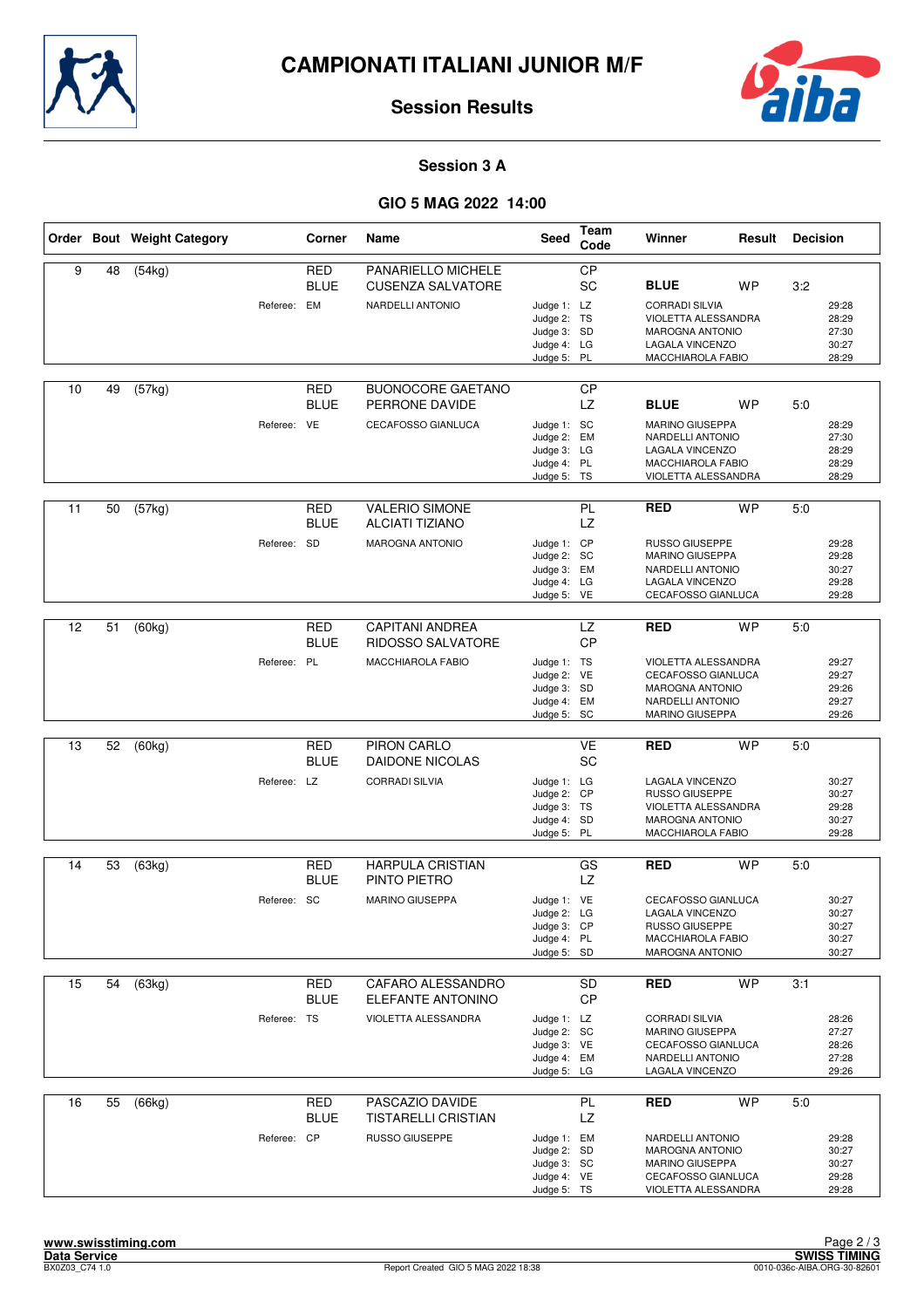



#### **Session 3 A**

## **GIO 5 MAG 2022 14:00**

|    |    | Order Bout Weight Category |             | Corner                    | Name                                                   | <b>Seed</b>                                                             | Team<br>Code           | Winner                                                                                                                 | Result    | <b>Decision</b> |                                           |
|----|----|----------------------------|-------------|---------------------------|--------------------------------------------------------|-------------------------------------------------------------------------|------------------------|------------------------------------------------------------------------------------------------------------------------|-----------|-----------------|-------------------------------------------|
| 17 | 56 | (66kg)                     |             | <b>RED</b>                | <b>BARATILI ALFONSO</b>                                |                                                                         | CP                     |                                                                                                                        |           |                 |                                           |
|    |    |                            |             | <b>BLUE</b>               | POTENZA OMAR                                           |                                                                         | SC                     | <b>BLUE</b>                                                                                                            | <b>WP</b> | 5.0             |                                           |
|    |    |                            | Referee: LG |                           | <b>LAGALA VINCENZO</b>                                 | Judge 1: LZ<br>Judge 2: PL<br>Judge 3: SD<br>Judge 4: EM                |                        | <b>CORRADI SILVIA</b><br><b>MACCHIAROLA FABIO</b><br><b>MAROGNA ANTONIO</b><br>NARDELLI ANTONIO                        |           |                 | 28:29<br>28:29<br>27:30<br>27:30          |
|    |    |                            |             |                           |                                                        | Judge 5: VE                                                             |                        | CECAFOSSO GIANLUCA                                                                                                     |           |                 | 28:29                                     |
|    |    |                            |             |                           |                                                        |                                                                         |                        |                                                                                                                        |           |                 |                                           |
| 18 | 57 | (70kg)                     |             | <b>RED</b><br><b>BLUE</b> | <b>MORALE GABRIEL</b><br><b>RUFINI ALESSIO</b>         |                                                                         | <b>SC</b><br><b>LZ</b> | <b>RED</b>                                                                                                             | <b>WP</b> | 3:2             |                                           |
|    |    |                            | Referee: EM |                           | NARDELLI ANTONIO                                       | Judge 1: TS<br>Judge 2: CP<br>Judge 3: PL<br>Judge 4: LG<br>Judge 5: SD |                        | VIOLETTA ALESSANDRA<br><b>RUSSO GIUSEPPE</b><br><b>MACCHIAROLA FABIO</b><br>LAGALA VINCENZO<br>MAROGNA ANTONIO         |           |                 | 27:29<br>27:29<br>29:27<br>29:27<br>29:27 |
|    |    |                            |             |                           |                                                        |                                                                         |                        |                                                                                                                        |           |                 |                                           |
| 19 | 58 | (70kg)                     |             | <b>RED</b><br><b>BLUE</b> | <b>IELO SANTO</b><br><b>MAIETTA CRISTIAN</b>           |                                                                         | <b>CL</b><br>GS        | <b>BLUE</b>                                                                                                            | <b>WP</b> | 5:0             |                                           |
|    |    |                            | Referee: PL |                           | <b>MACCHIAROLA FABIO</b>                               | Judge 1: SC<br>Judge 2: LG<br>Judge 3: TS<br>Judge 4: LZ<br>Judge 5: VE |                        | <b>MARINO GIUSEPPA</b><br><b>LAGALA VINCENZO</b><br>VIOLETTA ALESSANDRA<br><b>CORRADI SILVIA</b><br>CECAFOSSO GIANLUCA |           |                 | 27:30<br>27:30<br>28:29<br>27:30<br>27:30 |
| 20 | 59 | $(80+kg)$                  |             | <b>RED</b><br><b>BLUE</b> | <b>GUIDA VINCENZO</b><br><b>CORONA AHARON</b>          |                                                                         | $\overline{CP}$<br>LG  | <b>RED</b>                                                                                                             | <b>WO</b> |                 |                                           |
|    |    |                            | Referee: VE |                           | CECAFOSSO GIANLUCA                                     | Judge 1: EM<br>Judge 2: SD<br>Judge 3: LZ<br>Judge 4: SC<br>Judge 5: TS |                        | NARDELLI ANTONIO<br>MAROGNA ANTONIO<br><b>CORRADI SILVIA</b><br><b>MARINO GIUSEPPA</b><br>VIOLETTA ALESSANDRA          |           |                 |                                           |
| 21 | 60 | $(80+kg)$                  |             | <b>RED</b><br><b>BLUE</b> | <b>CCAHUA RAMOS NICOLAS</b><br><b>NESPRO SALVATORE</b> |                                                                         | <b>LZ</b><br><b>CP</b> | <b>RED</b>                                                                                                             | <b>WP</b> | 5:0             |                                           |
|    |    |                            | Referee: SD |                           | <b>MAROGNA ANTONIO</b>                                 | Judge 1: VE<br>Judge 2: PL<br>Judge 3: LG<br>Judge 4: EM<br>Judge 5: SC |                        | <b>CECAFOSSO GIANLUCA</b><br>MACCHIAROLA FABIO<br>LAGALA VINCENZO<br>NARDELLI ANTONIO<br><b>MARINO GIUSEPPA</b>        |           |                 | 30:27<br>30:27<br>29:28<br>30:27<br>30:27 |

**www.swisstiming.com Data Service SWISS TIMING**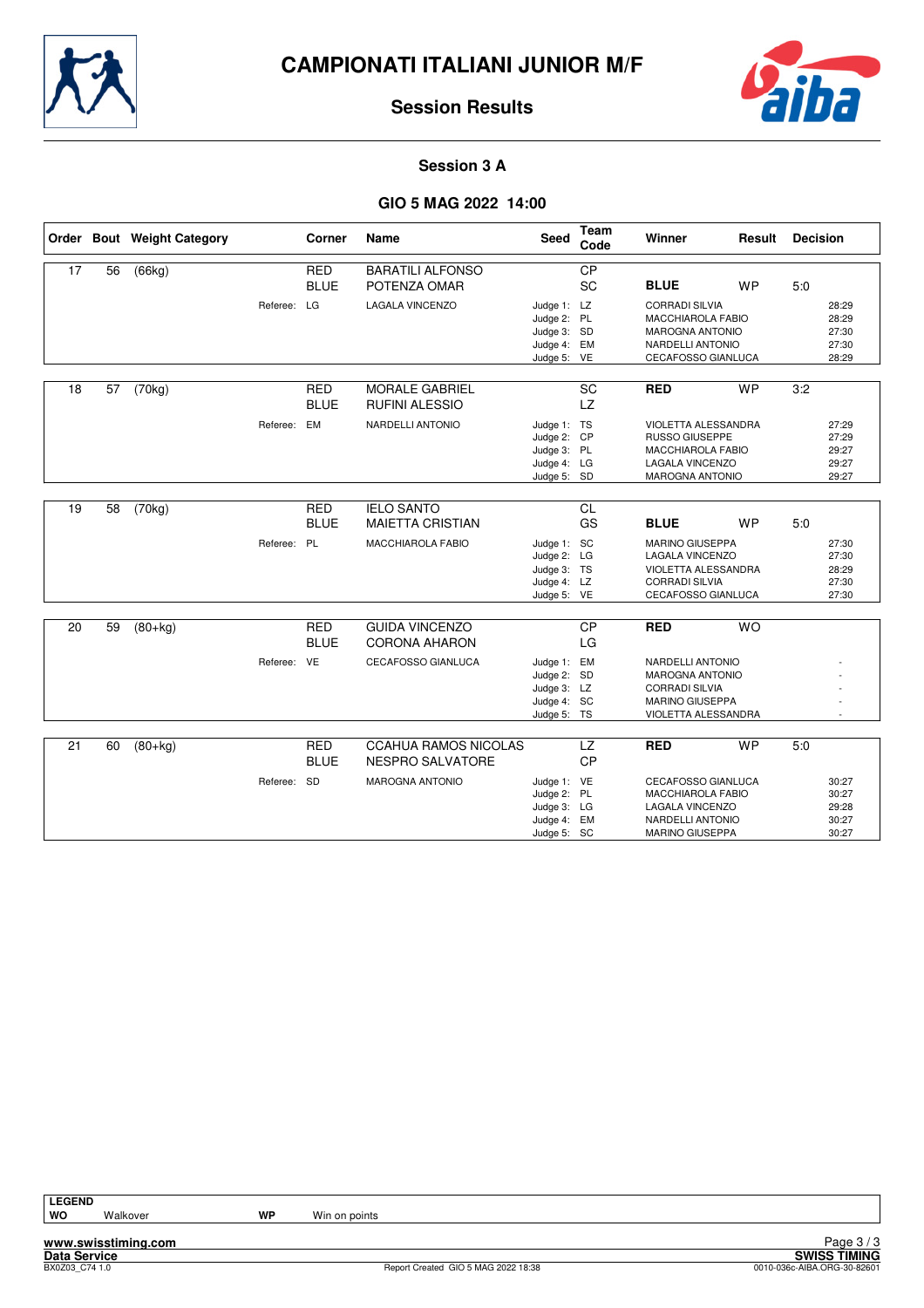



#### **Session 4 B**

|                |    | Order Bout Weight Category |             | Corner                    | Name                                                | <b>Seed</b>                                                             | Team<br>Code                 | Winner                                                                                                                        | Result    | <b>Decision</b> |                                           |
|----------------|----|----------------------------|-------------|---------------------------|-----------------------------------------------------|-------------------------------------------------------------------------|------------------------------|-------------------------------------------------------------------------------------------------------------------------------|-----------|-----------------|-------------------------------------------|
| 1              | 61 | (46kg)                     |             | <b>RED</b><br><b>BLUE</b> | <b>MENCARONI SASHA</b><br><b>VINCI VINCENZO</b>     |                                                                         | TS<br>SC                     | <b>RED</b>                                                                                                                    | <b>WP</b> | 5:0             |                                           |
|                |    |                            | Referee: PL |                           | DE PALMA GIUSEPPE                                   | Judge 1: PL<br>Judge 2: LB<br>Judge 3: SD<br>Judge 4: LZ<br>Judge 5: AB |                              | <b>MONACELLI SILVIA</b><br>PREMOLI SABINA<br><b>BRIOCCIA ANGELO</b><br>ANGILERI FABIO<br><b>VOLPIN GIORGIO</b>                |           |                 | 30:25<br>30:25<br>30:25<br>30:25<br>30:25 |
| $\overline{c}$ | 62 | (46kg)                     |             | RED<br><b>BLUE</b>        | <b>BEN ZAHOUANE SALAH</b><br><b>FUSCO SAMUELE</b>   |                                                                         | МC<br>LZ                     | <b>BLUE</b>                                                                                                                   | <b>WP</b> | 4.0             |                                           |
|                |    |                            | Referee: AB |                           | <b>VOLPIN GIORGIO</b>                               | Judge 1: CP<br>Judge 2: SC<br>Judge 3: TS<br>Judge 4: PL<br>Judge 5: SD |                              | <b>TERLIZZI STEFANO</b><br>LIOTTA ANDREA<br>FORASTIERI SAMANTHA<br>DE PALMA GIUSEPPE<br><b>BRIOCCIA ANGELO</b>                |           |                 | 28:29<br>28:29<br>28:29<br>28:29<br>28:28 |
| 3              | 63 | (48kg)                     |             | <b>RED</b><br><b>BLUE</b> | <b>ASCANI TOMMASO</b><br>PETRONI ALESSIO            |                                                                         | <b>MC</b><br>LZ              | <b>BLUE</b>                                                                                                                   | <b>WP</b> | 5:0             |                                           |
|                |    |                            | Referee: CP |                           | <b>TERLIZZI STEFANO</b>                             | Judge 1: PL<br>Judge 2: LB<br>Judge 3: SC<br>Judge 4: TS<br>Judge 5: PL |                              | <b>MONACELLI SILVIA</b><br>PREMOLI SABINA<br><b>LIOTTA ANDREA</b><br>FORASTIERI SAMANTHA<br>DE PALMA GIUSEPPE                 |           |                 | 26:30<br>26:30<br>26:30<br>26:30<br>26:30 |
|                |    |                            |             |                           |                                                     |                                                                         |                              |                                                                                                                               |           |                 |                                           |
| 4              | 64 | (48kg)                     |             | <b>RED</b><br><b>BLUE</b> | <b>CATALFIO GABRIELE</b><br><b>FEDUCCI NICCOLO'</b> |                                                                         | $\overline{SC}$<br><b>TS</b> | <b>BLUE</b>                                                                                                                   | <b>WP</b> | 5:0             |                                           |
|                |    |                            | Referee: LZ |                           | <b>ANGILERI FABIO</b>                               | Judge 1: SD<br>Judge 2: PL<br>Judge 3: AB<br>Judge 4: CP<br>Judge 5: LB |                              | <b>BRIOCCIA ANGELO</b><br>MONACELLI SILVIA<br><b>VOLPIN GIORGIO</b><br><b>TERLIZZI STEFANO</b><br>PREMOLI SABINA              |           |                 | 28:29<br>28:29<br>28:29<br>27:30<br>27:30 |
|                |    |                            |             |                           |                                                     |                                                                         |                              |                                                                                                                               |           |                 |                                           |
| 5              | 65 | (50kg)                     |             | <b>RED</b><br><b>BLUE</b> | <b>CREMASCHI RAOUL</b><br>PINNA FRANCESCO           |                                                                         | LB<br><b>SD</b>              | <b>BLUE</b>                                                                                                                   | WP        | 5.0             |                                           |
|                |    |                            | Referee: SC |                           | <b>LIOTTA ANDREA</b>                                | Judge 1: AB<br>Judge 2: TS<br>Judge 3: PL<br>Judge 4: LZ<br>Judge 5: PL |                              | <b>VOLPIN GIORGIO</b><br>FORASTIERI SAMANTHA<br>DE PALMA GIUSEPPE<br>ANGILERI FABIO<br>MONACELLI SILVIA                       |           |                 | 27:30<br>27:30<br>27:30<br>27:30<br>27:30 |
| 6              | 66 | (50kg)                     |             | RED                       | DI PIETRO MICHAEL                                   |                                                                         | LZ                           | <b>RED</b>                                                                                                                    | <b>WP</b> | 4:1             |                                           |
|                |    |                            | Referee: PL | <b>BLUE</b>               | ROSSITTO MARCO<br>MONACELLI SILVIA                  | Judge 1: LB                                                             | SC                           | PREMOLI SABINA                                                                                                                |           |                 | 30:27                                     |
|                |    |                            |             |                           |                                                     | Judge 2: CP<br>Judge 3: TS<br>Judge 4: PL<br>Judge 5: SD                |                              | <b>TERLIZZI STEFANO</b><br>FORASTIERI SAMANTHA<br>DE PALMA GIUSEPPE<br><b>BRIOCCIA ANGELO</b>                                 |           |                 | 30:27<br>30:27<br>30:27<br>28:29          |
| $\overline{7}$ | 67 | (52kg)                     |             | RED                       | CAMPANELLI DOMENICO                                 |                                                                         | PL                           | <b>RED</b>                                                                                                                    | <b>WP</b> | 5:0             |                                           |
|                |    |                            |             | <b>BLUE</b>               | <b>MINNITI FILIPPO</b>                              |                                                                         | <b>SD</b>                    |                                                                                                                               |           |                 |                                           |
|                |    |                            | Referee: LB |                           | PREMOLI SABINA                                      | Judge 1: LZ<br>Judge 2: SC<br>Judge 3: AB<br>Judge 4: CP<br>Judge 5: TS |                              | ANGILERI FABIO<br>LIOTTA ANDREA<br><b>VOLPIN GIORGIO</b><br><b>TERLIZZI STEFANO</b><br>FORASTIERI SAMANTHA                    |           |                 | 30:26<br>30:27<br>30:27<br>30:27<br>30:26 |
| 8              | 68 | (52kg)                     |             | <b>RED</b>                | DE NOJA EMANUELE                                    |                                                                         | PL                           |                                                                                                                               |           |                 |                                           |
|                |    |                            | Referee: TS | <b>BLUE</b>               | <b>FONTO' THOMAS</b><br>FORASTIERI SAMANTHA         | Judge 1: SD<br>Judge 2: CP<br>Judge 3: LZ<br>Judge 4: AB<br>Judge 5: LB | LG                           | <b>BLUE</b><br><b>BRIOCCIA ANGELO</b><br><b>TERLIZZI STEFANO</b><br>ANGILERI FABIO<br><b>VOLPIN GIORGIO</b><br>PREMOLI SABINA | WP        | 5:0             | 27:30<br>27:30<br>27:30<br>27:30<br>27:30 |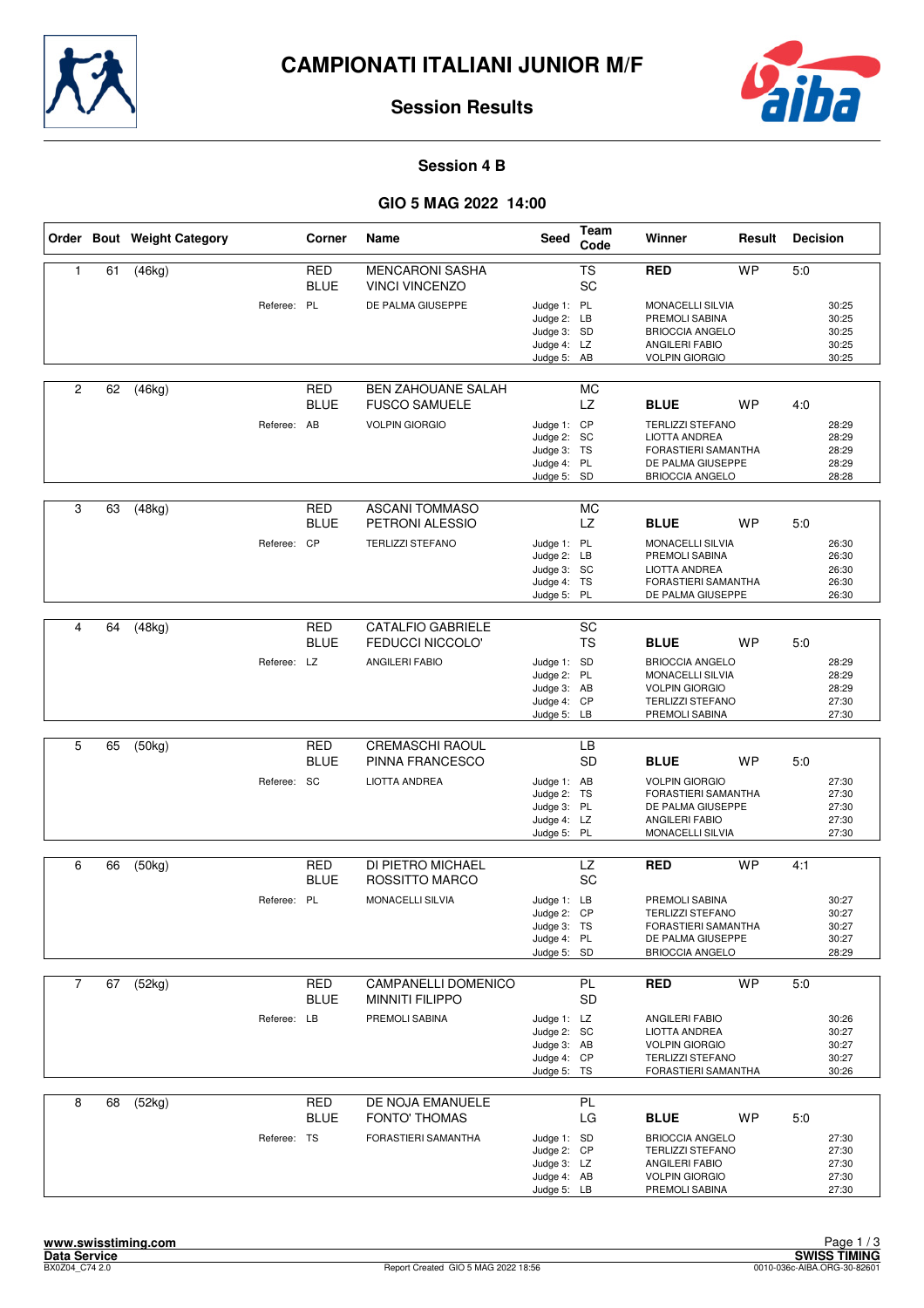



#### **Session 4 B**

|    |    | Order Bout Weight Category |             | Corner                    | Name                                              | Seed                                                                    | <b>Team</b><br>Code | Winner                                                                                                               | Result    | <b>Decision</b> |                                           |
|----|----|----------------------------|-------------|---------------------------|---------------------------------------------------|-------------------------------------------------------------------------|---------------------|----------------------------------------------------------------------------------------------------------------------|-----------|-----------------|-------------------------------------------|
| 9  | 69 | (54kg)                     |             | <b>RED</b><br><b>BLUE</b> | <b>SANTELIA MATTIA</b><br>RODOLICO DARIO          |                                                                         | CP<br>PL            | RED                                                                                                                  | <b>WP</b> | 5:0             |                                           |
|    |    |                            | Referee: SD |                           | <b>BRIOCCIA ANGELO</b>                            | Judge 1: LZ<br>Judge 2: SC<br>Judge 3: LB<br>Judge 4: AB<br>Judge 5: TS |                     | <b>ANGILERI FABIO</b><br>LIOTTA ANDREA<br>PREMOLI SABINA<br><b>VOLPIN GIORGIO</b><br>FORASTIERI SAMANTHA             |           |                 | 29:27<br>29:27<br>29:27<br>29:26<br>29:27 |
| 10 | 70 | (54kg)                     |             | RED<br><b>BLUE</b>        | <b>BRUZZESE VITALE</b><br><b>SERGIO ANTONIO</b>   |                                                                         | <b>FVG</b><br>GS    | <b>RED</b>                                                                                                           | <b>WP</b> | 5:0             |                                           |
|    |    |                            | Referee: LZ |                           | ANGILERI FABIO                                    | Judge 1: CP<br>Judge 2: AB<br>Judge 3: SC<br>Judge 4: SD<br>Judge 5: LB |                     | <b>TERLIZZI STEFANO</b><br><b>VOLPIN GIORGIO</b><br><b>LIOTTA ANDREA</b><br><b>BRIOCCIA ANGELO</b><br>PREMOLI SABINA |           |                 | 30:27<br>30:27<br>30:27<br>29:28<br>29:28 |
| 11 | 71 | (57kg)                     |             | <b>RED</b><br><b>BLUE</b> | <b>MARKU ALESIO</b><br><b>NARDI GIUSEPPE</b>      |                                                                         | <b>EM</b><br>SD     | <b>RED</b>                                                                                                           | <b>WP</b> | 5:0             |                                           |
|    |    |                            | Referee: PL |                           | DE PALMA GIUSEPPE                                 | Judge 1: TS<br>Judge 2: PL<br>Judge 3: CP<br>Judge 4: LZ<br>Judge 5: SC |                     | FORASTIERI SAMANTHA<br>MONACELLI SILVIA<br><b>TERLIZZI STEFANO</b><br>ANGILERI FABIO<br>LIOTTA ANDREA                |           |                 | 30:27<br>30:27<br>29:28<br>30:27<br>30:27 |
| 12 | 72 | (57kg)                     |             | <b>RED</b>                | <b>FAGONE MATTEO</b>                              |                                                                         | LB                  |                                                                                                                      |           |                 |                                           |
|    |    |                            | Referee: CP | BLUE                      | ARMANIO JHASON<br><b>TERLIZZI STEFANO</b>         | Judge 1: AB<br>Judge 2: PL<br>Judge 3: PL<br>Judge 4: SD                | <b>PM</b>           | <b>BLUE</b><br><b>VOLPIN GIORGIO</b><br>DE PALMA GIUSEPPE<br><b>MONACELLI SILVIA</b><br><b>BRIOCCIA ANGELO</b>       | WP        | 5:0             | 27:30<br>27:30<br>27:30<br>27:30          |
|    |    |                            |             |                           |                                                   | Judge 5: LZ                                                             |                     | ANGILERI FABIO                                                                                                       |           |                 | 27:30                                     |
| 13 | 73 | (60kg)                     |             | <b>RED</b><br><b>BLUE</b> | <b>GRILLO DOMENICO</b><br><b>GIANNONE MICHELE</b> |                                                                         | CP<br><b>TS</b>     | RED                                                                                                                  | <b>WP</b> | 4:1             |                                           |
|    |    |                            | Referee: AB |                           | <b>VOLPIN GIORGIO</b>                             | Judge 1: LB<br>Judge 2: SC<br>Judge 3: PL<br>Judge 4: SD<br>Judge 5: PL |                     | PREMOLI SABINA<br><b>LIOTTA ANDREA</b><br>DE PALMA GIUSEPPE<br><b>BRIOCCIA ANGELO</b><br>MONACELLI SILVIA            |           |                 | 29:28<br>29:28<br>29:28<br>28:29<br>29:28 |
| 14 | 74 | (60kg)                     |             | RED                       | SUFFRE' CRISTIANO                                 |                                                                         | LZ                  |                                                                                                                      |           |                 |                                           |
|    |    |                            | Referee: PL | BLUE                      | DI SPAZIO FRANCESCO<br><b>MONACELLI SILVIA</b>    | Judge 1: SD<br>Judge 2: PL<br>Judge 3: TS<br>Judge 4: SC<br>Judge 5: LB | GS                  | <b>BLUE</b><br><b>BRIOCCIA ANGELO</b><br>DE PALMA GIUSEPPE<br>FORASTIERI SAMANTHA<br>LIOTTA ANDREA<br>PREMOLI SABINA | <b>WP</b> | 4:1             | 28:29<br>27:30<br>27:30<br>29:28<br>27:30 |
| 15 | 75 | (63kg)                     |             | RED                       | <b>ETNA FRANCESCO</b>                             |                                                                         | <b>TS</b>           | <b>RED</b>                                                                                                           | <b>WP</b> | 5:0             |                                           |
|    |    |                            |             | <b>BLUE</b>               | LUONGO STEFANO                                    |                                                                         | AB                  |                                                                                                                      |           |                 |                                           |
|    |    |                            | Referee: LB |                           | PREMOLI SABINA                                    | Judge 1: LZ<br>Judge 2: CP<br>Judge 3: SC<br>Judge 4: PL<br>Judge 5: SD |                     | ANGILERI FABIO<br><b>TERLIZZI STEFANO</b><br>LIOTTA ANDREA<br>DE PALMA GIUSEPPE<br><b>BRIOCCIA ANGELO</b>            |           |                 | 30:27<br>30:27<br>30:27<br>30:27<br>30:27 |
| 16 | 76 | (63kg)                     |             | <b>RED</b><br>BLUE        | <b>ABATE GABRIEL</b><br><b>FALCONERI ANTONINO</b> |                                                                         | LB<br>SC            | <b>BLUE</b>                                                                                                          | WP        | 5:0             |                                           |
|    |    |                            | Referee: TS |                           | FORASTIERI SAMANTHA                               | Judge 1: PL<br>Judge 2: AB<br>Judge 3: LZ<br>Judge 4: CP<br>Judge 5: PL |                     | MONACELLI SILVIA<br><b>VOLPIN GIORGIO</b><br>ANGILERI FABIO<br><b>TERLIZZI STEFANO</b><br>DE PALMA GIUSEPPE          |           |                 | 28:29<br>28:29<br>28:29<br>28:29<br>28:29 |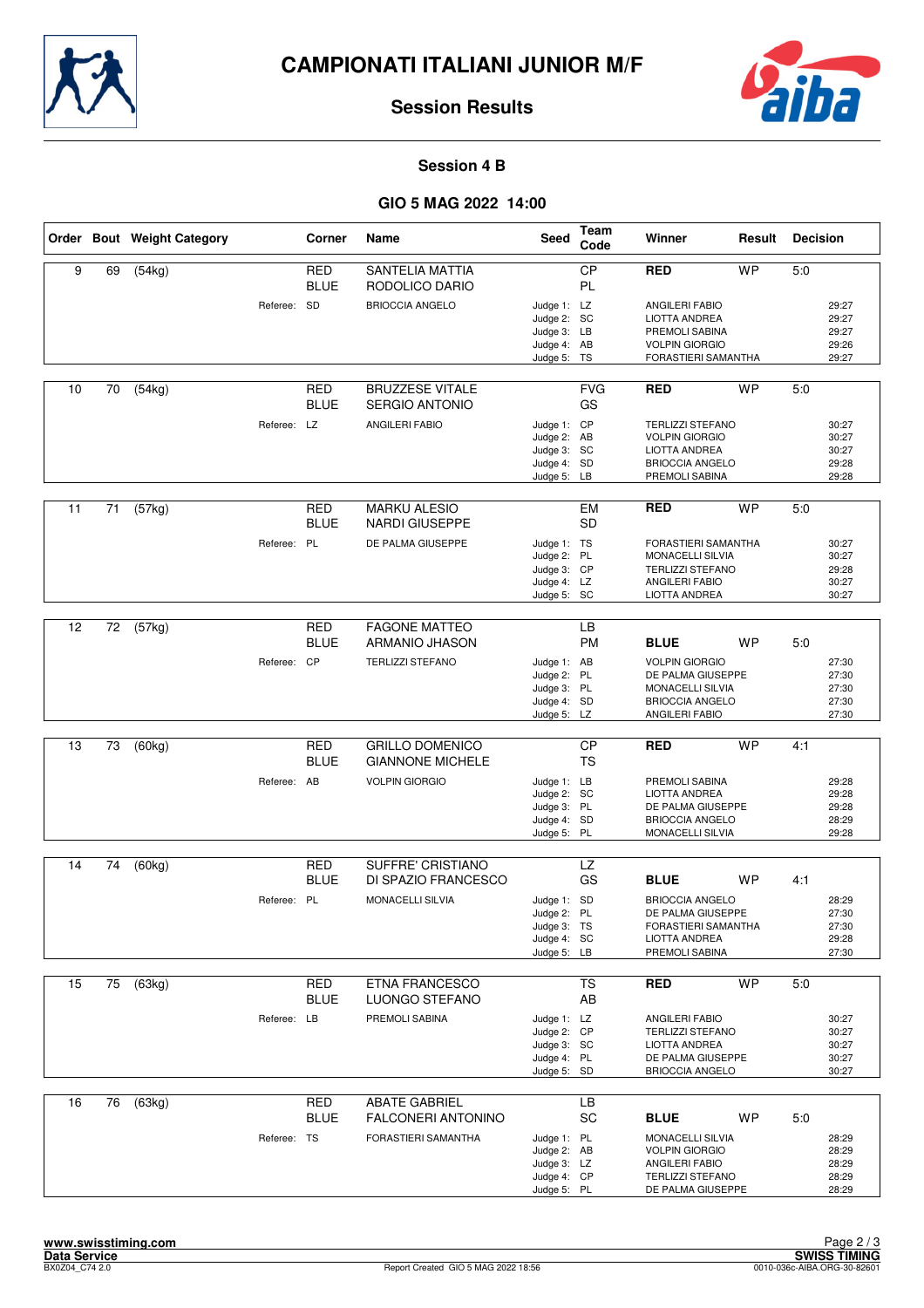



#### **Session 4 B**

|    |    | Order Bout Weight Category |             | Corner                    | Name                                               | <b>Seed</b>                                                             | Team<br>Code                 | Winner                                                                                                                      | Result     | <b>Decision</b>                                   |
|----|----|----------------------------|-------------|---------------------------|----------------------------------------------------|-------------------------------------------------------------------------|------------------------------|-----------------------------------------------------------------------------------------------------------------------------|------------|---------------------------------------------------|
| 17 | 77 | (66kg)                     |             | <b>RED</b><br><b>BLUE</b> | <b>SINAGRA CHRISTIAN</b><br>SAMARITANI STEVEN      |                                                                         | $\overline{SC}$<br><b>EM</b> | <b>RED</b>                                                                                                                  | <b>WP</b>  | 5:0                                               |
|    |    |                            | Referee: SD |                           | <b>BRIOCCIA ANGELO</b>                             | Judge 1: TS<br>Judge 2: LZ<br>Judge 3: PL<br>Judge 4: LB                |                              | <b>FORASTIERI SAMANTHA</b><br><b>ANGILERI FABIO</b><br>MONACELLI SILVIA<br>PREMOLI SABINA                                   |            | 30:27<br>30:27<br>30:27<br>30:27                  |
|    |    |                            |             |                           |                                                    | Judge 5: AB                                                             |                              | <b>VOLPIN GIORGIO</b>                                                                                                       |            | 30:27                                             |
| 18 | 78 | (66kg)                     |             | <b>RED</b><br><b>BLUE</b> | <b>TASSA LAHCEN</b><br>SAVARESE FRANCESCO          |                                                                         | <b>LB</b><br>GS              | <b>BLUE</b>                                                                                                                 | <b>WP</b>  | 5:0                                               |
|    |    |                            | Referee: SC |                           | <b>LIOTTA ANDREA</b>                               | Judge 1: PL<br>Judge 2: PL<br>Judge 3: AB<br>Judge 4: TS<br>Judge 5: LZ |                              | DE PALMA GIUSEPPE<br><b>MONACELLI SILVIA</b><br><b>VOLPIN GIORGIO</b><br>FORASTIERI SAMANTHA<br>ANGILERI FABIO              |            | 25:30<br>25:30<br>25:30<br>25:30<br>25:30         |
| 19 | 79 | (70kg)                     |             | RED<br><b>BLUE</b>        | DI SOMMA LUIGI<br><b>GENTILI FEDERICO</b>          |                                                                         | CP<br><b>LZ</b>              | <b>RED</b>                                                                                                                  | <b>WP</b>  | 5:0                                               |
|    |    |                            | Referee: AB |                           | <b>VOLPIN GIORGIO</b>                              | Judge 1: SD<br>Judge 2: PL<br>Judge 3: SC<br>Judge 4: LB<br>Judge 5: TS |                              | <b>BRIOCCIA ANGELO</b><br>DE PALMA GIUSEPPE<br><b>LIOTTA ANDREA</b><br>PREMOLI SABINA<br>FORASTIERI SAMANTHA                |            | 29:27<br>* 28:28<br>* 28:28<br>* 28:28<br>* 28:28 |
| 20 | 80 | (70kg)                     |             | <b>RED</b><br><b>BLUE</b> | <b>VEZZOSO ALESSIO</b><br><b>MAZZOLI FRANCESCO</b> |                                                                         | LG<br>EM                     | <b>BLUE</b>                                                                                                                 | <b>DSQ</b> | R <sub>3</sub> 1:49                               |
|    |    |                            | Referee: CP |                           | <b>TERLIZZI STEFANO</b>                            | Judge 1: LZ<br>Judge 2: SD<br>Judge 3: PL<br>Judge 4: PL<br>Judge 5: LB |                              | <b>ANGILERI FABIO</b><br><b>BRIOCCIA ANGELO</b><br>MONACELLI SILVIA<br>DE PALMA GIUSEPPE<br>PREMOLI SABINA                  |            | 16:19<br>16:19<br>16:19<br>16:19<br>16:19         |
| 21 | 81 | $(80+kg)$                  |             | <b>RED</b>                | <b>ACQUISTO SAMUEL</b>                             |                                                                         | SC                           |                                                                                                                             |            |                                                   |
|    |    |                            |             | <b>BLUE</b>               | <b>MONTALTO ALESSIO</b>                            |                                                                         | SC                           | <b>BLUE</b>                                                                                                                 | <b>WP</b>  | 5:0                                               |
|    |    |                            | Referee: PL |                           | DE PALMA GIUSEPPE                                  | Judge 1: TS<br>Judge 2: LZ<br>Judge 3: CP<br>Judge 4: AB<br>Judge 5: PL |                              | <b>FORASTIERI SAMANTHA</b><br><b>ANGILERI FABIO</b><br><b>TERLIZZI STEFANO</b><br><b>VOLPIN GIORGIO</b><br>MONACELLI SILVIA |            | 26:30<br>26:30<br>26:30<br>26:30<br>26:30         |
| 22 | 82 | $(80+kg)$                  |             | RED                       | <b>FIORE FABIANO</b>                               |                                                                         | AB                           |                                                                                                                             |            |                                                   |
|    |    |                            |             | <b>BLUE</b>               | <b>FALLACARA ANTONIO</b>                           |                                                                         | PL                           | <b>BLUE</b>                                                                                                                 | <b>WP</b>  | 5:0                                               |
|    |    |                            | Referee: LZ |                           | <b>ANGILERI FABIO</b>                              | Judge 1: SD<br>Judge 2: TS<br>Judge 3: SC<br>Judge 4: LB<br>Judge 5: CP |                              | <b>BRIOCCIA ANGELO</b><br>FORASTIERI SAMANTHA<br><b>LIOTTA ANDREA</b><br>PREMOLI SABINA<br><b>TERLIZZI STEFANO</b>          |            | 27:30<br>27:30<br>27:30<br>27:30<br>27:30         |

| <b>LEGEND</b>       |     |                  |    |              |    |               |            |
|---------------------|-----|------------------|----|--------------|----|---------------|------------|
| Preferred winner    | DSQ | Disqualification | Rn | Round number | WP | Win on points |            |
| www.swisstiming.com |     |                  |    |              |    |               | Page $3/3$ |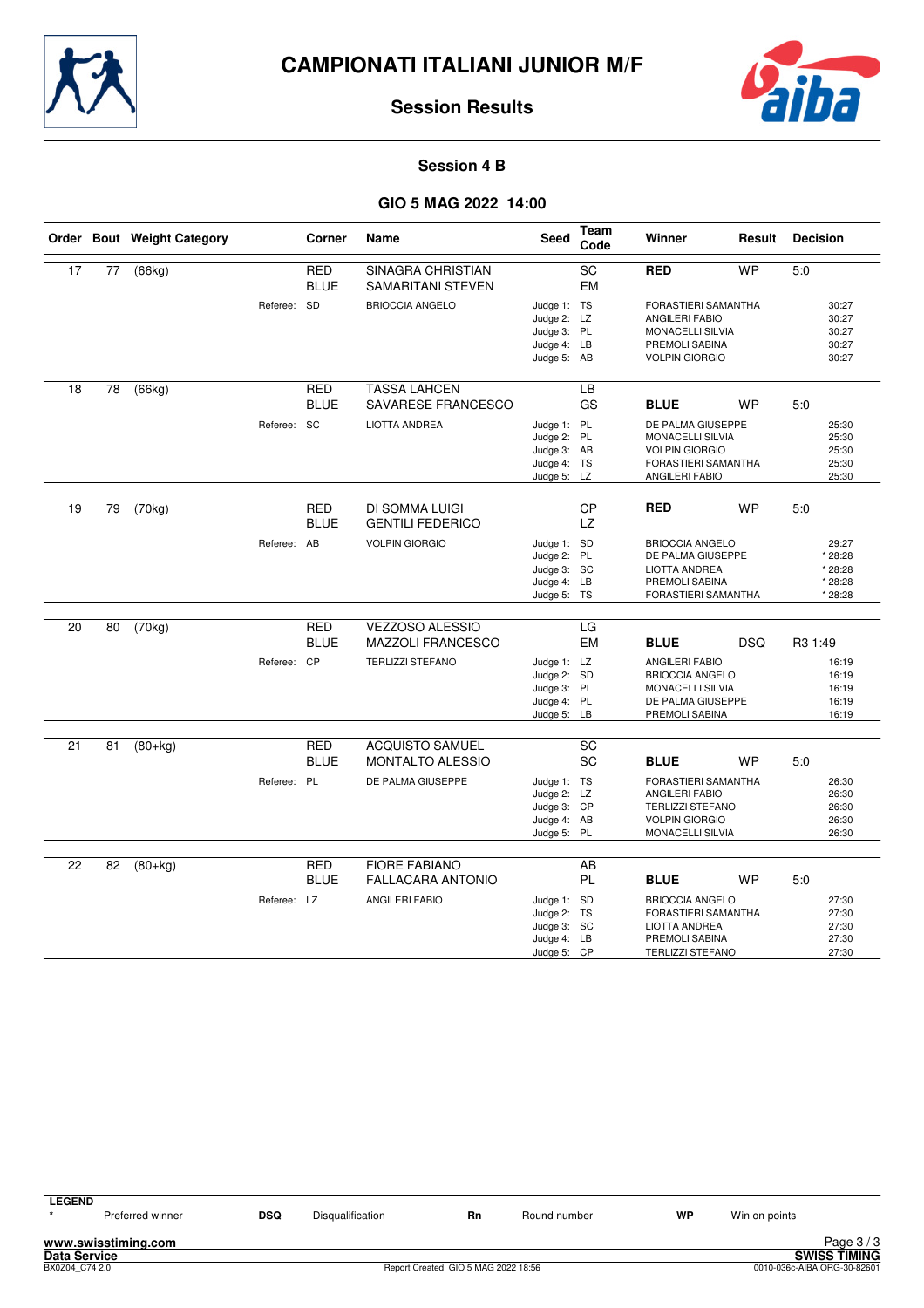



#### **Session 5 A**

## **VEN 6 MAG 2022 15:00**

|                |    | Order Bout Weight Category |             | Corner      | Name                         | Seed                       | Team<br>Code | Winner                                      | Result    | <b>Decision</b> |
|----------------|----|----------------------------|-------------|-------------|------------------------------|----------------------------|--------------|---------------------------------------------|-----------|-----------------|
| $\mathbf{1}$   | 83 | (W50kg)                    |             | <b>RED</b>  | MUSCO CARBONARO LUDOVICA     |                            | SC           |                                             |           |                 |
|                |    |                            |             | <b>BLUE</b> | <b>MASSONE SOFIA</b>         |                            | <b>TS</b>    | <b>BLUE</b>                                 | <b>WP</b> | 5:0             |
|                |    |                            | Referee: LZ |             | <b>CORRADI SILVIA</b>        | Judge 1: VE                |              | <b>CECAFOSSO GIANLUCA</b>                   |           | 26:30           |
|                |    |                            |             |             |                              | Judge 2: LG                |              | <b>LAGALA VINCENZO</b>                      |           | 27:30           |
|                |    |                            |             |             |                              | Judge 3: SD<br>Judge 4: CP |              | <b>MAROGNA ANTONIO</b><br>RUSSO GIUSEPPE    |           | 25:30<br>26:30  |
|                |    |                            |             |             |                              | Judge 5:                   | EM           | NARDELLI ANTONIO                            |           | 27:30           |
|                |    |                            |             |             |                              |                            |              |                                             |           |                 |
| $\overline{c}$ | 84 | (W50kg)                    |             | RED         | PIATROU MONICA               |                            | <b>VE</b>    | <b>RED</b>                                  | RSC-I     | R1 1:24         |
|                |    |                            |             | BLUE        | <b>RUFFO MARTINA</b>         |                            | <b>PM</b>    |                                             |           |                 |
|                |    |                            | Referee: TS |             | VIOLETTA ALESSANDRA          | Judge 1: PL<br>Judge 2: SD |              | <b>MACCHIAROLA FABIO</b><br>MAROGNA ANTONIO |           |                 |
|                |    |                            |             |             |                              | Judge 3: LG                |              | LAGALA VINCENZO                             |           |                 |
|                |    |                            |             |             |                              | Judge 4: SC                |              | MARINO GIUSEPPA                             |           |                 |
|                |    |                            |             |             |                              | Judge 5: CP                |              | RUSSO GIUSEPPE                              |           |                 |
| 3              | 85 | (W50kg)                    |             | <b>RED</b>  | <b>PAOLINI GIULIA</b>        |                            | <b>LZ</b>    |                                             |           |                 |
|                |    |                            |             | <b>BLUE</b> | <b>MARONGIU GIULIETTA</b>    |                            | <b>LZ</b>    | <b>BLUE</b>                                 | <b>WP</b> | 5:0             |
|                |    |                            | Referee: SC |             | <b>MARINO GIUSEPPA</b>       | Judge 1: EM                |              | <b>NARDELLI ANTONIO</b>                     |           | 27:30           |
|                |    |                            |             |             |                              | Judge 2: PL                |              | MACCHIAROLA FABIO                           |           | 26:30           |
|                |    |                            |             |             |                              | Judge 3: VE<br>Judge 4: LG |              | CECAFOSSO GIANLUCA<br>LAGALA VINCENZO       |           | 27:30<br>27:30  |
|                |    |                            |             |             |                              | Judge 5: SD                |              | <b>MAROGNA ANTONIO</b>                      |           | 27:30           |
|                |    |                            |             |             |                              |                            |              |                                             |           |                 |
| 4              | 86 | (W52kg)                    |             | <b>RED</b>  | AMRAR KARINA                 |                            | LB           |                                             |           |                 |
|                |    |                            |             | BLUE        | DELLA NOCE ANNAPAOLA         |                            | <b>CP</b>    | <b>BLUE</b>                                 | <b>WP</b> | 5:0             |
|                |    |                            | Referee: VE |             | CECAFOSSO GIANLUCA           | Judge 1: LG                |              | LAGALA VINCENZO                             |           | 26:30           |
|                |    |                            |             |             |                              | Judge 2: TS<br>Judge 3: EM |              | VIOLETTA ALESSANDRA<br>NARDELLI ANTONIO     |           | 27:29<br>26:30  |
|                |    |                            |             |             |                              | Judge 4: PL                |              | MACCHIAROLA FABIO                           |           | 27:28           |
|                |    |                            |             |             |                              | Judge 5: LZ                |              | <b>CORRADI SILVIA</b>                       |           | 27:29           |
| 5              | 87 | (W52kg)                    |             | <b>RED</b>  | <b>DAMASIO SUSY</b>          |                            | <b>VE</b>    | <b>RED</b>                                  | SC        | R1 1:04         |
|                |    |                            |             | <b>BLUE</b> | <b>AMATO ALICE</b>           |                            | <b>SC</b>    |                                             |           |                 |
|                |    |                            | Referee: LZ |             | <b>CORRADI SILVIA</b>        | Judge 1: TS                |              | VIOLETTA ALESSANDRA                         |           |                 |
|                |    |                            |             |             |                              | Judge 2: CP                |              | <b>RUSSO GIUSEPPE</b>                       |           |                 |
|                |    |                            |             |             |                              | Judge 3: SD<br>Judge 4: EM |              | <b>MAROGNA ANTONIO</b><br>NARDELLI ANTONIO  |           |                 |
|                |    |                            |             |             |                              | Judge 5:                   | <b>PL</b>    | MACCHIAROLA FABIO                           |           |                 |
|                |    |                            |             |             |                              |                            |              |                                             |           |                 |
| 6              | 88 | $\overline{(W54kg)}$       |             | <b>RED</b>  | <b>VASSALLO MARTINA</b>      |                            | LZ           | <b>RED</b>                                  | <b>WP</b> | 5:0             |
|                |    |                            |             | BLUE        | <b>MERCANDO VALERIA</b>      |                            | <b>PM</b>    |                                             |           |                 |
|                |    |                            | Referee: SC |             | <b>MARINO GIUSEPPA</b>       | Judge 1: LG                |              | <b>LAGALA VINCENZO</b>                      |           | 30:27           |
|                |    |                            |             |             |                              | Judge 2: VE<br>Judge 3: CP |              | CECAFOSSO GIANLUCA<br>RUSSO GIUSEPPE        |           | 30:27<br>30:27  |
|                |    |                            |             |             |                              | Judge 4: SD                |              | <b>MAROGNA ANTONIO</b>                      |           | 30:27           |
|                |    |                            |             |             |                              | Judge 5: EM                |              | NARDELLI ANTONIO                            |           | 30:27           |
| $\overline{7}$ | 89 | (W54kg)                    |             | RED         | CALICIOTTI CARLOTTA          |                            | LZ           |                                             |           |                 |
|                |    |                            |             | <b>BLUE</b> | <b>MARLETTA ERMINIA</b>      |                            | SC           | <b>BLUE</b>                                 | <b>WP</b> | 5:0             |
|                |    |                            | Referee: TS |             | VIOLETTA ALESSANDRA          | Judge 1: VE                |              | CECAFOSSO GIANLUCA                          |           | 26:30           |
|                |    |                            |             |             |                              | Judge 2: LG                |              | LAGALA VINCENZO                             |           | 26:30           |
|                |    |                            |             |             |                              | Judge 3: PL                |              | MACCHIAROLA FABIO                           |           | 27:29           |
|                |    |                            |             |             |                              | Judge 4: CP<br>Judge 5: SD |              | RUSSO GIUSEPPE<br>MAROGNA ANTONIO           |           | 26:30<br>26:30  |
|                |    |                            |             |             |                              |                            |              |                                             |           |                 |
| 8              | 90 | (W54kg)                    |             | <b>RED</b>  | <b>ELLI FEDERICA</b>         |                            | LB           | <b>RED</b>                                  | <b>WP</b> | 5.0             |
|                |    |                            |             | BLUE        | <b>MASTROIANNI ANNAMARIA</b> |                            | <b>CP</b>    |                                             |           |                 |
|                |    |                            | Referee: LZ |             | <b>CORRADI SILVIA</b>        | Judge 1: PL                |              | MACCHIAROLA FABIO                           |           | 30:26           |
|                |    |                            |             |             |                              | Judge 2: EM<br>Judge 3: VE |              | NARDELLI ANTONIO<br>CECAFOSSO GIANLUCA      |           | 30:27<br>30:27  |
|                |    |                            |             |             |                              | Judge 4: SD                |              | <b>MAROGNA ANTONIO</b>                      |           | 30:27           |
|                |    |                            |             |             |                              | Judge 5: LG                |              | LAGALA VINCENZO                             |           | 30:27           |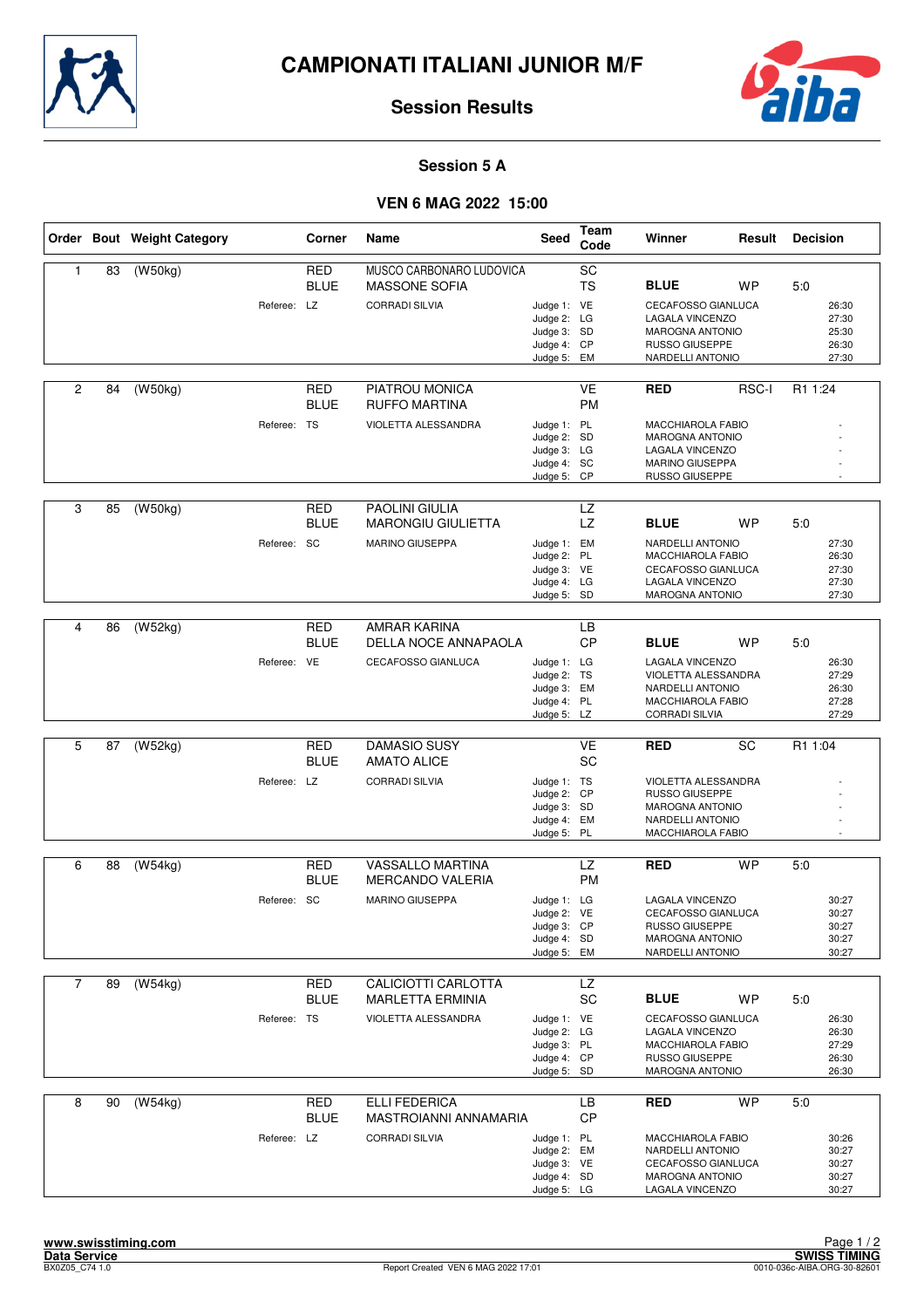



#### **Session 5 A**

#### **VEN 6 MAG 2022 15:00**

| Order |    | <b>Bout</b> Weight Category |          | Corner      | Name                       | Seed        | Team<br>Code | Winner                     | Result    | <b>Decision</b> |       |
|-------|----|-----------------------------|----------|-------------|----------------------------|-------------|--------------|----------------------------|-----------|-----------------|-------|
| 9     | 91 | (W54kg)                     |          | <b>RED</b>  | <b>GARGIULO PATRIZIA</b>   |             | <b>CP</b>    |                            |           |                 |       |
|       |    |                             |          | <b>BLUE</b> | <b>TOSADORI STELLA</b>     |             | <b>VE</b>    | <b>BLUE</b>                | <b>WP</b> | 5:0             |       |
|       |    |                             |          |             |                            |             |              |                            |           |                 |       |
|       |    |                             | Referee: | <b>SC</b>   | <b>MARINO GIUSEPPA</b>     | Judge 1:    | EM           | NARDELLI ANTONIO           |           |                 | 28:29 |
|       |    |                             |          |             |                            | Judge 2: PL |              | <b>MACCHIAROLA FABIO</b>   |           |                 | 27:30 |
|       |    |                             |          |             |                            | Judge 3: TS |              | <b>VIOLETTA ALESSANDRA</b> |           |                 | 27:30 |
|       |    |                             |          |             |                            | Judge 4: LZ |              | <b>CORRADI SILVIA</b>      |           |                 | 27:30 |
|       |    |                             |          |             |                            | Judge 5: SD |              | <b>MAROGNA ANTONIO</b>     |           |                 | 27:30 |
|       |    |                             |          |             |                            |             |              |                            |           |                 |       |
| 10    | 92 | (W66kg)                     |          | RED         | <b>DOVESI AISHA</b>        |             | EM           | <b>RED</b>                 | <b>WP</b> | 5:0             |       |
|       |    |                             |          | <b>BLUE</b> | <b>TRISCHITTA GIORDANA</b> |             | SC           |                            |           |                 |       |
|       |    |                             | Referee: | <b>TS</b>   | VIOLETTA ALESSANDRA        | Judge 1: VE |              | <b>CECAFOSSO GIANLUCA</b>  |           |                 | 29:28 |
|       |    |                             |          |             |                            | Judge 2:    | LG           | <b>LAGALA VINCENZO</b>     |           |                 | 30:27 |
|       |    |                             |          |             |                            | Judge 3: SD |              | <b>MAROGNA ANTONIO</b>     |           |                 | 29:28 |
|       |    |                             |          |             |                            | Judge 4: CP |              | <b>RUSSO GIUSEPPE</b>      |           |                 | 30:27 |
|       |    |                             |          |             |                            | Judge 5: LZ |              | <b>CORRADI SILVIA</b>      |           |                 | 30:27 |
|       |    |                             |          |             |                            |             |              |                            |           |                 |       |
| 11    | 93 | (W66kg)                     |          | <b>RED</b>  | <b>ZAMMITTI GIORGIA</b>    |             | SC           | <b>RED</b>                 | <b>WP</b> | 3:0             |       |
|       |    |                             |          | <b>BLUE</b> | DI CAPRIO VINCENZA         |             | <b>CP</b>    |                            |           |                 |       |
|       |    |                             |          |             |                            |             |              |                            |           |                 |       |
|       |    |                             | Referee: | <b>PL</b>   | <b>MACCHIAROLA FABIO</b>   | Judge 1:    | SD           | <b>MAROGNA ANTONIO</b>     |           |                 | 29:27 |
|       |    |                             |          |             |                            | Judge 2:    | EM           | NARDELLI ANTONIO           |           |                 | 30:26 |
|       |    |                             |          |             |                            | Judge 3:    | VE           | <b>CECAFOSSO GIANLUCA</b>  |           |                 | 28:28 |
|       |    |                             |          |             |                            | Judge 4:    | LG           | <b>LAGALA VINCENZO</b>     |           |                 | 28:28 |
|       |    |                             |          |             |                            | Judge 5: TS |              | VIOLETTA ALESSANDRA        |           |                 | 29:27 |

**LEGEND**

**www.swisstiming.com**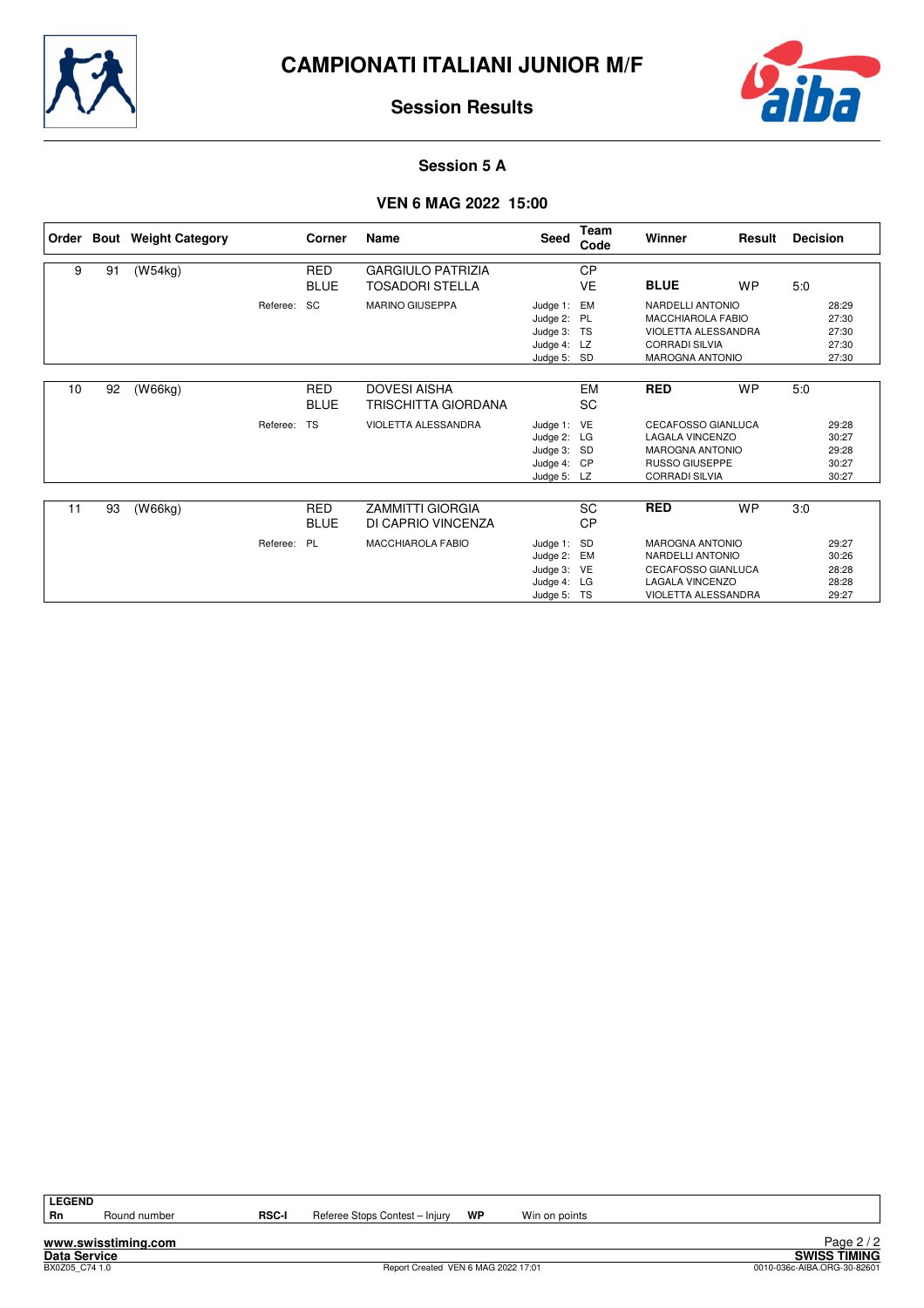



#### **Session 6 B**

## **VEN 6 MAG 2022 15:00**

|                |     | Order Bout Weight Category |             | Corner                    | Name                                                  | <b>Seed</b>                                                             | Team<br>Code           | Winner                                                                                                           | Result    | <b>Decision</b> |                                           |
|----------------|-----|----------------------------|-------------|---------------------------|-------------------------------------------------------|-------------------------------------------------------------------------|------------------------|------------------------------------------------------------------------------------------------------------------|-----------|-----------------|-------------------------------------------|
| 1              | 94  | (75kg)                     |             | <b>RED</b><br><b>BLUE</b> | <b>SCOGNAMIGLIO CIRO</b><br>CEICOVSCHI ANTONIO        |                                                                         | <b>CP</b><br>LZ        | <b>RED</b>                                                                                                       | <b>WP</b> | 5:0             |                                           |
|                |     |                            | Referee: SC |                           | <b>LIOTTA ANDREA</b>                                  | Judge 1: SD<br>Judge 2: PL<br>Judge 3: LB<br>Judge 4: AB<br>Judge 5: TS |                        | <b>BRIOCCIA ANGELO</b><br>DE PALMA GIUSEPPE<br>PREMOLI SABINA<br><b>VOLPIN GIORGIO</b><br>FORASTIERI SAMANTHA    |           |                 | 29:28<br>29:28<br>29:28<br>29:28<br>29:28 |
| $\overline{c}$ | 95  | (75kg)                     |             | RED<br><b>BLUE</b>        | <b>COSTANDACHE MARIUS</b><br><b>REITANO GIUSEPPE</b>  |                                                                         | SC<br><b>SC</b>        | <b>BLUE</b>                                                                                                      | <b>WP</b> | 5:0             |                                           |
|                |     |                            | Referee: CP |                           | <b>TERLIZZI STEFANO</b>                               | Judge 1: LZ<br>Judge 2: PL<br>Judge 3: PL<br>Judge 4: LB<br>Judge 5: AB |                        | <b>ANGILERI FABIO</b><br>MONACELLI SILVIA<br>DE PALMA GIUSEPPE<br>PREMOLI SABINA<br><b>VOLPIN GIORGIO</b>        |           |                 | 26:30<br>26:30<br>26:30<br>25:30<br>26:30 |
| 3              | 96  | (75kg)                     |             | <b>RED</b><br><b>BLUE</b> | <b>GALLICANI THOMAS</b><br><b>CIRILLO GIUSEPPE</b>    |                                                                         | <b>TS</b><br><b>CP</b> | <b>BLUE</b>                                                                                                      | <b>WP</b> | 5:0             |                                           |
|                |     |                            | Referee: AB |                           | <b>VOLPIN GIORGIO</b>                                 | Judge 1: SD<br>Judge 2: SC<br>Judge 3: PL<br>Judge 4: LZ<br>Judge 5: LB |                        | <b>BRIOCCIA ANGELO</b><br>LIOTTA ANDREA<br>MONACELLI SILVIA<br>ANGILERI FABIO<br>PREMOLI SABINA                  |           |                 | 26:30<br>27:30<br>26:30<br>26:30<br>27:30 |
|                |     |                            |             |                           |                                                       |                                                                         |                        |                                                                                                                  |           |                 |                                           |
| 4              | 97  | (80kg)                     |             | <b>RED</b><br><b>BLUE</b> | NOVOHATCHI MACSIM<br><b>BASSI NICOLA</b>              |                                                                         | $\overline{CP}$<br>PL  | <b>RED</b>                                                                                                       | <b>WP</b> | 5:0             |                                           |
|                |     |                            | Referee: LZ |                           | <b>ANGILERI FABIO</b>                                 | Judge 1: TS<br>Judge 2: SD<br>Judge 3: SC<br>Judge 4: LB<br>Judge 5: AB |                        | FORASTIERI SAMANTHA<br><b>BRIOCCIA ANGELO</b><br><b>LIOTTA ANDREA</b><br>PREMOLI SABINA<br><b>VOLPIN GIORGIO</b> |           |                 | 30:27<br>29:28<br>29:28<br>30:27<br>30:27 |
|                |     |                            |             |                           |                                                       |                                                                         |                        |                                                                                                                  |           |                 |                                           |
| 5              | 98  | (80kg)                     |             | <b>RED</b><br><b>BLUE</b> | <b>CASCINI ANDREA</b><br><b>BRACCIOLANO FRANCESCO</b> |                                                                         | AB<br>SC               | <b>RED</b>                                                                                                       | <b>WP</b> | 5:0             |                                           |
|                |     |                            | Referee: PL |                           | DE PALMA GIUSEPPE                                     | Judge 1: CP<br>Judge 2: PL<br>Judge 3: TS<br>Judge 4: LZ<br>Judge 5: SD |                        | <b>TERLIZZI STEFANO</b><br>MONACELLI SILVIA<br>FORASTIERI SAMANTHA<br>ANGILERI FABIO<br><b>BRIOCCIA ANGELO</b>   |           |                 | 30:27<br>30:27<br>30:27<br>30:27<br>30:27 |
| 6              | 99  | (W57kg)                    |             | RED                       | <b>JAAFARI KHADISA</b>                                |                                                                         | <b>CP</b>              | <b>RED</b>                                                                                                       | <b>WP</b> | 5:0             |                                           |
|                |     |                            |             | <b>BLUE</b>               | <b>TRIOLO JENNIFER</b>                                |                                                                         | SC                     |                                                                                                                  |           |                 |                                           |
|                |     |                            | Referee: PL |                           | MONACELLI SILVIA                                      | Judge 1: AB<br>Judge 2: LB<br>Judge 3: PL<br>Judge 4: TS<br>Judge 5: LZ |                        | <b>VOLPIN GIORGIO</b><br>PREMOLI SABINA<br>DE PALMA GIUSEPPE<br>FORASTIERI SAMANTHA<br>ANGILERI FABIO            |           |                 | 30:27<br>30:27<br>30:27<br>30:27<br>30:27 |
| $\overline{7}$ | 100 | (W57kg)                    |             | RED                       | <b>CAPRINI ANNAGIULIA</b>                             |                                                                         | <b>EM</b>              |                                                                                                                  |           |                 |                                           |
|                |     |                            |             | <b>BLUE</b>               | <b>GRAZIANI ALESSIA</b>                               |                                                                         | LZ                     | <b>BLUE</b>                                                                                                      | <b>WP</b> | 3:2             |                                           |
|                |     |                            | Referee: TS |                           | FORASTIERI SAMANTHA                                   | Judge 1: SD<br>Judge 2: PL<br>Judge 3: SC<br>Judge 4: CP<br>Judge 5: AB |                        | <b>BRIOCCIA ANGELO</b><br>DE PALMA GIUSEPPE<br>LIOTTA ANDREA<br><b>TERLIZZI STEFANO</b><br><b>VOLPIN GIORGIO</b> |           |                 | 28:29<br>28:29<br>30:27<br>29:28<br>28:29 |
| 8              | 101 | (W57kg)                    |             | <b>RED</b>                | <b>BIANCA BENEDETTA</b>                               |                                                                         | SC                     |                                                                                                                  |           |                 |                                           |
|                |     |                            |             | <b>BLUE</b>               | <b>SEMERIA MARTINA</b>                                |                                                                         | PM                     | <b>BLUE</b>                                                                                                      | WP        | 5:0             |                                           |
|                |     |                            | Referee: LB |                           | PREMOLI SABINA                                        | Judge 1: LZ<br>Judge 2: PL<br>Judge 3: CP<br>Judge 4: AB<br>Judge 5: SD |                        | ANGILERI FABIO<br>MONACELLI SILVIA<br><b>TERLIZZI STEFANO</b><br><b>VOLPIN GIORGIO</b><br><b>BRIOCCIA ANGELO</b> |           |                 | 27:30<br>27:30<br>27:30<br>27:30<br>28:29 |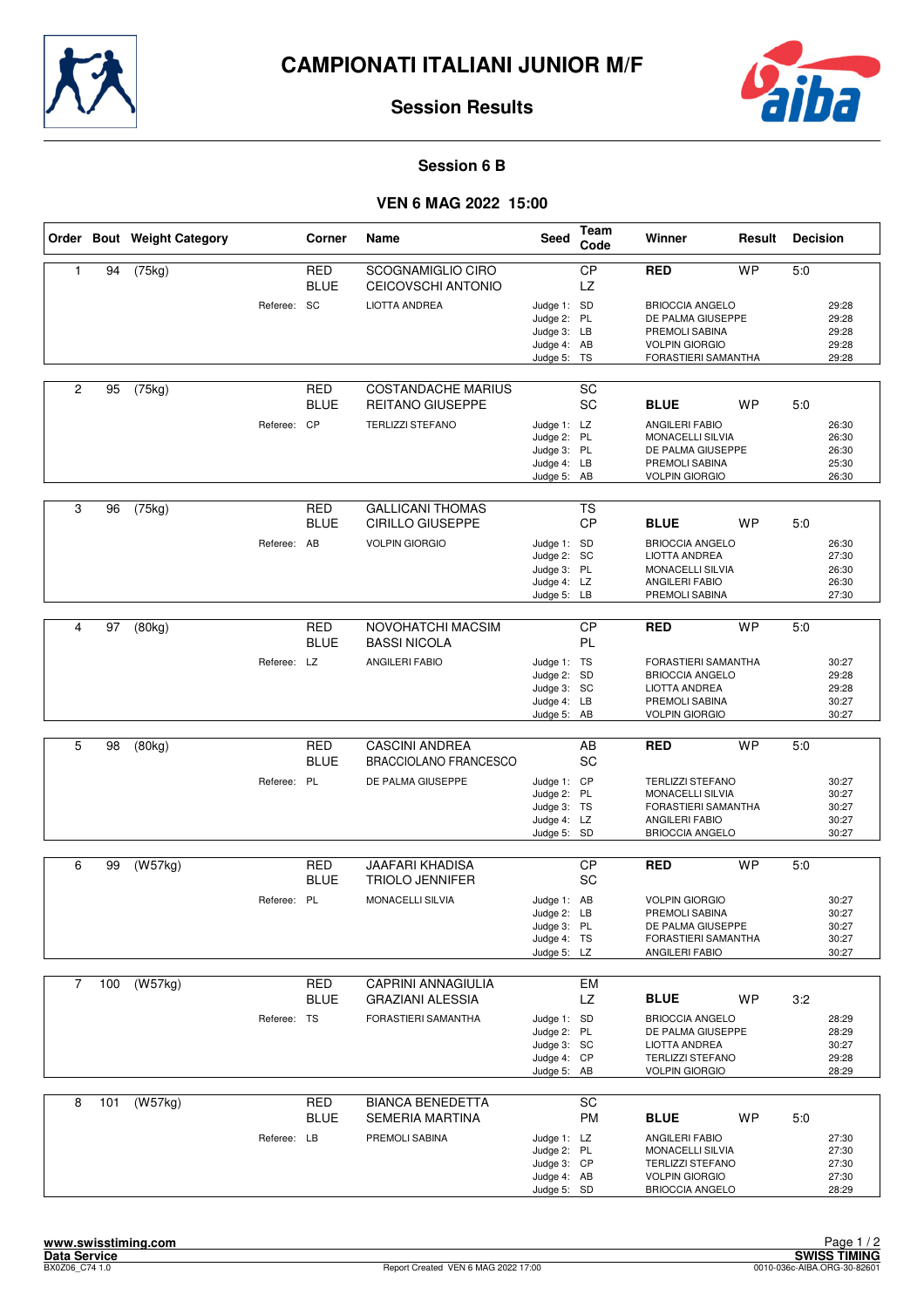



#### **Session 6 B**

## **VEN 6 MAG 2022 15:00**

| l Order |     | <b>Bout</b> Weight Category |             | Corner                    | Name                                           | Seed                                                                    | Team<br>Code | Winner                                                                                                            | Result    | <b>Decision</b> |                                           |
|---------|-----|-----------------------------|-------------|---------------------------|------------------------------------------------|-------------------------------------------------------------------------|--------------|-------------------------------------------------------------------------------------------------------------------|-----------|-----------------|-------------------------------------------|
| 9       | 102 | (W57kg)                     |             | <b>RED</b><br><b>BLUE</b> | D'ALFONSO ALESSIA<br><b>BATTISTELLA SARA</b>   |                                                                         | AB<br>LZ     | <b>BLUE</b>                                                                                                       | <b>WP</b> | 5:0             |                                           |
|         |     |                             | Referee: PL |                           | <b>MONACELLI SILVIA</b>                        | Judge 1: PL<br>Judge 2: TS<br>Judge 3: SC<br>Judge 4: CP<br>Judge 5: LB |              | DE PALMA GIUSEPPE<br>FORASTIERI SAMANTHA<br><b>LIOTTA ANDREA</b><br><b>TERLIZZI STEFANO</b><br>PREMOLI SABINA     |           |                 | 27:30<br>27:30<br>27:30<br>27:30<br>27:30 |
| 10      | 103 | (W60kg)                     |             | <b>RED</b><br><b>BLUE</b> | <b>FABBRI SOFIA</b><br><b>BEN SASSI MARIEM</b> |                                                                         | LZ<br>SC     | <b>RED</b>                                                                                                        | <b>WP</b> | 5:0             |                                           |
|         |     |                             | Referee:    | <b>TS</b>                 | FORASTIERI SAMANTHA                            | Judge 1: SD<br>Judge 2: PL<br>Judge 3: AB<br>Judge 4: LB<br>Judge 5:    | CP           | <b>BRIOCCIA ANGELO</b><br>DE PALMA GIUSEPPE<br><b>VOLPIN GIORGIO</b><br>PREMOLI SABINA<br><b>TERLIZZI STEFANO</b> |           |                 | 30:27<br>29:28<br>29:28<br>29:28<br>29:28 |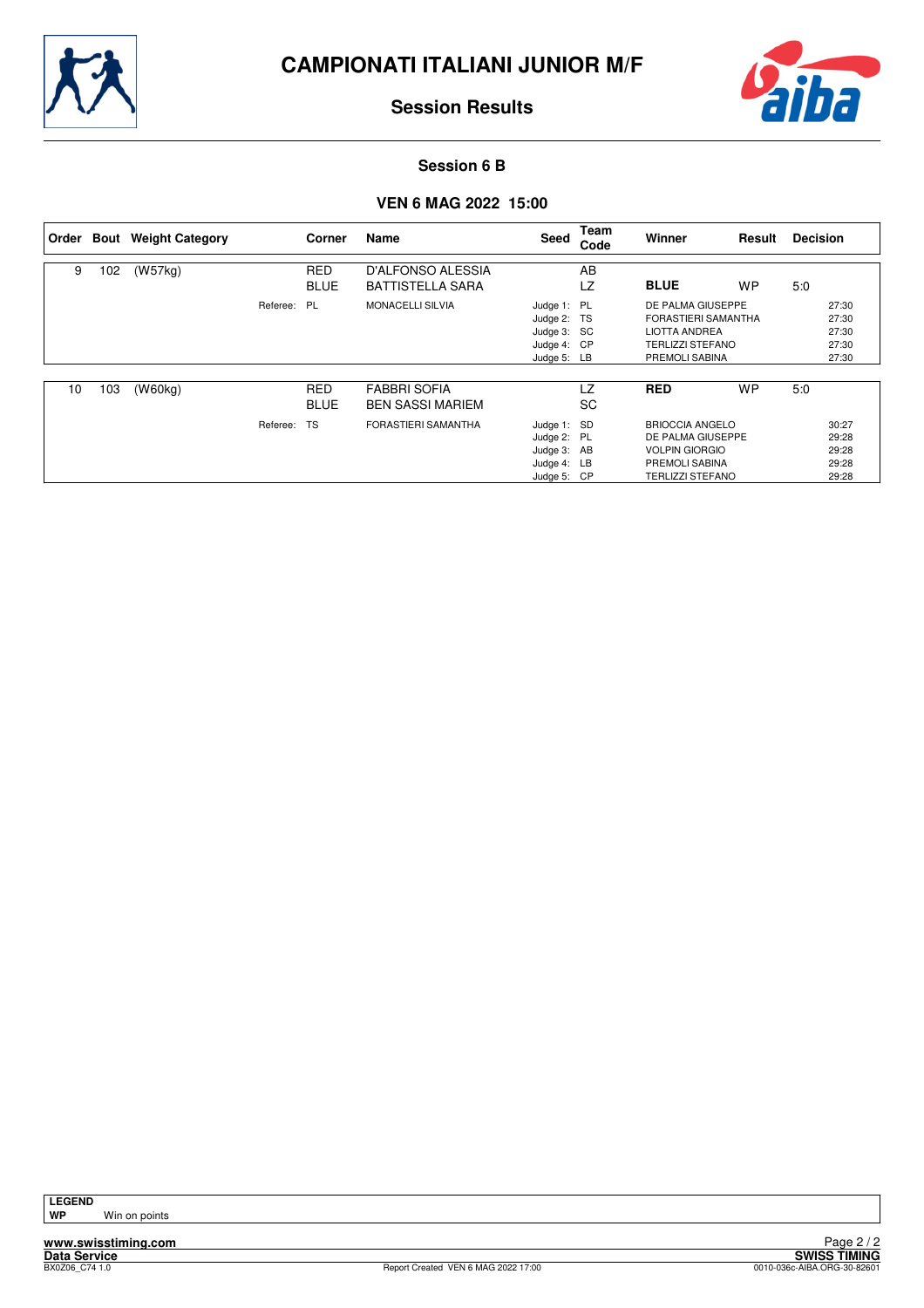



#### **Session 7 A**

## **SAB 7 MAG 2022 14:30**

|                |     | Order Bout Weight Category |             | Corner                    | Name                                                 | Seed                                                                    | <b>Team</b><br>Code    | Winner                                                                                                              | Result     | <b>Decision</b>                                             |
|----------------|-----|----------------------------|-------------|---------------------------|------------------------------------------------------|-------------------------------------------------------------------------|------------------------|---------------------------------------------------------------------------------------------------------------------|------------|-------------------------------------------------------------|
| $\mathbf{1}$   | 104 | (80kg)                     |             | <b>RED</b><br><b>BLUE</b> | <b>SARSILLI CHRISTIAN</b><br>NOVOHATCHI MACSIM       |                                                                         | <b>PM</b><br><b>CP</b> | <b>RED</b>                                                                                                          | <b>RSC</b> | R1 0:45                                                     |
|                |     |                            | Referee: SD |                           | MAROGNA ANTONIO                                      | Judge 1: SC<br>Judge 2: LZ<br>Judge 3: EM                               |                        | <b>MARINO GIUSEPPA</b><br><b>CORRADI SILVIA</b><br>NARDELLI ANTONIO                                                 |            |                                                             |
|                |     |                            |             |                           |                                                      | Judge 4: PL<br>Judge 5: LG                                              |                        | MACCHIAROLA FABIO<br>LAGALA VINCENZO                                                                                |            |                                                             |
| 2              | 105 | (80kg)                     |             | RED<br>BLUE               | <b>CASCINI ANDREA</b><br>CICCONE FRANCESCO           |                                                                         | AB<br><b>CL</b>        | <b>BLUE</b>                                                                                                         | WP         | 4:1                                                         |
|                |     |                            | Referee: VE |                           | CECAFOSSO GIANLUCA                                   | Judge 1: TS<br>Judge 2: CP<br>Judge 3: LZ<br>Judge 4: SD<br>Judge 5: EM |                        | VIOLETTA ALESSANDRA<br><b>RUSSO GIUSEPPE</b><br><b>CORRADI SILVIA</b><br><b>MAROGNA ANTONIO</b><br>NARDELLI ANTONIO |            | 30:27<br>28:29<br>28:29<br>28:29<br>28:29                   |
| 3              | 106 | $(80+kg)$                  |             | <b>RED</b><br><b>BLUE</b> | <b>GUIDA VINCENZO</b><br><b>CCAHUA RAMOS NICOLAS</b> |                                                                         | <b>CP</b><br>LZ.       | <b>RED</b>                                                                                                          | <b>WP</b>  | 5:0                                                         |
|                |     |                            | Referee: PL |                           | MACCHIAROLA FABIO                                    | Judge 1: LG<br>Judge 2: VE<br>Judge 3: SC<br>Judge 4: TS<br>Judge 5: SD |                        | LAGALA VINCENZO<br>CECAFOSSO GIANLUCA<br><b>MARINO GIUSEPPA</b><br>VIOLETTA ALESSANDRA<br><b>MAROGNA ANTONIO</b>    |            | 30:24<br>30:25<br>30:25<br>30:25<br>30:25                   |
|                |     |                            |             |                           |                                                      |                                                                         |                        |                                                                                                                     |            |                                                             |
| 4              | 107 | $\overline{(80+kg)}$       |             | <b>RED</b><br>BLUE        | <b>MONTALTO ALESSIO</b><br><b>FALLACARA ANTONIO</b>  |                                                                         | SC<br><b>PL</b>        | <b>BLUE</b>                                                                                                         | <b>WP</b>  | 3:2                                                         |
|                |     |                            | Referee: LG |                           | LAGALA VINCENZO                                      | Judge 1: LZ<br>Judge 2: EM<br>Judge 3: CP<br>Judge 4: VE<br>Judge 5: SD |                        | <b>CORRADI SILVIA</b><br>NARDELLI ANTONIO<br><b>RUSSO GIUSEPPE</b><br>CECAFOSSO GIANLUCA<br><b>MAROGNA ANTONIO</b>  |            | 28:29<br>30:27<br>28:29<br>29:28<br>28:29                   |
|                |     |                            |             |                           |                                                      |                                                                         |                        |                                                                                                                     |            |                                                             |
| 5              | 108 | (W46kg)                    |             | <b>RED</b><br><b>BLUE</b> | ORLANDO SOFIA<br><b>CAFARELLI NOEMI</b>              |                                                                         | <b>EM</b><br>LG        | <b>RED</b>                                                                                                          | <b>WP</b>  | 5:0                                                         |
|                |     |                            | Referee: TS |                           | VIOLETTA ALESSANDRA                                  | Judge 1: CP<br>Judge 2: SC<br>Judge 3: PL<br>Judge 4: LZ<br>Judge 5: VE |                        | RUSSO GIUSEPPE<br><b>MARINO GIUSEPPA</b><br><b>MACCHIAROLA FABIO</b><br><b>CORRADI SILVIA</b><br>CECAFOSSO GIANLUCA |            | 30:26<br>30:27<br>29:28<br>30:27<br>29:28                   |
| 6              | 109 | (W46kg)                    |             | <b>RED</b>                | <b>VIANA ANGELA</b>                                  |                                                                         | <b>PM</b>              |                                                                                                                     |            |                                                             |
|                |     |                            |             | <b>BLUE</b>               | <b>TARABOTTO GIORGIA</b>                             |                                                                         | LG                     | <b>BLUE</b>                                                                                                         | <b>WP</b>  | 5:0                                                         |
|                |     |                            | Referee: SC |                           | <b>MARINO GIUSEPPA</b>                               | Judge 1: LZ<br>Judge 2: SD<br>Judge 3: EM<br>Judge 4: TS<br>Judge 5: CP |                        | <b>CORRADI SILVIA</b><br><b>MAROGNA ANTONIO</b><br>NARDELLI ANTONIO<br>VIOLETTA ALESSANDRA<br>RUSSO GIUSEPPE        |            | 27:30<br>27:30<br>27:30<br>27:30<br>27:30                   |
| $\overline{7}$ | 110 | (W50kg)                    |             | <b>RED</b>                | <b>BENCIVENGA CHIARA</b>                             |                                                                         | <b>CP</b>              |                                                                                                                     |            |                                                             |
|                |     |                            |             | <b>BLUE</b>               | <b>MASSONE SOFIA</b>                                 |                                                                         | <b>TS</b>              | <b>BLUE</b>                                                                                                         | WP         | 5:0                                                         |
|                |     |                            | Referee: EM |                           | NARDELLI ANTONIO                                     | Judge 1: VE<br>Judge 2: LG<br>Judge 3: PL<br>Judge 4: SD<br>Judge 5: LZ |                        | CECAFOSSO GIANLUCA<br>LAGALA VINCENZO<br>MACCHIAROLA FABIO<br><b>MAROGNA ANTONIO</b><br>CORRADI SILVIA              |            | 27:30<br>28:29<br>27:30<br>27:30<br>28:29                   |
| 8              | 111 | (W50kg)                    |             | <b>RED</b>                | PIATROU MONICA                                       |                                                                         | <b>VE</b>              |                                                                                                                     |            |                                                             |
|                |     |                            | Referee: CP | BLUE                      | <b>MARONGIU GIULIETTA</b><br><b>RUSSO GIUSEPPE</b>   | Judge 1: TS<br>Judge 2: SC<br>Judge 3: LG<br>Judge 4: PL<br>Judge 5: EM | LZ                     | <b>BLUE</b><br>VIOLETTA ALESSANDRA<br>MARINO GIUSEPPA<br>LAGALA VINCENZO<br>MACCHIAROLA FABIO<br>NARDELLI ANTONIO   | SC         | R <sub>2</sub> 0:21<br>8:10<br>9:10<br>8:10<br>9:10<br>8:10 |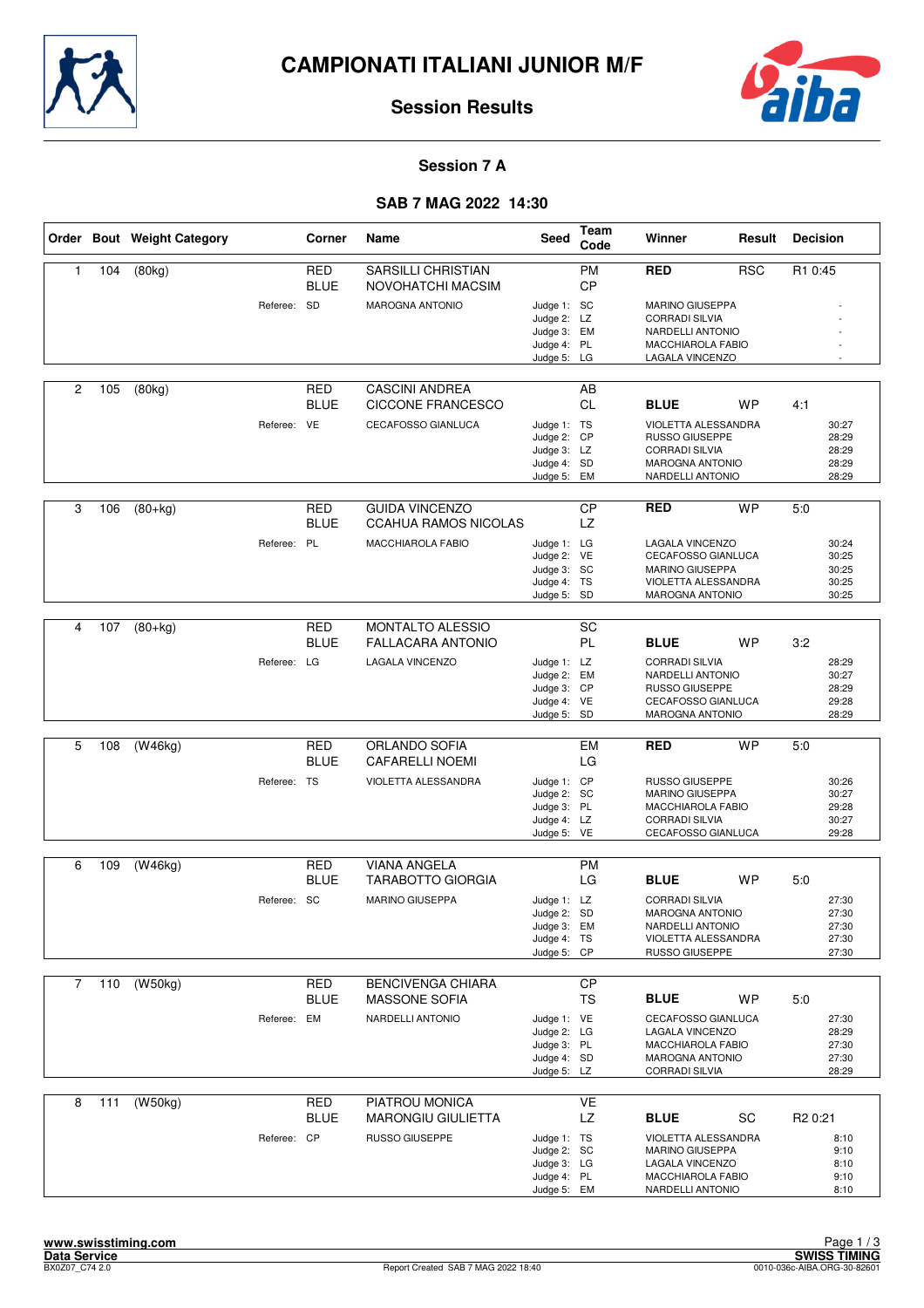



#### **Session 7 A**

## **SAB 7 MAG 2022 14:30**

|    |     | Order Bout Weight Category |             | Corner                    | Name                                              | Seed                                                                    | Team<br>Code           | Winner<br>Result                                                                                                        |           | <b>Decision</b> |                                           |
|----|-----|----------------------------|-------------|---------------------------|---------------------------------------------------|-------------------------------------------------------------------------|------------------------|-------------------------------------------------------------------------------------------------------------------------|-----------|-----------------|-------------------------------------------|
| 9  | 112 | (W52kg)                    |             | <b>RED</b><br><b>BLUE</b> | <b>BORGHI ANITA</b><br>DELLA NOCE ANNAPAOLA       |                                                                         | <b>EM</b><br><b>CP</b> | <b>RED</b>                                                                                                              | <b>WP</b> | 5:0             |                                           |
|    |     |                            | Referee: LZ |                           | <b>CORRADI SILVIA</b>                             | Judge 1: VE<br>Judge 2: SD<br>Judge 3: TS<br>Judge 4: SC<br>Judge 5:    | LG                     | CECAFOSSO GIANLUCA<br><b>MAROGNA ANTONIO</b><br>VIOLETTA ALESSANDRA<br>MARINO GIUSEPPA<br>LAGALA VINCENZO               |           |                 | 29:28<br>29:28<br>30:27<br>29:28<br>29:28 |
| 10 | 113 | (W52kg)                    |             | <b>RED</b><br>BLUE        | DAMASIO SUSY<br><b>BARCA BRUNILDA</b>             |                                                                         | <b>VE</b><br>GS        | <b>BLUE</b>                                                                                                             | WP        | 5:0             |                                           |
|    |     |                            | Referee: SD |                           | <b>MAROGNA ANTONIO</b>                            | Judge 1: PL<br>Judge 2: SC<br>Judge 3: EM<br>Judge 4: LZ<br>Judge 5: LG |                        | MACCHIAROLA FABIO<br><b>MARINO GIUSEPPA</b><br>NARDELLI ANTONIO<br><b>CORRADI SILVIA</b><br>LAGALA VINCENZO             |           |                 | 27:30<br>27:30<br>27:30<br>28:29<br>27:30 |
| 11 | 114 | (W54kg)                    |             | RED<br><b>BLUE</b>        | VASSALLO MARTINA<br><b>MARLETTA ERMINIA</b>       |                                                                         | <b>LZ</b><br><b>SC</b> | <b>RED</b>                                                                                                              | <b>WP</b> | 5:0             |                                           |
|    |     |                            | Referee: VE |                           | CECAFOSSO GIANLUCA                                | Judge 1: TS<br>Judge 2: CP<br>Judge 3: SD<br>Judge 4:<br>Judge 5:       | EM<br><b>PL</b>        | VIOLETTA ALESSANDRA<br><b>RUSSO GIUSEPPE</b><br>MAROGNA ANTONIO<br>NARDELLI ANTONIO<br>MACCHIAROLA FABIO                |           |                 | 30:27<br>30:27<br>30:27<br>30:27<br>30:27 |
| 12 | 115 | (W54kg)                    |             | <b>RED</b>                | <b>ELLI FEDERICA</b>                              |                                                                         | <b>LB</b>              |                                                                                                                         |           |                 |                                           |
|    |     |                            |             | <b>BLUE</b>               | <b>TOSADORI STELLA</b>                            |                                                                         | <b>VE</b>              | <b>BLUE</b>                                                                                                             | <b>WP</b> | 5:0             |                                           |
|    |     |                            | Referee: PL |                           | <b>MACCHIAROLA FABIO</b>                          | Judge 1: LZ<br>Judge 2: LG<br>Judge 3: SC<br>Judge 4: SD<br>Judge 5: CP |                        | <b>CORRADI SILVIA</b><br>LAGALA VINCENZO<br><b>MARINO GIUSEPPA</b><br><b>MAROGNA ANTONIO</b><br>RUSSO GIUSEPPE          |           |                 | 27:30<br>27:30<br>27:30<br>27:30<br>27:30 |
|    |     |                            |             |                           |                                                   |                                                                         |                        |                                                                                                                         |           |                 |                                           |
| 13 | 116 | (W57kg)                    |             | <b>RED</b><br><b>BLUE</b> | <b>JAAFARI KHADISA</b><br><b>GRAZIANI ALESSIA</b> |                                                                         | <b>CP</b><br><b>LZ</b> | RED                                                                                                                     | <b>WP</b> | 5:0             |                                           |
|    |     |                            | Referee: LG |                           | LAGALA VINCENZO                                   | Judge 1: VE<br>Judge 2: TS<br>Judge 3: EM<br>Judge 4: SC<br>Judge 5: SD |                        | CECAFOSSO GIANLUCA<br>VIOLETTA ALESSANDRA<br>NARDELLI ANTONIO<br>MARINO GIUSEPPA<br><b>MAROGNA ANTONIO</b>              |           |                 | 30:27<br>30:27<br>30:27<br>30:27<br>30:27 |
| 14 | 117 | $\overline{(W57kg)}$       |             | <b>RED</b>                | <b>SEMERIA MARTINA</b>                            |                                                                         | <b>PM</b>              |                                                                                                                         |           |                 |                                           |
|    |     |                            |             | BLUE                      | <b>BATTISTELLA SARA</b>                           |                                                                         | LZ.                    | <b>BLUE</b>                                                                                                             | WP        | 5:0             |                                           |
|    |     |                            | Referee: TS |                           | VIOLETTA ALESSANDRA                               | Judge 1: PL<br>Judge 2: SC<br>Judge 3: CP<br>Judge 4: EM<br>Judge 5: VE |                        | MACCHIAROLA FABIO<br>MARINO GIUSEPPA<br>RUSSO GIUSEPPE<br>NARDELLI ANTONIO<br>CECAFOSSO GIANLUCA                        |           |                 | 28:29<br>27:30<br>27:30<br>27:30<br>28:29 |
| 15 | 118 | (W60kg)                    |             | RED                       | <b>MUZZI GINEVRA</b>                              |                                                                         | LZ                     | <b>RED</b>                                                                                                              | SC        | R1 1:17         |                                           |
|    |     |                            |             | <b>BLUE</b>               | <b>FABBRI SOFIA</b>                               |                                                                         | <b>LZ</b>              |                                                                                                                         |           |                 |                                           |
|    |     |                            | Referee: SC |                           | <b>MARINO GIUSEPPA</b>                            | Judge 1: LG<br>Judge 2: SD<br>Judge 3: CP<br>Judge 4: PL<br>Judge 5: EM |                        | LAGALA VINCENZO<br><b>MAROGNA ANTONIO</b><br>RUSSO GIUSEPPE<br>MACCHIAROLA FABIO<br>NARDELLI ANTONIO                    |           |                 |                                           |
| 16 | 119 | (W60kg)                    |             | <b>RED</b>                | <b>CUCCI ASIA</b>                                 |                                                                         | PL                     |                                                                                                                         |           |                 |                                           |
|    |     |                            | Referee: LZ | BLUE                      | <b>BARUCHELLO EMMA</b><br><b>CORRADI SILVIA</b>   | Judge 1: VE<br>Judge 2: TS<br>Judge 3: SD<br>Judge 4: LG<br>Judge 5: CP | EM                     | <b>BLUE</b><br>CECAFOSSO GIANLUCA<br>VIOLETTA ALESSANDRA<br><b>MAROGNA ANTONIO</b><br>LAGALA VINCENZO<br>RUSSO GIUSEPPE | WP        | 5:0             | 28:29<br>28:29<br>27:30<br>28:29<br>28:29 |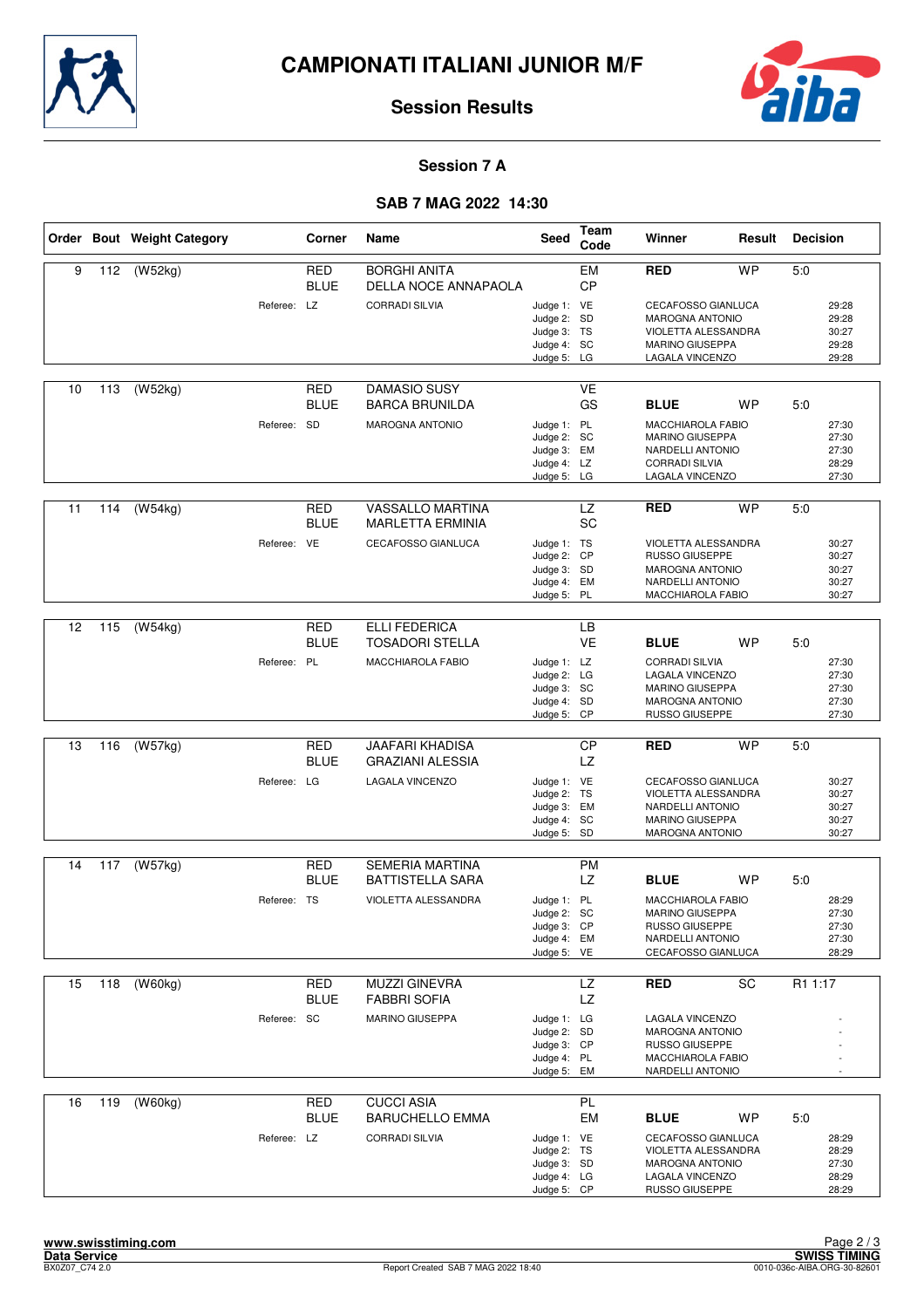



#### **Session 7 A**

#### **SAB 7 MAG 2022 14:30**

|    |     | Order Bout Weight Category |             | Corner                    | <b>Name</b>                                  | <b>Seed</b>                                                             | Team<br>Code    | Winner                                                                                                              | Result          | <b>Decision</b>                           |
|----|-----|----------------------------|-------------|---------------------------|----------------------------------------------|-------------------------------------------------------------------------|-----------------|---------------------------------------------------------------------------------------------------------------------|-----------------|-------------------------------------------|
| 17 | 120 | (W63kg)                    |             | <b>RED</b>                | <b>FANELLI ALICE</b>                         |                                                                         | <b>PM</b>       |                                                                                                                     |                 |                                           |
|    |     |                            |             | <b>BLUE</b>               | <b>MEMA HAIDI</b>                            |                                                                         | <b>EM</b>       | <b>BLUE</b>                                                                                                         | <b>WP</b>       | 5:0                                       |
|    |     |                            | Referee: CP |                           | RUSSO GIUSEPPE                               | Judge 1: LG<br>Judge 2: PL<br>Judge 3: VE<br>Judge 4: SC<br>Judge 5: SD |                 | LAGALA VINCENZO<br>MACCHIAROLA FABIO<br>CECAFOSSO GIANLUCA<br><b>MARINO GIUSEPPA</b><br><b>MAROGNA ANTONIO</b>      |                 | 27:30<br>27:30<br>27:30<br>28:29<br>28:29 |
|    |     |                            |             |                           |                                              |                                                                         |                 |                                                                                                                     |                 |                                           |
| 18 | 121 | (W66kg)                    |             | <b>RED</b><br><b>BLUE</b> | <b>LULI JULIA</b><br><b>DOVESI AISHA</b>     |                                                                         | SC<br><b>EM</b> | <b>BLUE</b>                                                                                                         | <b>WP</b>       | 4:1                                       |
|    |     |                            | Referee:    | <b>SD</b>                 | <b>MAROGNA ANTONIO</b>                       | Judge 1: LZ<br>Judge 2: PL<br>Judge 3: TS<br>Judge 4: LG<br>Judge 5: VE |                 | <b>CORRADI SILVIA</b><br>MACCHIAROLA FABIO<br>VIOLETTA ALESSANDRA<br>LAGALA VINCENZO<br>CECAFOSSO GIANLUCA          |                 | 28:29<br>28:29<br>28:29<br>28:29<br>29:28 |
|    |     |                            |             |                           |                                              |                                                                         |                 |                                                                                                                     |                 |                                           |
| 19 | 122 | (W66kq)                    |             | <b>RED</b><br><b>BLUE</b> | <b>ZAMMITTI GIORGIA</b><br>PIGNATARO AURORA  |                                                                         | SC<br>GS        | <b>BLUE</b>                                                                                                         | <b>WP</b>       | 5:0                                       |
|    |     |                            | Referee:    | EM                        | NARDELLI ANTONIO                             | Judge 1: VE<br>Judge 2: LZ<br>Judge 3: LG<br>Judge 4: SD<br>Judge 5: CP |                 | CECAFOSSO GIANLUCA<br><b>CORRADI SILVIA</b><br>LAGALA VINCENZO<br><b>MAROGNA ANTONIO</b><br>RUSSO GIUSEPPE          |                 | 28:29<br>28:29<br>28:29<br>28:29<br>28:29 |
|    |     |                            |             | <b>RED</b>                | <b>CICCUOLI ELENA</b>                        |                                                                         | AB              |                                                                                                                     | $\overline{SC}$ |                                           |
| 20 | 123 | (W70kg)                    |             | <b>BLUE</b>               | <b>BELLA KRISTEL</b>                         |                                                                         | SC              | <b>RED</b>                                                                                                          |                 | R <sub>2</sub> 1:16                       |
|    |     |                            | Referee: PL |                           | <b>MACCHIAROLA FABIO</b>                     | Judge 1: TS<br>Judge 2: CP<br>Judge 3: EM<br>Judge 4: LZ<br>Judge 5: SD |                 | VIOLETTA ALESSANDRA<br><b>RUSSO GIUSEPPE</b><br>NARDELLI ANTONIO<br><b>CORRADI SILVIA</b><br><b>MAROGNA ANTONIO</b> |                 | 10:9<br>10:9<br>10:9<br>9:10<br>10:9      |
|    |     |                            |             |                           |                                              |                                                                         |                 |                                                                                                                     |                 |                                           |
| 21 | 124 | $(W80+kg)$                 |             | <b>RED</b><br><b>BLUE</b> | <b>LONGO SERENA</b><br><b>NICOLOSI MARIA</b> |                                                                         | PL<br>GS        | <b>BLUE</b>                                                                                                         | SC              | R <sub>2</sub> 1:18                       |
|    |     |                            | Referee: VE |                           | CECAFOSSO GIANLUCA                           | Judge 1: CP<br>Judge 2: EM<br>Judge 3: LG<br>Judge 4: SD<br>Judge 5: TS |                 | <b>RUSSO GIUSEPPE</b><br>NARDELLI ANTONIO<br>LAGALA VINCENZO<br><b>MAROGNA ANTONIO</b><br>VIOLETTA ALESSANDRA       |                 | 9:10<br>9:10<br>9:10<br>9:10<br>9:10      |

**www.swisstiming.com**

Round number **RSC** Referee Stops Contest **WP** Win on points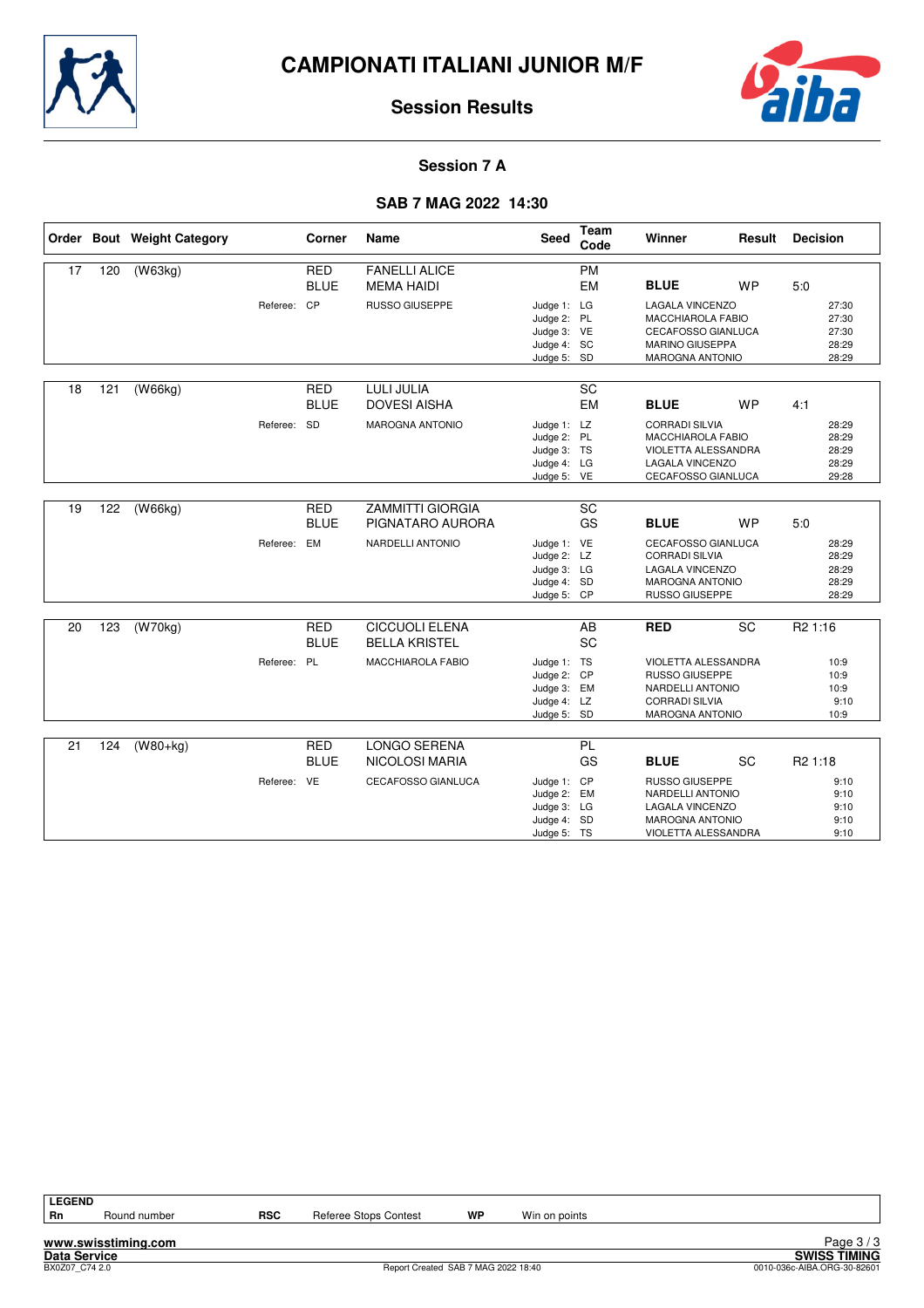



#### **Session 8 B**

#### **SAB 7 MAG 2022 14:30**

|                |     | Order Bout Weight Category |             | Corner                    | Name                                             | Seed                                                                    | Team<br>Code    | Winner                                                                                                                    | Result    | <b>Decision</b>                           |  |
|----------------|-----|----------------------------|-------------|---------------------------|--------------------------------------------------|-------------------------------------------------------------------------|-----------------|---------------------------------------------------------------------------------------------------------------------------|-----------|-------------------------------------------|--|
| $\mathbf{1}$   | 125 | (46kg)                     |             | <b>RED</b><br><b>BLUE</b> | <b>MARSALA FORTUNATO</b><br>CIRAULO ANTONIO      |                                                                         | LZ<br><b>CL</b> | <b>RED</b>                                                                                                                | <b>WP</b> | 5:0                                       |  |
|                |     |                            | Referee: LB |                           | PREMOLI SABINA                                   | Judge 1: TS<br>Judge 2: SC<br>Judge 3: PL<br>Judge 4: CP<br>Judge 5: AB |                 | FORASTIERI SAMANTHA<br>LIOTTA ANDREA<br>DE PALMA GIUSEPPE<br><b>TERLIZZI STEFANO</b><br><b>VOLPIN GIORGIO</b>             |           | 30:27<br>30:27<br>30:27<br>30:27<br>30:27 |  |
| $\overline{c}$ | 126 | (46kg)                     |             | <b>RED</b><br><b>BLUE</b> | <b>MENCARONI SASHA</b><br><b>FUSCO SAMUELE</b>   |                                                                         | <b>TS</b><br>LZ | <b>RED</b>                                                                                                                | <b>WP</b> | 5:0                                       |  |
|                |     |                            | Referee: PL |                           | <b>MONACELLI SILVIA</b>                          | Judge 1: SD<br>Judge 2: PL<br>Judge 3: LB<br>Judge 4: AB<br>Judge 5: CP |                 | <b>BRIOCCIA ANGELO</b><br>DE PALMA GIUSEPPE<br>PREMOLI SABINA<br><b>VOLPIN GIORGIO</b><br><b>TERLIZZI STEFANO</b>         |           | 30:27<br>30:27<br>30:27<br>30:27<br>30:27 |  |
| 3              | 127 | (48kg)                     |             | <b>RED</b><br><b>BLUE</b> | <b>CRUCILLA' FRANCESCO</b><br><b>RAUTI MARCO</b> |                                                                         | SC<br>LB        | <b>RED</b>                                                                                                                | <b>WP</b> | 5:0                                       |  |
|                |     |                            | Referee: TS |                           | FORASTIERI SAMANTHA                              | Judge 1: LZ<br>Judge 2: PL<br>Judge 3: PL<br>Judge 4: CP<br>Judge 5: AB |                 | <b>ANGILERI FABIO</b><br><b>MONACELLI SILVIA</b><br>DE PALMA GIUSEPPE<br><b>TERLIZZI STEFANO</b><br><b>VOLPIN GIORGIO</b> |           | 30:27<br>30:27<br>30:27<br>30:27<br>30:27 |  |
|                |     |                            |             |                           |                                                  |                                                                         |                 |                                                                                                                           |           |                                           |  |
| 4              | 128 | (48kg)                     |             | <b>RED</b><br><b>BLUE</b> | PETRONI ALESSIO<br><b>FEDUCCI NICCOLO'</b>       |                                                                         | LZ<br><b>TS</b> | <b>RED</b>                                                                                                                | <b>WP</b> | 5:0                                       |  |
|                |     |                            | Referee: SD |                           | <b>BRIOCCIA ANGELO</b>                           | Judge 1: LB<br>Judge 2: SC<br>Judge 3: PL<br>Judge 4: PL<br>Judge 5: CP |                 | PREMOLI SABINA<br><b>LIOTTA ANDREA</b><br><b>MONACELLI SILVIA</b><br>DE PALMA GIUSEPPE<br><b>TERLIZZI STEFANO</b>         |           | 29:28<br>29:28<br>29:28<br>29:28<br>29:28 |  |
|                |     |                            |             |                           |                                                  |                                                                         |                 |                                                                                                                           |           |                                           |  |
| 5              | 129 | (50kg)                     |             | <b>RED</b><br><b>BLUE</b> | DELL'AQUILA GIUSEPPE<br><b>IELMINI OSCAR</b>     |                                                                         | GS<br>LB        | <b>RED</b>                                                                                                                | SC        | R <sub>2</sub> 2:48                       |  |
|                |     |                            | Referee: SC |                           | <b>LIOTTA ANDREA</b>                             | Judge 1: LZ<br>Judge 2: TS<br>Judge 3: AB<br>Judge 4: PL<br>Judge 5: SD |                 | <b>ANGILERI FABIO</b><br>FORASTIERI SAMANTHA<br><b>VOLPIN GIORGIO</b><br>MONACELLI SILVIA<br><b>BRIOCCIA ANGELO</b>       |           | 10:9<br>10:9<br>10:9<br>10:9<br>10:9      |  |
| 6              | 130 |                            |             | <b>RED</b>                | PINNA FRANCESCO                                  |                                                                         | <b>SD</b>       |                                                                                                                           |           |                                           |  |
|                |     | (50kg)                     |             | <b>BLUE</b>               | DI PIETRO MICHAEL                                |                                                                         | LZ              | <b>BLUE</b>                                                                                                               | <b>WP</b> | 5:0                                       |  |
|                |     |                            | Referee: CP |                           | <b>TERLIZZI STEFANO</b>                          | Judge 1: AB<br>Judge 2: LB<br>Judge 3: TS<br>Judge 4: PL<br>Judge 5: SC |                 | <b>VOLPIN GIORGIO</b><br>PREMOLI SABINA<br>FORASTIERI SAMANTHA<br>DE PALMA GIUSEPPE<br><b>LIOTTA ANDREA</b>               |           | 27:30<br>27:30<br>27:30<br>27:30<br>27:30 |  |
| $\overline{7}$ | 131 | (52kg)                     |             | RED                       | <b>VITALE GAETANO</b>                            |                                                                         | SC              | <b>RED</b>                                                                                                                | <b>WP</b> | 5:0                                       |  |
|                |     |                            |             | <b>BLUE</b>               | PINTO FRANCESCO                                  |                                                                         | <b>CP</b>       |                                                                                                                           |           |                                           |  |
|                |     |                            | Referee: AB |                           | <b>VOLPIN GIORGIO</b>                            | Judge 1: LB<br>Judge 2: PL<br>Judge 3: LZ<br>Judge 4: SD<br>Judge 5: PL |                 | PREMOLI SABINA<br>MONACELLI SILVIA<br>ANGILERI FABIO<br><b>BRIOCCIA ANGELO</b><br>DE PALMA GIUSEPPE                       |           | 29:27<br>29:27<br>29:27<br>29:27<br>29:27 |  |
| 8              | 132 | (52kg)                     |             | <b>RED</b><br><b>BLUE</b> | CAMPANELLI DOMENICO<br><b>FONTO' THOMAS</b>      |                                                                         | PL<br>LG        | <b>BLUE</b>                                                                                                               | WP        | 5:0                                       |  |
|                |     |                            | Referee: LZ |                           | ANGILERI FABIO                                   | Judge 1: TS<br>Judge 2: SC<br>Judge 3: AB<br>Judge 4: CP<br>Judge 5: LB |                 | FORASTIERI SAMANTHA<br>LIOTTA ANDREA<br><b>VOLPIN GIORGIO</b><br><b>TERLIZZI STEFANO</b><br>PREMOLI SABINA                |           | 27:30<br>27:30<br>27:30<br>27:30<br>27:30 |  |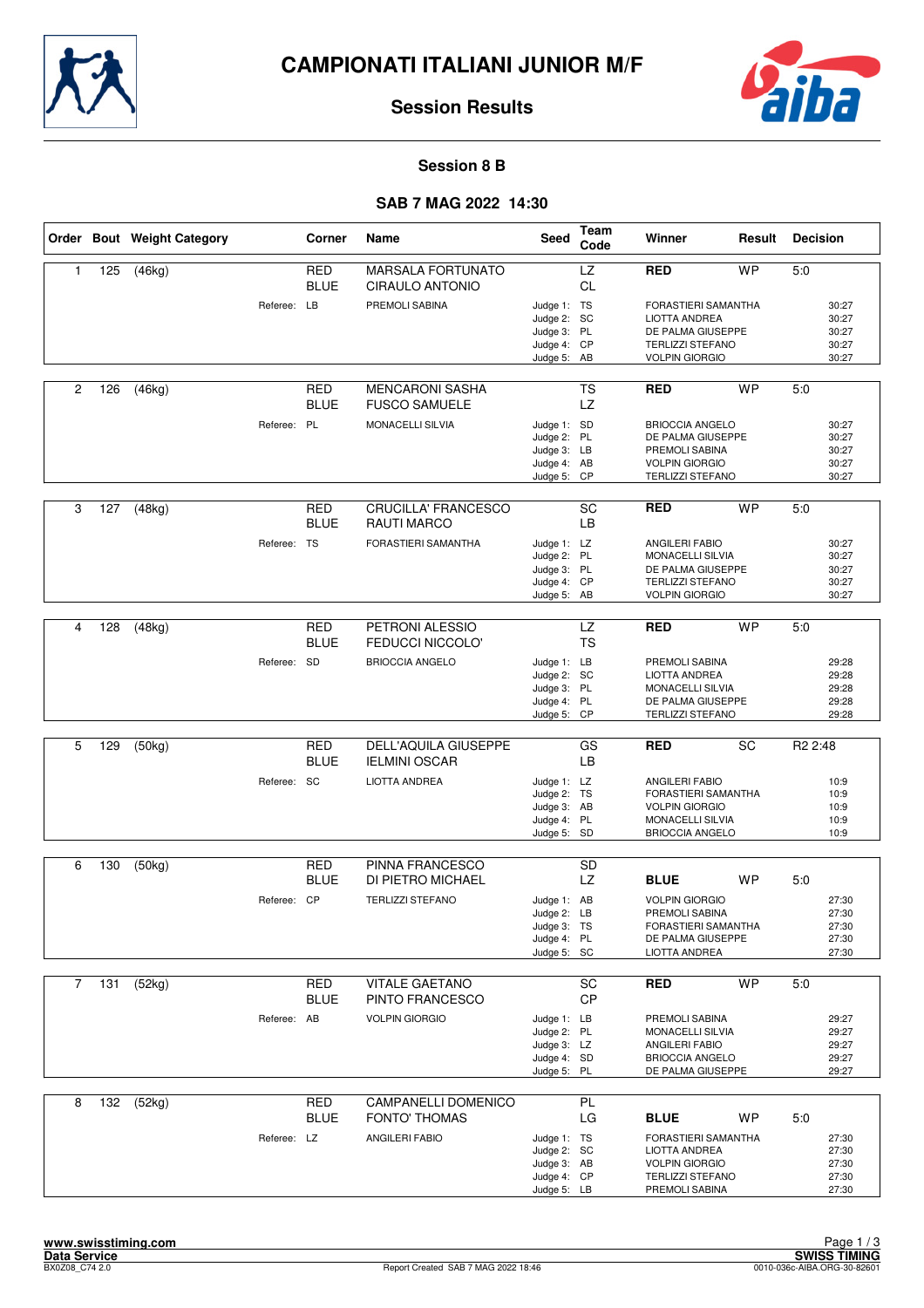



#### **Session 8 B**

#### **SAB 7 MAG 2022 14:30**

|    |     | Order Bout Weight Category |             | Corner                    | Name                                               | Seed                                                                    | Team<br>Code            | Winner                                                                                                              | Result    | <b>Decision</b>                           |
|----|-----|----------------------------|-------------|---------------------------|----------------------------------------------------|-------------------------------------------------------------------------|-------------------------|---------------------------------------------------------------------------------------------------------------------|-----------|-------------------------------------------|
| 9  | 133 | (54kg)                     |             | <b>RED</b><br><b>BLUE</b> | <b>GLORIOSO SIMONE</b><br><b>CUSENZA SALVATORE</b> |                                                                         | SC<br>SC                | <b>RED</b>                                                                                                          | <b>WP</b> | 5:0                                       |
|    |     |                            | Referee: PL |                           | DE PALMA GIUSEPPE                                  | Judge 1: LZ<br>Judge 2: PL<br>Judge 3: CP<br>Judge 4: TS<br>Judge 5: LB |                         | <b>ANGILERI FABIO</b><br>MONACELLI SILVIA<br><b>TERLIZZI STEFANO</b><br>FORASTIERI SAMANTHA<br>PREMOLI SABINA       |           | 30:27<br>30:27<br>30:27<br>30:27<br>30:27 |
| 10 | 134 | (54kg)                     |             | RED<br><b>BLUE</b>        | SANTELIA MATTIA<br><b>BRUZZESE VITALE</b>          |                                                                         | <b>CP</b><br><b>FVG</b> | <b>RED</b>                                                                                                          | <b>WP</b> | 5:0                                       |
|    |     |                            | Referee: TS |                           | <b>FORASTIERI SAMANTHA</b>                         | Judge 1: LZ<br>Judge 2: SD<br>Judge 3: PL<br>Judge 4: PL<br>Judge 5: AB |                         | <b>ANGILERI FABIO</b><br><b>BRIOCCIA ANGELO</b><br>DE PALMA GIUSEPPE<br>MONACELLI SILVIA<br><b>VOLPIN GIORGIO</b>   |           | 30:27<br>30:27<br>30:27<br>30:27<br>30:27 |
| 11 | 135 | (57kg)                     |             | RED<br><b>BLUE</b>        | PERRONE DAVIDE<br><b>VALERIO SIMONE</b>            |                                                                         | <b>LZ</b><br>PL         | <b>BLUE</b>                                                                                                         | <b>WP</b> | 5:0                                       |
|    |     |                            | Referee: CP |                           | <b>TERLIZZI STEFANO</b>                            | Judge 1: SD<br>Judge 2: TS<br>Judge 3: SC<br>Judge 4: AB<br>Judge 5: LB |                         | <b>BRIOCCIA ANGELO</b><br>FORASTIERI SAMANTHA<br><b>LIOTTA ANDREA</b><br><b>VOLPIN GIORGIO</b><br>PREMOLI SABINA    |           | 27:30<br>28:29<br>28:29<br>28:29<br>28:29 |
|    |     |                            |             |                           |                                                    |                                                                         |                         |                                                                                                                     |           |                                           |
| 12 | 136 | (57kg)                     |             | <b>RED</b><br><b>BLUE</b> | <b>MARKU ALESIO</b><br>ARMANIO JHASON              |                                                                         | EM<br><b>PM</b>         | <b>RED</b>                                                                                                          | <b>WP</b> | 5:0                                       |
|    |     |                            | Referee: PL |                           | MONACELLI SILVIA                                   | Judge 1: LZ<br>Judge 2: PL<br>Judge 3: LB<br>Judge 4: CP<br>Judge 5: AB |                         | <b>ANGILERI FABIO</b><br>DE PALMA GIUSEPPE<br>PREMOLI SABINA<br><b>TERLIZZI STEFANO</b><br><b>VOLPIN GIORGIO</b>    |           | 30:27<br>30:27<br>30:27<br>29:28<br>30:27 |
|    |     |                            |             |                           |                                                    |                                                                         |                         |                                                                                                                     |           |                                           |
| 13 | 137 | (60kg)                     |             | <b>RED</b><br><b>BLUE</b> | <b>CAPITANI ANDREA</b><br>PIRON CARLO              |                                                                         | <b>LZ</b><br><b>VE</b>  | <b>RED</b>                                                                                                          | <b>WP</b> | 5:0                                       |
|    |     |                            | Referee: LB |                           | PREMOLI SABINA                                     | Judge 1: SD<br>Judge 2: PL<br>Judge 3: AB<br>Judge 4: PL<br>Judge 5: CP |                         | <b>BRIOCCIA ANGELO</b><br>DE PALMA GIUSEPPE<br><b>VOLPIN GIORGIO</b><br>MONACELLI SILVIA<br><b>TERLIZZI STEFANO</b> |           | 30:27<br>30:27<br>30:27<br>30:27<br>30:27 |
|    |     |                            |             |                           |                                                    |                                                                         |                         |                                                                                                                     |           |                                           |
| 14 | 138 | (60kg)                     |             | <b>RED</b><br><b>BLUE</b> | <b>GRILLO DOMENICO</b><br>DI SPAZIO FRANCESCO      |                                                                         | <b>CP</b><br>GS         | <b>BLUE</b>                                                                                                         | <b>WP</b> | 5:0                                       |
|    |     |                            | Referee: SC |                           | <b>LIOTTA ANDREA</b>                               | Judge 1: LZ<br>Judge 2: TS<br>Judge 3: LB<br>Judge 4: AB<br>Judge 5: PL |                         | <b>ANGILERI FABIO</b><br>FORASTIERI SAMANTHA<br>PREMOLI SABINA<br><b>VOLPIN GIORGIO</b><br>DE PALMA GIUSEPPE        |           | 27:30<br>27:30<br>27:30<br>27:30<br>27:30 |
| 15 | 139 | (63kg)                     |             | RED                       | <b>HARPULA CRISTIAN</b>                            |                                                                         | GS                      | <b>RED</b>                                                                                                          | SC        | R3 1:28                                   |
|    |     |                            |             | <b>BLUE</b>               | CAFARO ALESSANDRO                                  |                                                                         | <b>SD</b>               |                                                                                                                     |           |                                           |
|    |     |                            | Referee: AB |                           | <b>VOLPIN GIORGIO</b>                              | Judge 1: CP<br>Judge 2: PL<br>Judge 3: TS<br>Judge 4: SC<br>Judge 5: PL |                         | <b>TERLIZZI STEFANO</b><br>MONACELLI SILVIA<br>FORASTIERI SAMANTHA<br><b>LIOTTA ANDREA</b><br>DE PALMA GIUSEPPE     |           | 20:18<br>20:18<br>20:17<br>20:18<br>20:18 |
| 16 | 140 | (63kg)                     |             | <b>RED</b>                | <b>ETNA FRANCESCO</b><br><b>FALCONERI ANTONINO</b> |                                                                         | <b>TS</b>               | <b>RED</b>                                                                                                          | <b>WP</b> | 5:0                                       |
|    |     |                            | Referee: SD | <b>BLUE</b>               | <b>BRIOCCIA ANGELO</b>                             | Judge 1: LZ<br>Judge 2: CP<br>Judge 3: LB<br>Judge 4: PL<br>Judge 5: PL | SC                      | ANGILERI FABIO<br><b>TERLIZZI STEFANO</b><br>PREMOLI SABINA<br>MONACELLI SILVIA<br>DE PALMA GIUSEPPE                |           | 30:25<br>30:26<br>30:25<br>30:26<br>30:25 |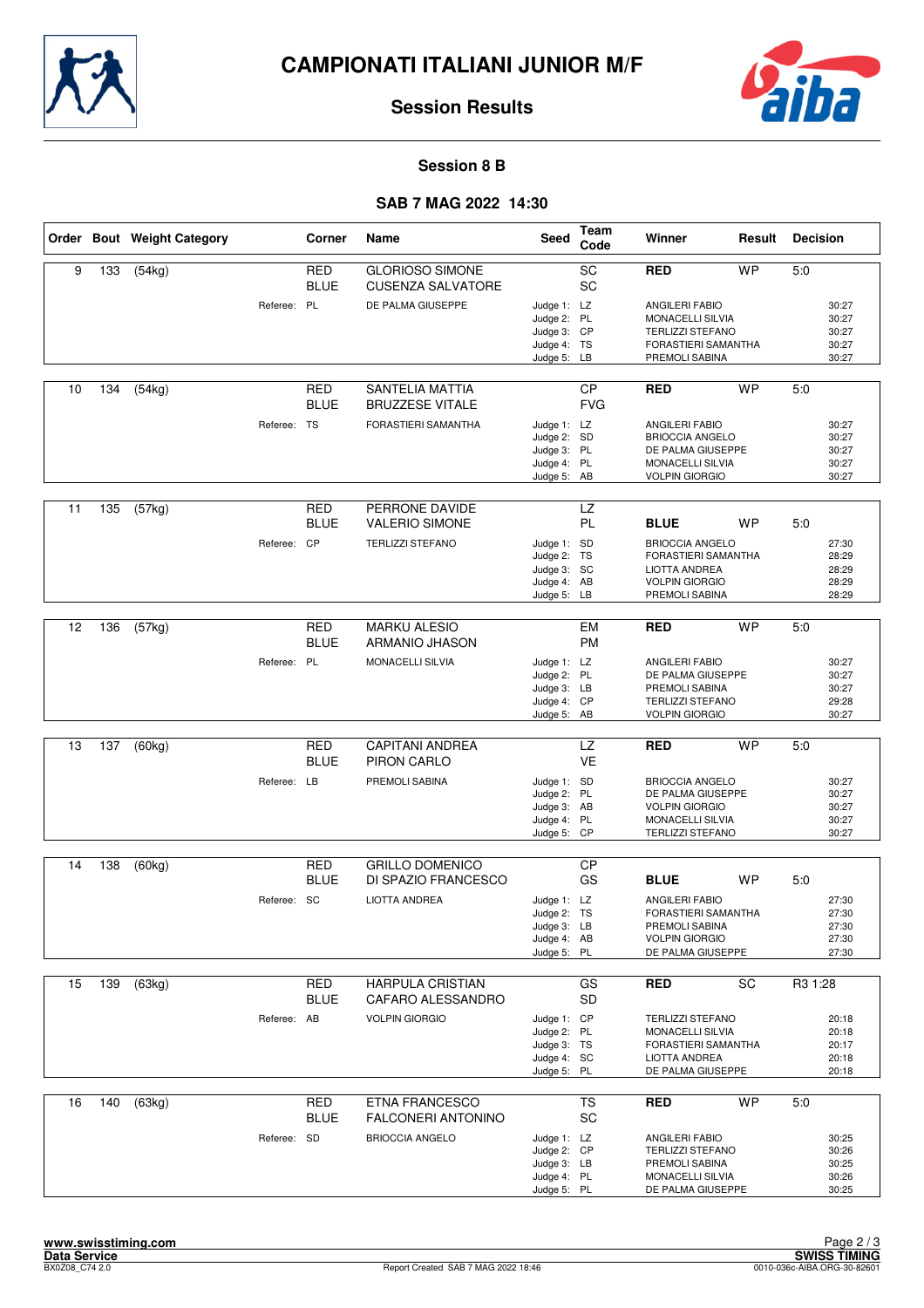



#### **Session 8 B**

#### **SAB 7 MAG 2022 14:30**

|    |     | Order Bout Weight Category |             | Corner                    | Name                                                  | <b>Seed</b>                                                             | Team<br>Code    | Winner                                                                                                            | Result    | <b>Decision</b> |                                           |
|----|-----|----------------------------|-------------|---------------------------|-------------------------------------------------------|-------------------------------------------------------------------------|-----------------|-------------------------------------------------------------------------------------------------------------------|-----------|-----------------|-------------------------------------------|
| 17 | 141 | (66kg)                     |             | <b>RED</b><br><b>BLUE</b> | PASCAZIO DAVIDE<br>POTENZA OMAR                       |                                                                         | <b>PL</b><br>SC | <b>RED</b>                                                                                                        | <b>WP</b> | 5.0             |                                           |
|    |     |                            | Referee:    | CP                        | <b>TERLIZZI STEFANO</b>                               | Judge 1: AB<br>Judge 2: LB<br>Judge 3: TS<br>Judge 4: SD<br>Judge 5: LZ |                 | <b>VOLPIN GIORGIO</b><br>PREMOLI SABINA<br><b>FORASTIERI SAMANTHA</b><br><b>BRIOCCIA ANGELO</b><br>ANGILERI FABIO |           |                 | 30:27<br>30:27<br>30:27<br>30:27<br>30:27 |
| 18 | 142 | (66kg)                     |             | <b>RED</b><br><b>BLUE</b> | <b>SINAGRA CHRISTIAN</b><br><b>SAVARESE FRANCESCO</b> |                                                                         | SC<br>GS        | <b>BLUE</b>                                                                                                       | <b>WP</b> | 5.0             |                                           |
|    |     |                            | Referee: LZ |                           | <b>ANGILERI FABIO</b>                                 | Judge 1: PL<br>Judge 2: AB<br>Judge 3: LB<br>Judge 4: PL<br>Judge 5: TS |                 | <b>MONACELLI SILVIA</b><br><b>VOLPIN GIORGIO</b><br>PREMOLI SABINA<br>DE PALMA GIUSEPPE<br>FORASTIERI SAMANTHA    |           |                 | 28:29<br>28:29<br>28:29<br>28:29<br>28:29 |
| 19 | 143 | (70kg)                     |             | <b>RED</b>                | <b>MORALE GABRIEL</b>                                 |                                                                         | SC              |                                                                                                                   |           |                 |                                           |
|    |     |                            |             | <b>BLUE</b>               | <b>MAIETTA CRISTIAN</b>                               |                                                                         | GS              | <b>BLUE</b>                                                                                                       | <b>WP</b> | 5.0             |                                           |
|    |     |                            | Referee: PL |                           | DE PALMA GIUSEPPE                                     | Judge 1: LZ<br>Judge 2: SD<br>Judge 3: AB<br>Judge 4: LB<br>Judge 5: PL |                 | <b>ANGILERI FABIO</b><br><b>BRIOCCIA ANGELO</b><br><b>VOLPIN GIORGIO</b><br>PREMOLI SABINA<br>MONACELLI SILVIA    |           |                 | 28:29<br>28:29<br>28:29<br>28:29<br>28:29 |
| 20 | 144 | (70kg)                     |             | <b>RED</b>                | <b>DI SOMMA LUIGI</b>                                 |                                                                         | $\overline{CP}$ |                                                                                                                   |           |                 |                                           |
|    |     |                            |             | <b>BLUE</b>               | MAZZOLI FRANCESCO                                     |                                                                         | <b>EM</b>       | <b>BLUE</b>                                                                                                       | <b>WP</b> | 5:0             |                                           |
|    |     |                            | Referee: AB |                           | <b>VOLPIN GIORGIO</b>                                 | Judge 1: LZ<br>Judge 2: SC<br>Judge 3: PL<br>Judge 4: TS<br>Judge 5: LB |                 | <b>ANGILERI FABIO</b><br><b>LIOTTA ANDREA</b><br>DE PALMA GIUSEPPE<br>FORASTIERI SAMANTHA<br>PREMOLI SABINA       |           |                 | 26:27<br>26:27<br>26:27<br>26:27<br>26:27 |
| 21 | 145 | (75kg)                     |             | <b>RED</b><br><b>BLUE</b> | <b>FASANELLI PAOLO</b><br>SCOGNAMIGLIO CIRO           |                                                                         | PL<br><b>CP</b> | <b>RED</b>                                                                                                        | <b>WP</b> | 5:0             |                                           |
|    |     |                            | Referee: LZ |                           | <b>ANGILERI FABIO</b>                                 | Judge 1: AB<br>Judge 2: LB<br>Judge 3: SC<br>Judge 4: SD<br>Judge 5: TS |                 | <b>VOLPIN GIORGIO</b><br>PREMOLI SABINA<br><b>LIOTTA ANDREA</b><br><b>BRIOCCIA ANGELO</b><br>FORASTIERI SAMANTHA  |           |                 | 29:28<br>29:28<br>29:28<br>29:28<br>29:28 |

**www.swisstiming.com**

**Data Service SWISS TIMING** Extrage 37.3<br>
BXVISS TIMING<br>
Beport Created SAB 7 MAG 2022 18:46 0010-036c-AIBA.ORG-30-82601 Page 3 / 3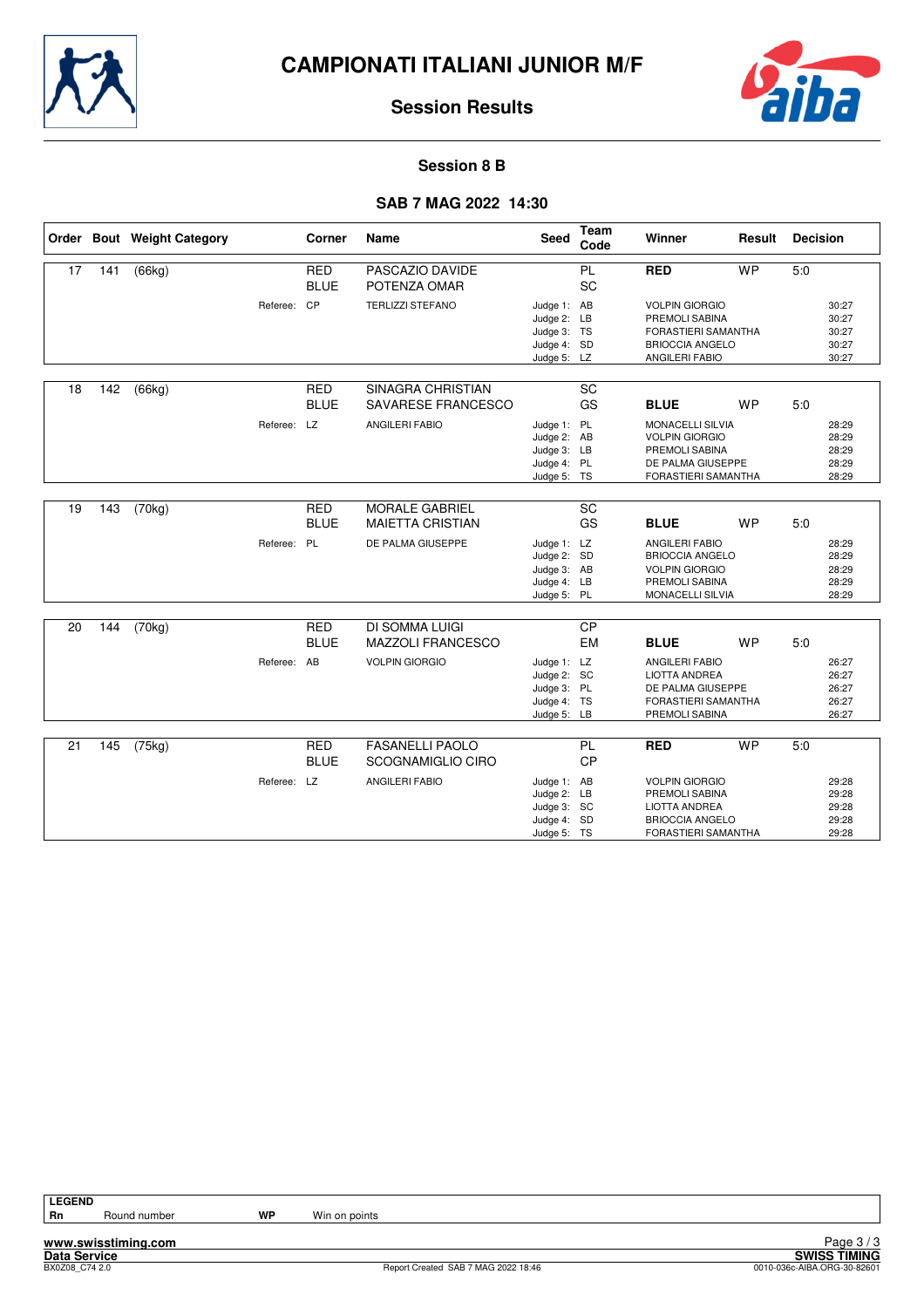



#### **Session 9 A**

|                |     | Order Bout Weight Category |             | Corner                    | Name                                              | Seed                                                                    | Team<br>Code     | Winner                                                                                                                 | Result    | <b>Decision</b>                           |
|----------------|-----|----------------------------|-------------|---------------------------|---------------------------------------------------|-------------------------------------------------------------------------|------------------|------------------------------------------------------------------------------------------------------------------------|-----------|-------------------------------------------|
| $\mathbf{1}$   | 150 | (52kg)                     |             | <b>RED</b><br><b>BLUE</b> | <b>VITALE GAETANO</b><br><b>FONTO' THOMAS</b>     |                                                                         | SC<br>LG         | <b>RED</b>                                                                                                             | <b>WP</b> | 5.0                                       |
|                |     |                            | Referee: VE |                           | CECAFOSSO GIANLUCA                                | Judge 1: LZ<br>Judge 2: PL<br>Judge 3: CP<br>Judge 4: AB<br>Judge 5: LB |                  | <b>ANGILERI FABIO</b><br>DE PALMA GIUSEPPE<br>RUSSO GIUSEPPE<br><b>VOLPIN GIORGIO</b><br>PREMOLI SABINA                |           | 29:28<br>29:28<br>29:28<br>29:28<br>29:28 |
| $\overline{2}$ | 170 | $\overline{(W75kg)}$       |             | <b>RED</b><br><b>BLUE</b> | MOLINARO GIULIA<br><b>TROMBETTA MARIARITA</b>     |                                                                         | <b>LZ</b><br>SC  | <b>RED</b>                                                                                                             | SC        | R <sub>2</sub> 1:21                       |
|                |     |                            | Referee: LB |                           | PREMOLI SABINA                                    | Judge 1: CP<br>Judge 2: PL<br>Judge 3: SD<br>Judge 4: SD<br>Judge 5: TS |                  | <b>TERLIZZI STEFANO</b><br>MONACELLI SILVIA<br><b>MAROGNA ANTONIO</b><br><b>BRIOCCIA ANGELO</b><br>FORASTIERI SAMANTHA |           | 10:8<br>10:9<br>10:8<br>10:9<br>10:8      |
| 3              | 161 | (W48kg)                    |             | RED<br><b>BLUE</b>        | VACCARELLA GIOVANNA<br><b>SCHININA' GRAZIELLA</b> |                                                                         | SC<br>SC         | <b>BLUE</b>                                                                                                            | <b>WP</b> | 5:0                                       |
|                |     |                            | Referee: TS |                           | VIOLETTA ALESSANDRA                               | Judge 1: PL<br>Judge 2: LG<br>Judge 3: LZ<br>Judge 4: EM<br>Judge 5: PL |                  | <b>MACCHIAROLA FABIO</b><br>LAGALA VINCENZO<br>ANGILERI FABIO<br>NARDELLI ANTONIO<br>DE PALMA GIUSEPPE                 |           | 27:30<br>27:30<br>27:30<br>27:30<br>27:30 |
|                |     |                            |             |                           |                                                   |                                                                         |                  |                                                                                                                        |           |                                           |
| 4              | 160 | (W46kg)                    |             | <b>RED</b><br><b>BLUE</b> | ORLANDO SOFIA<br><b>TARABOTTO GIORGIA</b>         |                                                                         | <b>EM</b><br>LG  | <b>RED</b>                                                                                                             | <b>WP</b> | 5:0                                       |
|                |     |                            | Referee: LZ |                           | <b>CORRADI SILVIA</b>                             | Judge 1: SC<br>Judge 2: VE<br>Judge 3: CP<br>Judge 4: AB<br>Judge 5: LZ |                  | <b>LIOTTA ANDREA</b><br>CECAFOSSO GIANLUCA<br>RUSSO GIUSEPPE<br><b>VOLPIN GIORGIO</b><br>ANGILERI FABIO                |           | 30:27<br>30:27<br>30:27<br>30:27<br>30:27 |
|                |     |                            |             |                           |                                                   |                                                                         |                  |                                                                                                                        |           |                                           |
| 5              | 162 | (W50kg)                    |             | RED<br><b>BLUE</b>        | <b>MASSONE SOFIA</b><br><b>MARONGIU GIULIETTA</b> |                                                                         | <b>TS</b><br>LZ. | <b>BLUE</b>                                                                                                            | <b>WP</b> | 5:0                                       |
|                |     |                            | Referee: SC |                           | MARINO GIUSEPPA                                   | Judge 1: SD<br>Judge 2: SD<br>Judge 3: CP<br>Judge 4: LB<br>Judge 5: LG |                  | <b>BRIOCCIA ANGELO</b><br><b>MAROGNA ANTONIO</b><br><b>TERLIZZI STEFANO</b><br>PREMOLI SABINA<br>LAGALA VINCENZO       |           | 26:30<br>26:30<br>27:30<br>26:30<br>27:30 |
| 6              | 163 | (W52kg)                    |             | RED                       | <b>BORGHI ANITA</b>                               |                                                                         | EM               |                                                                                                                        |           |                                           |
|                |     |                            |             | <b>BLUE</b>               | <b>BARCA BRUNILDA</b>                             |                                                                         | GS               | <b>BLUE</b>                                                                                                            | <b>WP</b> | 5:0                                       |
|                |     |                            | Referee: PL |                           | <b>MONACELLI SILVIA</b>                           | Judge 1: LZ<br>Judge 2: PL<br>Judge 3: TS<br>Judge 4: VE<br>Judge 5: TS |                  | <b>ANGILERI FABIO</b><br>DE PALMA GIUSEPPE<br>FORASTIERI SAMANTHA<br>CECAFOSSO GIANLUCA<br>VIOLETTA ALESSANDRA         |           | 27:30<br>27:30<br>27:30<br>27:30<br>28:29 |
| 7              | 164 | (W54kg)                    |             | RED                       | VASSALLO MARTINA                                  |                                                                         | <b>LZ</b>        | <b>RED</b>                                                                                                             | <b>WP</b> | 5:0                                       |
|                |     |                            |             | <b>BLUE</b>               | <b>TOSADORI STELLA</b>                            |                                                                         | VE               |                                                                                                                        |           |                                           |
|                |     |                            | Referee: SD |                           | <b>BRIOCCIA ANGELO</b>                            | Judge 1: SC<br>Judge 2: PL<br>Judge 3: CP<br>Judge 4: AB<br>Judge 5: SD |                  | <b>LIOTTA ANDREA</b><br>MACCHIAROLA FABIO<br><b>RUSSO GIUSEPPE</b><br><b>VOLPIN GIORGIO</b><br>MAROGNA ANTONIO         |           | 30:27<br>30:27<br>30:27<br>30:27<br>30:27 |
| 8              | 165 | (W57kg)                    |             | <b>RED</b><br><b>BLUE</b> | <b>JAAFARI KHADISA</b><br><b>BATTISTELLA SARA</b> |                                                                         | CP<br>LZ         | <b>RED</b>                                                                                                             | <b>WP</b> | 5:0                                       |
|                |     |                            | Referee: EM |                           | NARDELLI ANTONIO                                  | Judge 1: SC<br>Judge 2: LG<br>Judge 3: PL<br>Judge 4: PL<br>Judge 5: VE |                  | MARINO GIUSEPPA<br>LAGALA VINCENZO<br>DE PALMA GIUSEPPE<br>MONACELLI SILVIA<br>CECAFOSSO GIANLUCA                      |           | 29:28<br>30:27<br>30:27<br>30:27<br>30:27 |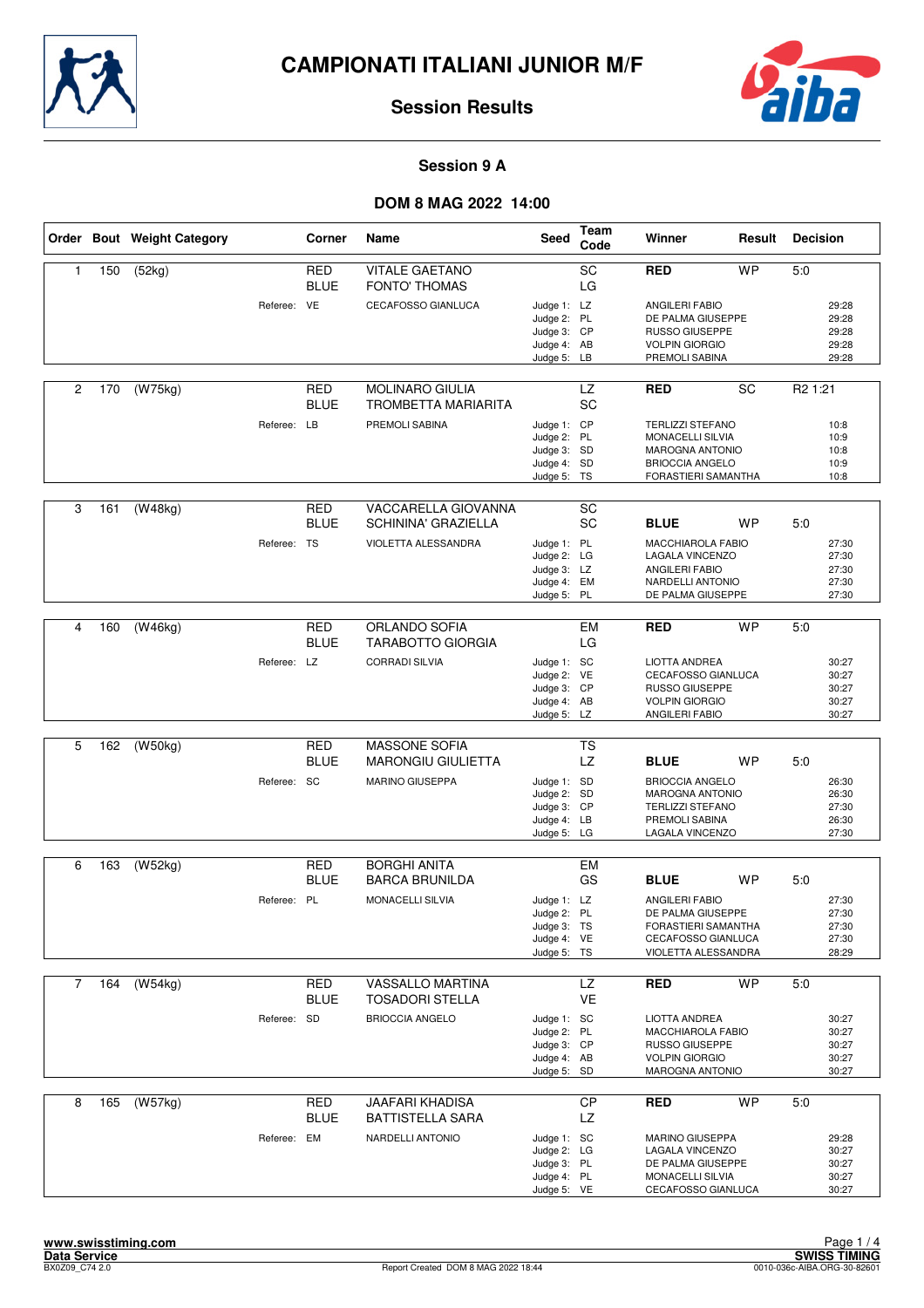



#### **Session 9 A**

|    |     | Order Bout Weight Category |             | Corner                    | Name                                            | Seed                                                                    | Team<br>Code    | Winner                                                                                                              | Result     | <b>Decision</b>                                   |
|----|-----|----------------------------|-------------|---------------------------|-------------------------------------------------|-------------------------------------------------------------------------|-----------------|---------------------------------------------------------------------------------------------------------------------|------------|---------------------------------------------------|
| 9  | 166 | (W60kg)                    |             | <b>RED</b><br><b>BLUE</b> | <b>MUZZI GINEVRA</b><br><b>BARUCHELLO EMMA</b>  |                                                                         | LZ<br><b>EM</b> | RED                                                                                                                 | SC         | R1 0:38                                           |
|    |     |                            | Referee: CP |                           | <b>TERLIZZI STEFANO</b>                         | Judge 1: TS<br>Judge 2: TS<br>Judge 3: LB<br>Judge 4: SD<br>Judge 5: CP |                 | VIOLETTA ALESSANDRA<br>FORASTIERI SAMANTHA<br>PREMOLI SABINA<br><b>MAROGNA ANTONIO</b><br>RUSSO GIUSEPPE            |            |                                                   |
| 10 | 167 | (W63kg)                    |             | <b>RED</b><br>BLUE        | <b>COLUCCI GIADA</b><br><b>MEMA HAIDI</b>       |                                                                         | GS<br>EM        | <b>BLUE</b>                                                                                                         | WP         | 5:0                                               |
|    |     |                            | Referee: TS |                           | FORASTIERI SAMANTHA                             | Judge 1: SD<br>Judge 2: VE<br>Judge 3: PL<br>Judge 4: AB<br>Judge 5: PL |                 | <b>BRIOCCIA ANGELO</b><br>CECAFOSSO GIANLUCA<br>DE PALMA GIUSEPPE<br><b>VOLPIN GIORGIO</b><br>MONACELLI SILVIA      |            | 28:29<br>28:29<br>28:29<br>28:29<br>28:29         |
| 11 | 168 | (W66kg)                    |             | RED<br><b>BLUE</b>        | <b>DOVESI AISHA</b><br>PIGNATARO AURORA         |                                                                         | EM<br>GS        | <b>BLUE</b>                                                                                                         | <b>RSC</b> | R <sub>2</sub> 1:57                               |
|    |     |                            | Referee: LB |                           | PREMOLI SABINA                                  | Judge 1: LZ<br>Judge 2: LZ<br>Judge 3: LG<br>Judge 4: SC<br>Judge 5: SC |                 | ANGILERI FABIO<br><b>CORRADI SILVIA</b><br><b>LAGALA VINCENZO</b><br><b>MARINO GIUSEPPA</b><br>LIOTTA ANDREA        |            | 10:9<br>10:9<br>10:9<br>10:9<br>10:9              |
|    |     |                            |             |                           |                                                 |                                                                         |                 |                                                                                                                     |            |                                                   |
| 12 | 169 | (W70kg)                    |             | <b>RED</b><br>BLUE        | <b>GOLINELLI AMINA</b><br><b>CICCUOLI ELENA</b> |                                                                         | <b>EM</b><br>AB | <b>RED</b>                                                                                                          | <b>WP</b>  | 5:0                                               |
|    |     |                            | Referee: CP |                           | <b>RUSSO GIUSEPPE</b>                           | Judge 1: TS<br>Judge 2: CP<br>Judge 3: SD<br>Judge 4: PL<br>Judge 5: VE |                 | VIOLETTA ALESSANDRA<br><b>TERLIZZI STEFANO</b><br><b>MAROGNA ANTONIO</b><br>DE PALMA GIUSEPPE<br>CECAFOSSO GIANLUCA |            | 30:27<br>30:27<br>30:27<br>30:27<br>30:27         |
|    |     |                            |             |                           |                                                 |                                                                         |                 |                                                                                                                     |            |                                                   |
| 13 | 171 | $(W80+kq)$                 |             | RED<br><b>BLUE</b>        | <b>FERRO SILVANA</b><br>NICOLOSI MARIA          |                                                                         | CP<br>GS        | <b>BLUE</b>                                                                                                         | <b>WP</b>  | 3:2                                               |
|    |     |                            | Referee: PL |                           | MACCHIAROLA FABIO                               | Judge 1: AB<br>Judge 2: EM<br>Judge 3: TS<br>Judge 4: LZ<br>Judge 5:    | PL              | <b>VOLPIN GIORGIO</b><br>NARDELLI ANTONIO<br>FORASTIERI SAMANTHA<br>ANGILERI FABIO<br>MONACELLI SILVIA              |            | 28:28 *<br>28:28 *<br>28:27<br>28:28 *<br>28:27   |
| 14 | 147 | (46kg)                     |             | RED                       | <b>MARSALA FORTUNATO</b>                        |                                                                         | LZ              | <b>RED</b>                                                                                                          | <b>WP</b>  | 5.0                                               |
|    |     |                            |             | BLUE                      | <b>MENCARONI SASHA</b>                          |                                                                         | <b>TS</b>       |                                                                                                                     |            |                                                   |
|    |     |                            | Referee: SC |                           | <b>LIOTTA ANDREA</b>                            | Judge 1: SD<br>Judge 2: SC<br>Judge 3: SD<br>Judge 4: CP<br>Judge 5: PL |                 | <b>BRIOCCIA ANGELO</b><br><b>MARINO GIUSEPPA</b><br><b>MAROGNA ANTONIO</b><br>RUSSO GIUSEPPE<br>DE PALMA GIUSEPPE   |            | 30:27<br>30:27<br>30:27<br>30:27<br>30:27         |
| 15 | 148 | (48kg)                     |             | RED<br><b>BLUE</b>        | CRUCILLA' FRANCESCO<br>PETRONI ALESSIO          |                                                                         | SC<br>LZ        | <b>RED</b>                                                                                                          | <b>WP</b>  | 5:0                                               |
|    |     |                            | Referee: LG |                           | LAGALA VINCENZO                                 | Judge 1: VE<br>Judge 2: PL<br>Judge 3: LB<br>Judge 4: CP<br>Judge 5: EM |                 | CECAFOSSO GIANLUCA<br>MACCHIAROLA FABIO<br>PREMOLI SABINA<br><b>TERLIZZI STEFANO</b><br>NARDELLI ANTONIO            |            | 30:26<br>30:27<br>30:27<br>30:27<br>30:27         |
| 16 | 149 | (50kg)                     |             | <b>RED</b><br>BLUE        | DELL'AQUILA GIUSEPPE<br>DI PIETRO MICHAEL       |                                                                         | GS<br>LZ        | <b>BLUE</b>                                                                                                         | <b>WP</b>  | 4:1                                               |
|    |     |                            | Referee: AB |                           | <b>VOLPIN GIORGIO</b>                           | Judge 1: PL<br>Judge 2: PL<br>Judge 3: SD<br>Judge 4: TS<br>Judge 5: PL |                 | MONACELLI SILVIA<br>DE PALMA GIUSEPPE<br><b>MAROGNA ANTONIO</b><br>FORASTIERI SAMANTHA<br>MACCHIAROLA FABIO         |            | 27:27 *<br>27:27 *<br>27:27 *<br>27:27 *<br>28:26 |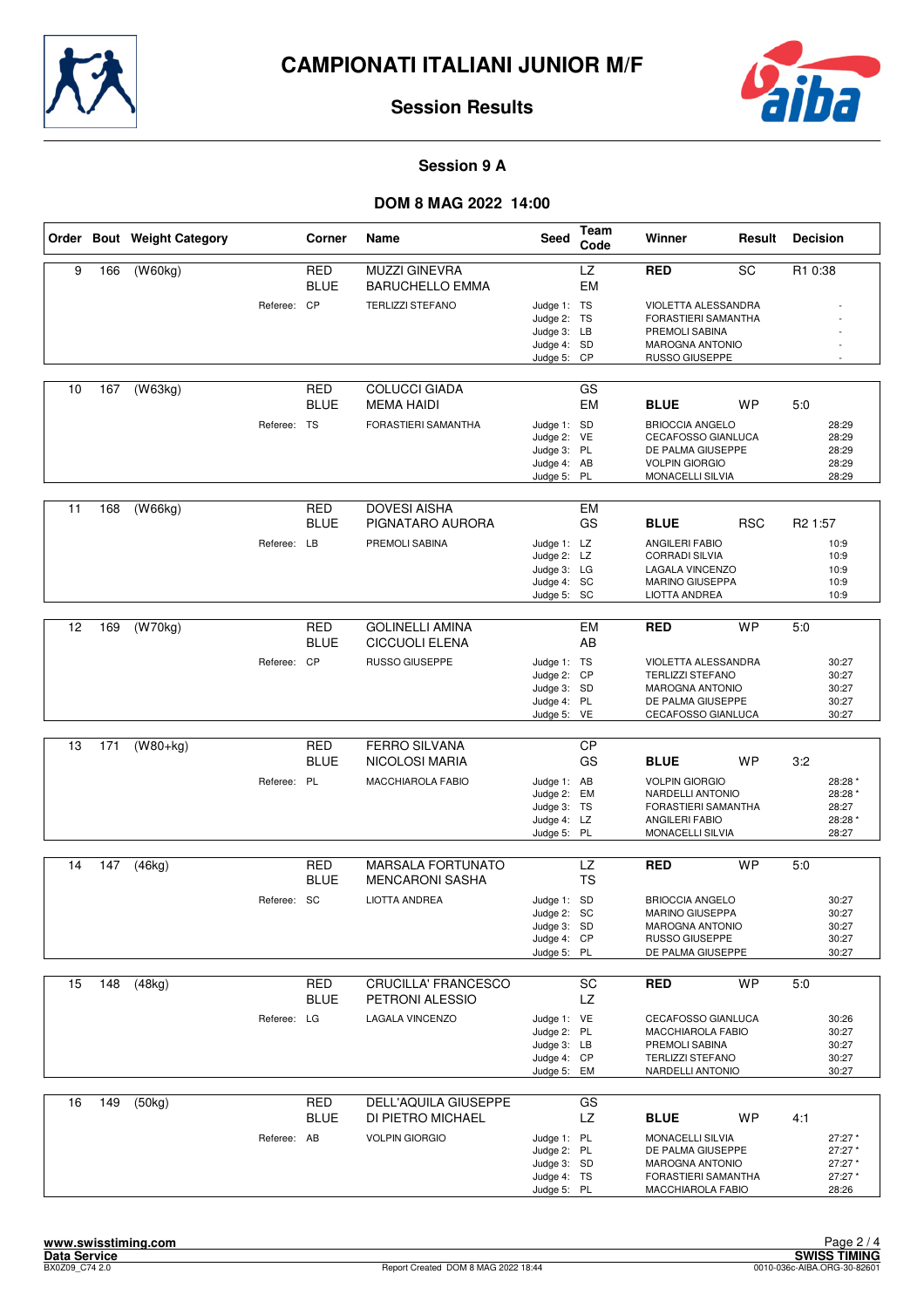



#### **Session 9 A**

|    |     | Order Bout Weight Category |             | Corner                    | Name                                              | Seed                       | Team<br>Code    | Winner                                           | Result    | <b>Decision</b> |                |
|----|-----|----------------------------|-------------|---------------------------|---------------------------------------------------|----------------------------|-----------------|--------------------------------------------------|-----------|-----------------|----------------|
| 17 | 151 | (54kg)                     |             | RED<br><b>BLUE</b>        | <b>GLORIOSO SIMONE</b><br>SANTELIA MATTIA         |                            | SC<br><b>CP</b> | RED                                              | <b>WP</b> | 3:2             |                |
|    |     |                            | Referee: LZ |                           | ANGILERI FABIO                                    | Judge 1: PL                |                 | DE PALMA GIUSEPPE                                |           |                 | 28:27          |
|    |     |                            |             |                           |                                                   | Judge 2: TS                |                 | VIOLETTA ALESSANDRA                              |           |                 | 27:28          |
|    |     |                            |             |                           |                                                   | Judge 3: LB<br>Judge 4: LG |                 | PREMOLI SABINA<br><b>LAGALA VINCENZO</b>         |           |                 | 28:27<br>25:30 |
|    |     |                            |             |                           |                                                   | Judge 5: SD                |                 | <b>MAROGNA ANTONIO</b>                           |           |                 | 28:27          |
| 18 | 152 | (57kg)                     |             | RED                       | <b>VALERIO SIMONE</b>                             |                            | PL              | <b>RED</b>                                       | <b>WP</b> | 4:1             |                |
|    |     |                            |             | <b>BLUE</b>               | <b>MARKU ALESIO</b>                               |                            | <b>EM</b>       |                                                  |           |                 |                |
|    |     |                            | Referee: CP |                           | <b>TERLIZZI STEFANO</b>                           | Judge 1: SC<br>Judge 2: LZ |                 | <b>LIOTTA ANDREA</b><br><b>CORRADI SILVIA</b>    |           |                 | 29:28<br>29:28 |
|    |     |                            |             |                           |                                                   | Judge 3: CP                |                 | <b>RUSSO GIUSEPPE</b>                            |           |                 | 28:29          |
|    |     |                            |             |                           |                                                   | Judge 4: AB                |                 | <b>VOLPIN GIORGIO</b>                            |           |                 | 29:28          |
|    |     |                            |             |                           |                                                   | Judge 5: SC                |                 | MARINO GIUSEPPA                                  |           |                 | 29:28          |
| 19 | 153 | (60kg)                     |             | RED<br><b>BLUE</b>        | <b>CAPITANI ANDREA</b><br>DI SPAZIO FRANCESCO     |                            | <b>LZ</b><br>GS | RED                                              | <b>WP</b> | 5:0             |                |
|    |     |                            | Referee: PL |                           | DE PALMA GIUSEPPE                                 | Judge 1: SD                |                 | <b>BRIOCCIA ANGELO</b>                           |           |                 | 30:26          |
|    |     |                            |             |                           |                                                   | Judge 2: VE                |                 | CECAFOSSO GIANLUCA                               |           |                 | 30:27          |
|    |     |                            |             |                           |                                                   | Judge 3: SD<br>Judge 4: LG |                 | <b>MAROGNA ANTONIO</b><br><b>LAGALA VINCENZO</b> |           |                 | 30:27<br>30:27 |
|    |     |                            |             |                           |                                                   | Judge 5:                   | EM              | NARDELLI ANTONIO                                 |           |                 | 29:28          |
|    |     |                            |             | <b>RED</b>                | <b>HARPULA CRISTIAN</b>                           |                            | GS              |                                                  | <b>WP</b> |                 |                |
| 20 | 154 | (63kg)                     |             | BLUE                      | <b>ETNA FRANCESCO</b>                             |                            | <b>TS</b>       | RED                                              |           | 5:0             |                |
|    |     |                            | Referee: PL |                           | MACCHIAROLA FABIO                                 | Judge 1: AB                |                 | <b>VOLPIN GIORGIO</b>                            |           |                 | 30:27          |
|    |     |                            |             |                           |                                                   | Judge 2: CP<br>Judge 3: PL |                 | <b>TERLIZZI STEFANO</b><br>DE PALMA GIUSEPPE     |           |                 | 30:27<br>30:27 |
|    |     |                            |             |                           |                                                   | Judge 4: SD                |                 | <b>MAROGNA ANTONIO</b>                           |           |                 | 30:27          |
|    |     |                            |             |                           |                                                   | Judge 5: LB                |                 | PREMOLI SABINA                                   |           |                 | 30:27          |
| 21 | 155 | (66kg)                     |             | <b>RED</b><br>BLUE        | PASCAZIO DAVIDE<br>SAVARESE FRANCESCO             |                            | PL<br>GS        | <b>BLUE</b>                                      | <b>WP</b> | 4:1             |                |
|    |     |                            | Referee: SD |                           | MAROGNA ANTONIO                                   | Judge 1: LZ                |                 | <b>ANGILERI FABIO</b>                            |           |                 | 27:30          |
|    |     |                            |             |                           |                                                   | Judge 2: TS                |                 | FORASTIERI SAMANTHA                              |           |                 | 27:30          |
|    |     |                            |             |                           |                                                   | Judge 3: VE                |                 | CECAFOSSO GIANLUCA                               |           |                 | 29:28          |
|    |     |                            |             |                           |                                                   | Judge 4: LG<br>Judge 5: LZ |                 | LAGALA VINCENZO<br><b>CORRADI SILVIA</b>         |           |                 | 28:29<br>28:29 |
|    |     |                            |             |                           |                                                   |                            |                 |                                                  |           |                 |                |
| 22 | 156 | (70kg)                     |             | <b>RED</b><br><b>BLUE</b> | <b>MAIETTA CRISTIAN</b><br>MAZZOLI FRANCESCO      |                            | GS<br><b>EM</b> | <b>BLUE</b>                                      | WP        | 5:0             |                |
|    |     |                            | Referee: VE |                           | CECAFOSSO GIANLUCA                                | Judge 1: SC                |                 | <b>MARINO GIUSEPPA</b>                           |           |                 | 27:30          |
|    |     |                            |             |                           |                                                   | Judge 2: AB                |                 | <b>VOLPIN GIORGIO</b>                            |           |                 | 27:30          |
|    |     |                            |             |                           |                                                   | Judge 3: PL                |                 | MONACELLI SILVIA                                 |           |                 | 27:30          |
|    |     |                            |             |                           |                                                   | Judge 4: PL<br>Judge 5: LB |                 | DE PALMA GIUSEPPE<br>PREMOLI SABINA              |           |                 | 27:30<br>27:30 |
|    |     |                            |             |                           |                                                   |                            |                 |                                                  |           |                 |                |
| 23 | 157 | (75kg)                     |             | RED<br><b>BLUE</b>        | <b>FASANELLI PAOLO</b><br><b>CIRILLO GIUSEPPE</b> |                            | PL<br>CP        | <b>RED</b>                                       | <b>WP</b> | 4:1             |                |
|    |     |                            | Referee: LZ |                           | ANGILERI FABIO                                    | Judge 1: SC                |                 | <b>LIOTTA ANDREA</b>                             |           |                 | 30:27          |
|    |     |                            |             |                           |                                                   | Judge 2: SD                |                 | <b>MAROGNA ANTONIO</b>                           |           |                 | 29:28          |
|    |     |                            |             |                           |                                                   | Judge 3: TS<br>Judge 4: LG |                 | VIOLETTA ALESSANDRA<br>LAGALA VINCENZO           |           |                 | 29:28<br>29:28 |
|    |     |                            |             |                           |                                                   | Judge 5: LZ                |                 | <b>CORRADI SILVIA</b>                            |           |                 | 28:29          |
| 24 | 158 | (80kg)                     |             | <b>RED</b>                | <b>SARSILLI CHRISTIAN</b>                         |                            | <b>PM</b>       | <b>RED</b>                                       | <b>WP</b> | 5:0             |                |
|    |     |                            |             | BLUE                      | <b>CICCONE FRANCESCO</b>                          |                            | <b>CL</b>       |                                                  |           |                 |                |
|    |     |                            | Referee: PL |                           | DE PALMA GIUSEPPE                                 | Judge 1: SD                |                 | <b>BRIOCCIA ANGELO</b>                           |           |                 | 30:27          |
|    |     |                            |             |                           |                                                   | Judge 2: PL                |                 | MACCHIAROLA FABIO                                |           |                 | 30:27          |
|    |     |                            |             |                           |                                                   | Judge 3: CP                |                 | RUSSO GIUSEPPE<br><b>TERLIZZI STEFANO</b>        |           |                 | 30:27          |
|    |     |                            |             |                           |                                                   | Judge 4: CP<br>Judge 5: EM |                 | NARDELLI ANTONIO                                 |           |                 | 30:27<br>30:27 |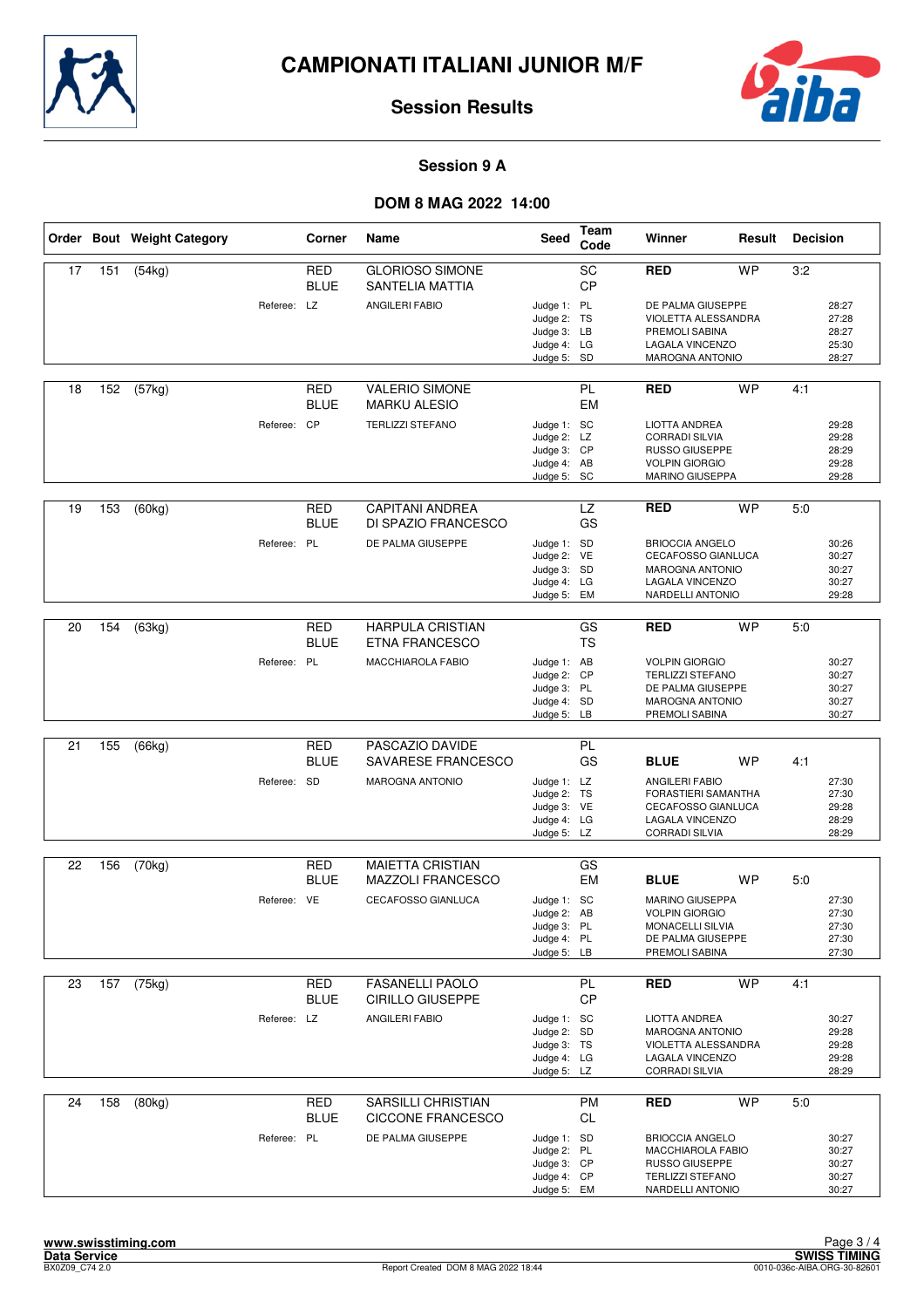



#### **Session 9 A**

| Order |    | <b>Bout</b> Weight Category |          | Corner                    | Name                                              | Seed                                                                    | Team<br>Code | Winner                                                                                                        | Result | <b>Decision</b>                           |
|-------|----|-----------------------------|----------|---------------------------|---------------------------------------------------|-------------------------------------------------------------------------|--------------|---------------------------------------------------------------------------------------------------------------|--------|-------------------------------------------|
| 25    | 59 | $(80 + kg)$                 |          | <b>RED</b><br><b>BLUE</b> | <b>GUIDA VINCENZO</b><br><b>FALLACARA ANTONIO</b> |                                                                         | CP<br>- PL   | <b>RED</b>                                                                                                    | WP     | 5:0                                       |
|       |    |                             | Referee: | -SD                       | MAROGNA ANTONIO                                   | Judge 1: AB<br>Judge 2: LB<br>Judge 3: TS<br>Judge 4: LZ<br>Judge 5: VE |              | <b>VOLPIN GIORGIO</b><br>PREMOLI SABINA<br>FORASTIERI SAMANTHA<br>ANGILERI FABIO<br><b>CECAFOSSO GIANLUCA</b> |        | 30:27<br>30:27<br>30:27<br>30:27<br>30:27 |

| <b>LEGEND</b>       |                     |    |              |                                     |                       |    |                             |                     |
|---------------------|---------------------|----|--------------|-------------------------------------|-----------------------|----|-----------------------------|---------------------|
|                     | Preferred winner    | Rn | Round number | <b>RSC</b>                          | Referee Stops Contest | WP | Win on points               |                     |
|                     |                     |    |              |                                     |                       |    |                             |                     |
|                     | www.swisstiming.com |    |              |                                     |                       |    |                             | Page $4/4$          |
| <b>Data Service</b> |                     |    |              |                                     |                       |    |                             | <b>SWISS TIMING</b> |
| BX0Z09 C74 2.0      |                     |    |              | Report Created DOM 8 MAG 2022 18:44 |                       |    | 0010-036c-AIBA.ORG-30-82601 |                     |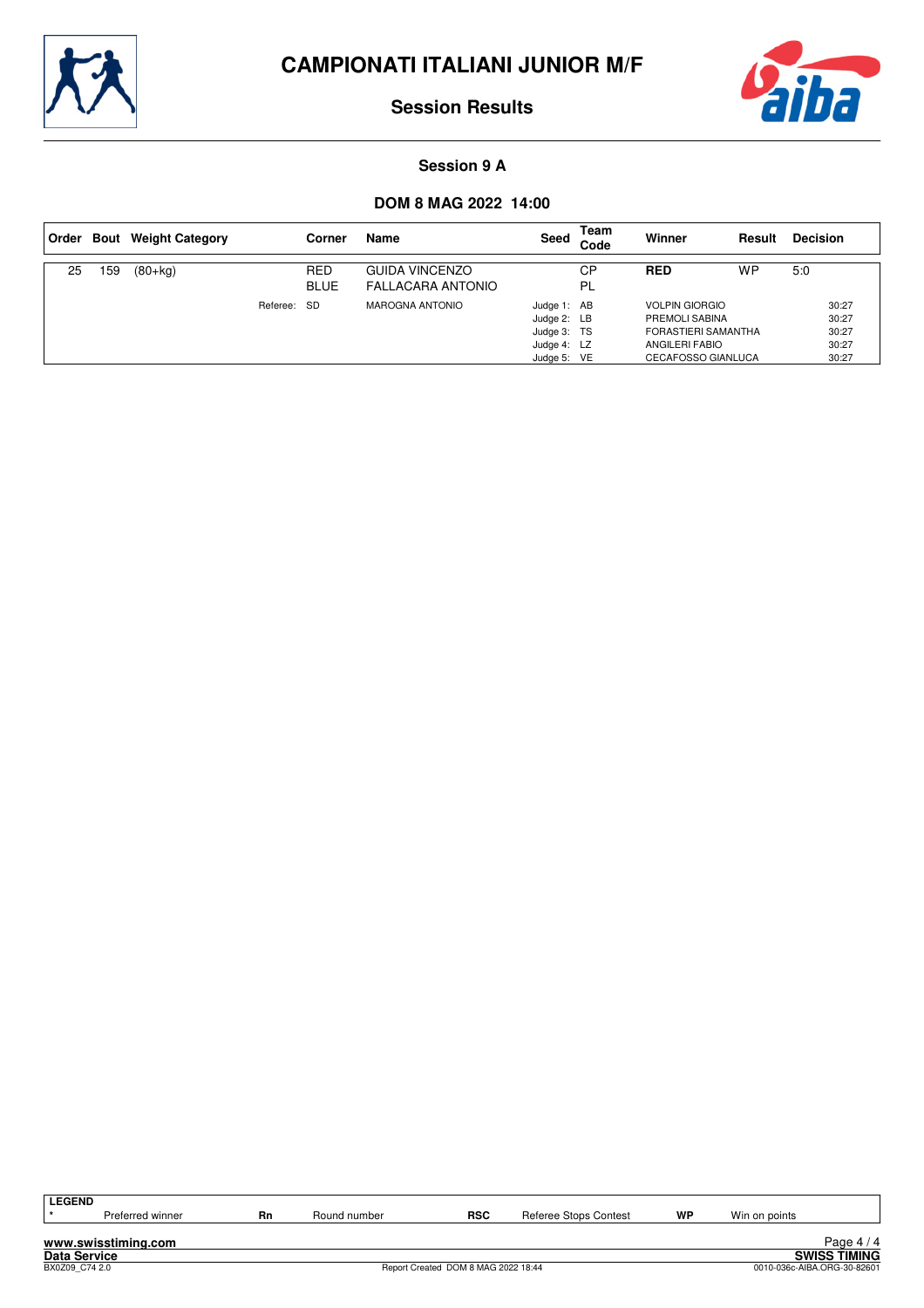



# **Top List**

## **As of DOM 8 MAG 2022**

|      | (46kg)                    |              |             | (48kg)                     |           |      |
|------|---------------------------|--------------|-------------|----------------------------|-----------|------|
| Rank | Name                      | Team<br>Seed | <b>Rank</b> | Name                       | Seed      | Team |
|      | <b>MARSALA FORTUNATO</b>  | LZ           |             | <b>CRUCILLA' FRANCESCO</b> | <b>SC</b> |      |
| 2    | <b>MENCARONI SASHA</b>    | TS           |             | <b>PETRONI ALESSIO</b>     | LZ        |      |
| З    | <b>CIRAULO ANTONIO</b>    | <b>CL</b>    | 3           | <b>RAUTI MARCO</b>         | LВ        |      |
| 3    | <b>FUSCO SAMUELE</b>      | LZ           | 3           | <b>FEDUCCI NICCOLO'</b>    | TS        |      |
| 5    | <b>GUSTOV RICCARDO</b>    | VE           | 5           | BOURAOUIA SOFIANE          | <b>CP</b> |      |
| 5    | <b>VINCI VINCENZO</b>     | SC           | 5           | ASCANI TOMMASO             | <b>MC</b> |      |
| 5    | <b>SCARPA TOMMASO</b>     | PL           | 5           | <b>BRAMA KRISTOS</b>       | EM        |      |
| 5    | <b>BEN ZAHOUANE SALAH</b> | МC           | 5           | CATALFIO GABRIELE          | <b>SC</b> |      |
| 9    | CALISTI ANDREA            | EM           |             |                            |           |      |

9 MARTUCCI SAMUELE GS

|             | (50kg)                      |      |           |      | (52kg)                     |      |           |
|-------------|-----------------------------|------|-----------|------|----------------------------|------|-----------|
| <b>Rank</b> | <b>Name</b>                 | Seed | Team      | Rank | Name                       | Seed | Team      |
|             | <b>DI PIETRO MICHAEL</b>    |      | LZ        |      | <b>VITALE GAETANO</b>      |      | <b>SC</b> |
|             | <b>DELL'AQUILA GIUSEPPE</b> |      | GS        | 2    | <b>FONTO' THOMAS</b>       |      | LG        |
|             | <b>PINNA FRANCESCO</b>      |      | <b>SD</b> | 3    | <b>PINTO FRANCESCO</b>     |      | <b>CP</b> |
|             | <b>IELMINI OSCAR</b>        |      | LВ        | 3    | <b>CAMPANELLI DOMENICO</b> |      | <b>PL</b> |
| 5           | ROSSITTO MARCO              |      | <b>SC</b> | 5    | <b>COLONNA CRISTIAN</b>    |      | <b>MC</b> |
|             | <b>CREMASCHI RAOUL</b>      |      | LВ        | 5    | DE NOJA EMANUELE           |      | PL        |
|             | <b>ABBATE MICHAEL</b>       |      | <b>SC</b> | 5.   | VACCA ANTONIO              |      | <b>SD</b> |
|             |                             |      |           | 5    | <b>MINNITI FILIPPO</b>     |      | <b>SD</b> |
|             |                             |      |           | 9    | DAVI' DANIELE              |      | SC        |
|             |                             |      |           | 9    | <b>GRECO GABRIEL</b>       |      | GS        |

|      | (54kg)                   |              |      | (57kg)                 |           |      |
|------|--------------------------|--------------|------|------------------------|-----------|------|
| Rank | <b>Name</b>              | Team<br>Seed | Rank | Name                   | Seed      | Team |
|      | <b>GLORIOSO SIMONE</b>   | SC           |      | <b>VALERIO SIMONE</b>  | <b>PL</b> |      |
|      | <b>SANTELIA MATTIA</b>   | СP           | 2    | <b>MARKU ALESIO</b>    | EM        |      |
|      | <b>CUSENZA SALVATORE</b> | SC           | 3    | <b>PERRONE DAVIDE</b>  | LZ        |      |
|      | <b>BRUZZESE VITALE</b>   | <b>FVG</b>   |      | <b>ARMANIO JHASON</b>  | <b>PM</b> |      |
| 5.   | <b>SCOTTO ARMANDO</b>    | LZ           | 5    | <b>ALCIATI TIZIANO</b> | LZ        |      |
|      | RODOLICO DARIO           | PL           | 5    | NARDI GIUSEPPE         | <b>SD</b> |      |
| 5    | PANARIELLO MICHELE       | СP           | 5    | BUONOCORE GAETANO      | СP        |      |
| 5.   | SERGIO ANTONIO           | GS           | 5    | <b>FAGONE MATTEO</b>   | LВ        |      |
| 9    | ZUCCA RICCARDO           | <b>SD</b>    | 9    | <b>BALZANO MICHAEL</b> | CP        |      |
| 9    | CHIANTIA STEFANO         | <b>PM</b>    | 9    | <b>DURANTI FILIPPO</b> | TS        |      |

|      | (60kg)                     |              |      | (63kg)                    |      |           |
|------|----------------------------|--------------|------|---------------------------|------|-----------|
| Rank | Name                       | Team<br>Seed | Rank | Name                      | Seed | Team      |
|      | <b>CAPITANI ANDREA</b>     | LZ           |      | <b>HARPULA CRISTIAN</b>   |      | GS        |
| 2    | <b>DI SPAZIO FRANCESCO</b> | GS           |      | <b>ETNA FRANCESCO</b>     |      | ΤS        |
| 3    | <b>PIRON CARLO</b>         | VE           |      | <b>CAFARO ALESSANDRO</b>  |      | <b>SD</b> |
| 3    | <b>GRILLO DOMENICO</b>     | <b>CP</b>    |      | <b>FALCONERI ANTONINO</b> |      | <b>SC</b> |
| 5    | <b>RIDOSSO SALVATORE</b>   | CP           | 5    | PINTO PIETRO              |      | LZ        |
| 5    | SUFFRE' CRISTIANO          | LZ           | 5    | LUONGO STEFANO            |      | AB        |
| 5    | DAIDONE NICOLAS            | SC           |      | ELEFANTE ANTONINO         |      | <b>CP</b> |
| 5    | <b>GIANNONE MICHELE</b>    | TS           |      | <b>ABATE GABRIEL</b>      |      | LВ        |
| 9    | CILIBERTI MATTEO           | <b>MC</b>    | 9    | <b>PUTAGGIO GIUSEPPE</b>  |      | <b>SC</b> |
| 9    | <b>HYSENAJ DANIEL</b>      | PL           |      | CALIA ALESSANDRO          |      | PL        |

|      | (66kg)                     |      |           |      | (70kg)                   |      |           |
|------|----------------------------|------|-----------|------|--------------------------|------|-----------|
| Rank | Name                       | Seed | Team      | Rank | <b>Name</b>              | Seed | Team      |
|      | <b>SAVARESE FRANCESCO</b>  |      | GS        |      | <b>MAZZOLI FRANCESCO</b> |      | EM        |
| 2    | <b>PASCAZIO DAVIDE</b>     |      | PL        |      | <b>MAIETTA CRISTIAN</b>  |      | GS        |
| 3    | <b>SINAGRA CHRISTIAN</b>   |      | <b>SC</b> | 3    | DI SOMMA LUIGI           |      | <b>CP</b> |
| 3    | <b>POTENZA OMAR</b>        |      | SC        |      | <b>MORALE GABRIEL</b>    |      | <b>SC</b> |
| 5    | TASSA LAHCEN               |      | LВ        | 5    | VEZZOSO ALESSIO          |      | LG        |
| 5    | TISTARELLI CRISTIAN        |      | LZ        | 5    | <b>IELO SANTO</b>        |      | СL        |
| 5    | <b>SAMARITANI STEVEN</b>   |      | <b>EM</b> |      | <b>GENTILI FEDERICO</b>  |      | LZ        |
| 5    | <b>BARATILI ALFONSO</b>    |      | <b>CP</b> | 5    | <b>RUFINI ALESSIO</b>    |      | LZ        |
| 9    | <b>GHIRINGHELLI MATTIA</b> |      | LВ        | 9    | FERRACUTI LEONARDO       |      | МC        |
| 9    | KHALDOUNI ABDELLAKODDOUS   |      | VE        | 9    | <b>CAPUANO KEVIN</b>     |      | SC        |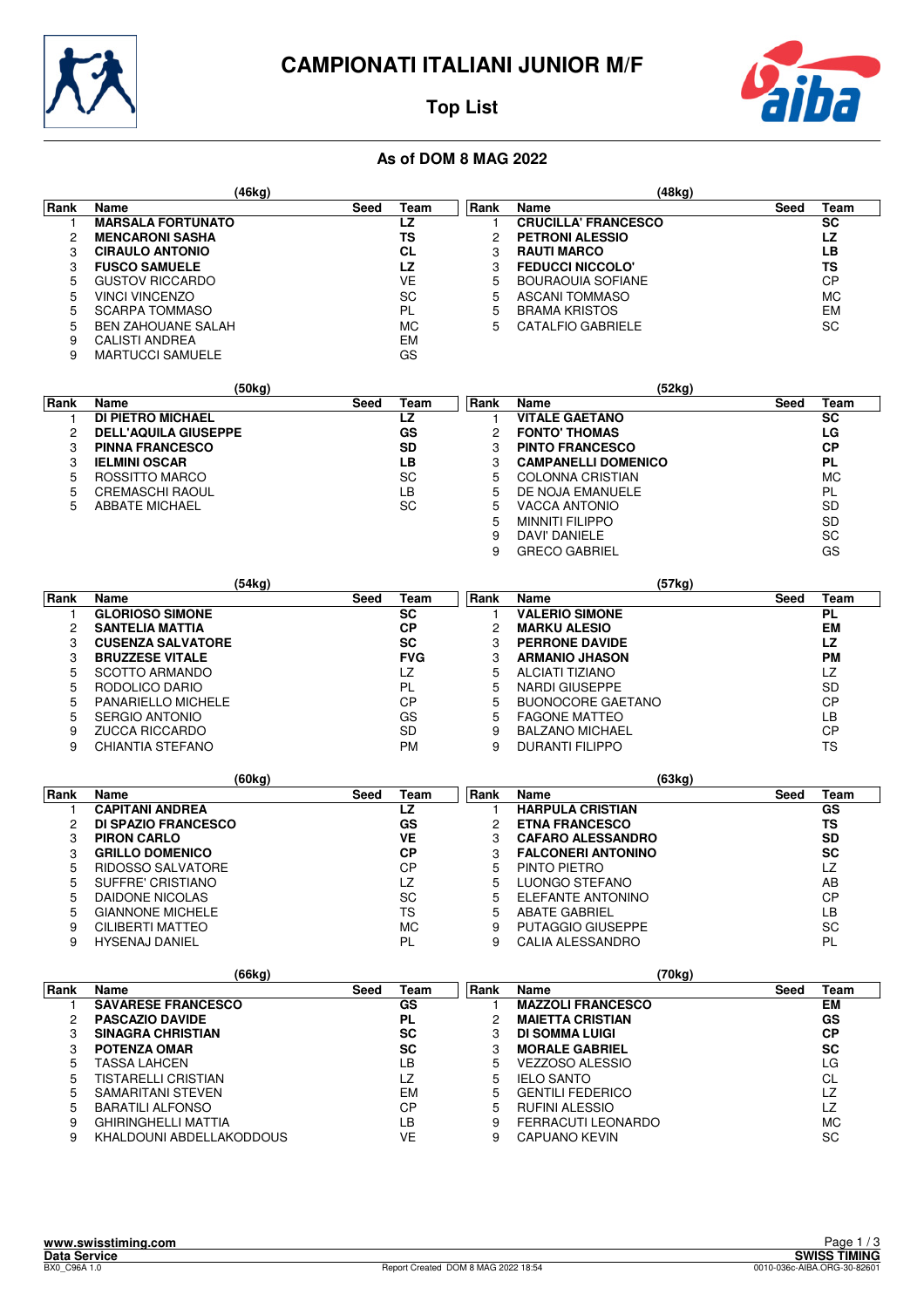

# **CAMPIONATI ITALIANI JUNIOR M/F**



# **Top List**

## **As of DOM 8 MAG 2022**

|       | (75kg)                   |      |      |             | (80kg)                    |      |           |
|-------|--------------------------|------|------|-------------|---------------------------|------|-----------|
| ∣Rank | Name                     | Seed | Team | <b>Rank</b> | Name                      | Seed | Team      |
|       | <b>FASANELLI PAOLO</b>   |      | PL   |             | <b>SARSILLI CHRISTIAN</b> |      | <b>PM</b> |
|       | <b>CIRILLO GIUSEPPE</b>  |      | СP   |             | <b>CICCONE FRANCESCO</b>  |      | <b>CL</b> |
|       | <b>SCOGNAMIGLIO CIRO</b> |      | СP   |             | <b>NOVOHATCHI MACSIM</b>  |      | <b>CP</b> |
|       | <b>REITANO GIUSEPPE</b>  |      | SC   |             | <b>CASCINI ANDREA</b>     |      | AB        |
| 5     | <b>GALLICANI THOMAS</b>  |      | TS   | 5           | <b>BASSI NICOLA</b>       |      | <b>PL</b> |
| 5     | CEICOVSCHI ANTONIO       |      | LZ   | 5           | BRACCIOLANO FRANCESCO     |      | <b>SC</b> |
| .h    | COSTANDACHE MARIUS       |      | SC   |             |                           |      |           |

|      | (80+kg)                     |      |      |  |  |  |  |  |  |  |
|------|-----------------------------|------|------|--|--|--|--|--|--|--|
| Rank | Name                        | Seed | Team |  |  |  |  |  |  |  |
|      | <b>GUIDA VINCENZO</b>       |      | СP   |  |  |  |  |  |  |  |
| 2    | <b>FALLACARA ANTONIO</b>    |      | PL   |  |  |  |  |  |  |  |
| 3    | <b>CCAHUA RAMOS NICOLAS</b> |      | LZ   |  |  |  |  |  |  |  |
| 3    | <b>MONTALTO ALESSIO</b>     |      | SC   |  |  |  |  |  |  |  |
| 5    | <b>CORONA AHARON</b>        |      | LG   |  |  |  |  |  |  |  |
| 5    | <b>FIORE FABIANO</b>        |      | AB   |  |  |  |  |  |  |  |
| 5    | NESPRO SALVATORE            |      | СP   |  |  |  |  |  |  |  |
| 5    | <b>ACQUISTO SAMUEL</b>      |      | SC.  |  |  |  |  |  |  |  |

|             | (W46kg)                  |      |           |       | (W48kg)                    |      |           |
|-------------|--------------------------|------|-----------|-------|----------------------------|------|-----------|
| <b>Rank</b> | <b>Name</b>              | Seed | Team      | ∣Rank | <b>Name</b>                | Seed | Team      |
|             | <b>ORLANDO SOFIA</b>     |      | EM        |       | <b>SCHININA' GRAZIELLA</b> |      | <b>SC</b> |
|             | <b>TARABOTTO GIORGIA</b> |      | LG        |       | <b>VACCARELLA GIOVANNA</b> |      | <b>SC</b> |
|             | <b>CAFARELLI NOEMI</b>   |      | LG        |       |                            |      |           |
|             | <b>VIANA ANGELA</b>      |      | <b>PM</b> |       |                            |      |           |

|      | (W50kg)                   |      |           |      | (W52kg)                     |      |           |
|------|---------------------------|------|-----------|------|-----------------------------|------|-----------|
| Rank | Name                      | Seed | Team      | Rank | Name                        | Seed | Team      |
|      | <b>MARONGIU GIULIETTA</b> |      | LZ        |      | <b>BARCA BRUNILDA</b>       |      | GS        |
|      | <b>MASSONE SOFIA</b>      |      | TS        |      | <b>BORGHI ANITA</b>         |      | EM        |
|      | <b>PIATROU MONICA</b>     |      | VE        |      | <b>DAMASIO SUSY</b>         |      | VE        |
|      | <b>BENCIVENGA CHIARA</b>  |      | СP        |      | <b>DELLA NOCE ANNAPAOLA</b> |      | СP        |
|      | <b>PAOLINI GIULIA</b>     |      | LZ        | 5    | <b>AMATO ALICE</b>          |      | <b>SC</b> |
|      | MUSCO CARBONARO LUDOVICA  |      | SC        | 5    | AMRAR KARINA                |      | LB        |
|      | <b>RUFFO MARTINA</b>      |      | <b>PM</b> |      |                             |      |           |

|             |                          | (W54kg) |           |             |                         | (W57kg) |           |
|-------------|--------------------------|---------|-----------|-------------|-------------------------|---------|-----------|
| Rank        | Name                     | Seed    | Team      | <b>Rank</b> | Name                    | Seed    | Team      |
|             | <b>VASSALLO MARTINA</b>  |         | LZ        |             | <b>JAAFARI KHADISA</b>  |         | СP        |
|             | <b>TOSADORI STELLA</b>   |         | VE        |             | <b>BATTISTELLA SARA</b> |         | LZ        |
|             | <b>MARLETTA ERMINIA</b>  |         | <b>SC</b> |             | <b>GRAZIANI ALESSIA</b> |         | LZ        |
|             | <b>ELLI FEDERICA</b>     |         | LΒ        |             | <b>SEMERIA MARTINA</b>  |         | <b>PM</b> |
| 5           | <b>MERCANDO VALERIA</b>  |         | <b>PM</b> | ხ           | TRIOLO JENNIFER         |         | <b>SC</b> |
| 5           | <b>GARGIULO PATRIZIA</b> |         | СP        | 5           | D'ALFONSO ALESSIA       |         | AB        |
| $5^{\circ}$ | CALICIOTTI CARLOTTA      |         | LZ        | 5           | CAPRINI ANNAGIULIA      |         | EM        |
| 5           | MASTROIANNI ANNAMARIA    |         | СP        | 5           | <b>BIANCA BENEDETTA</b> |         | SC        |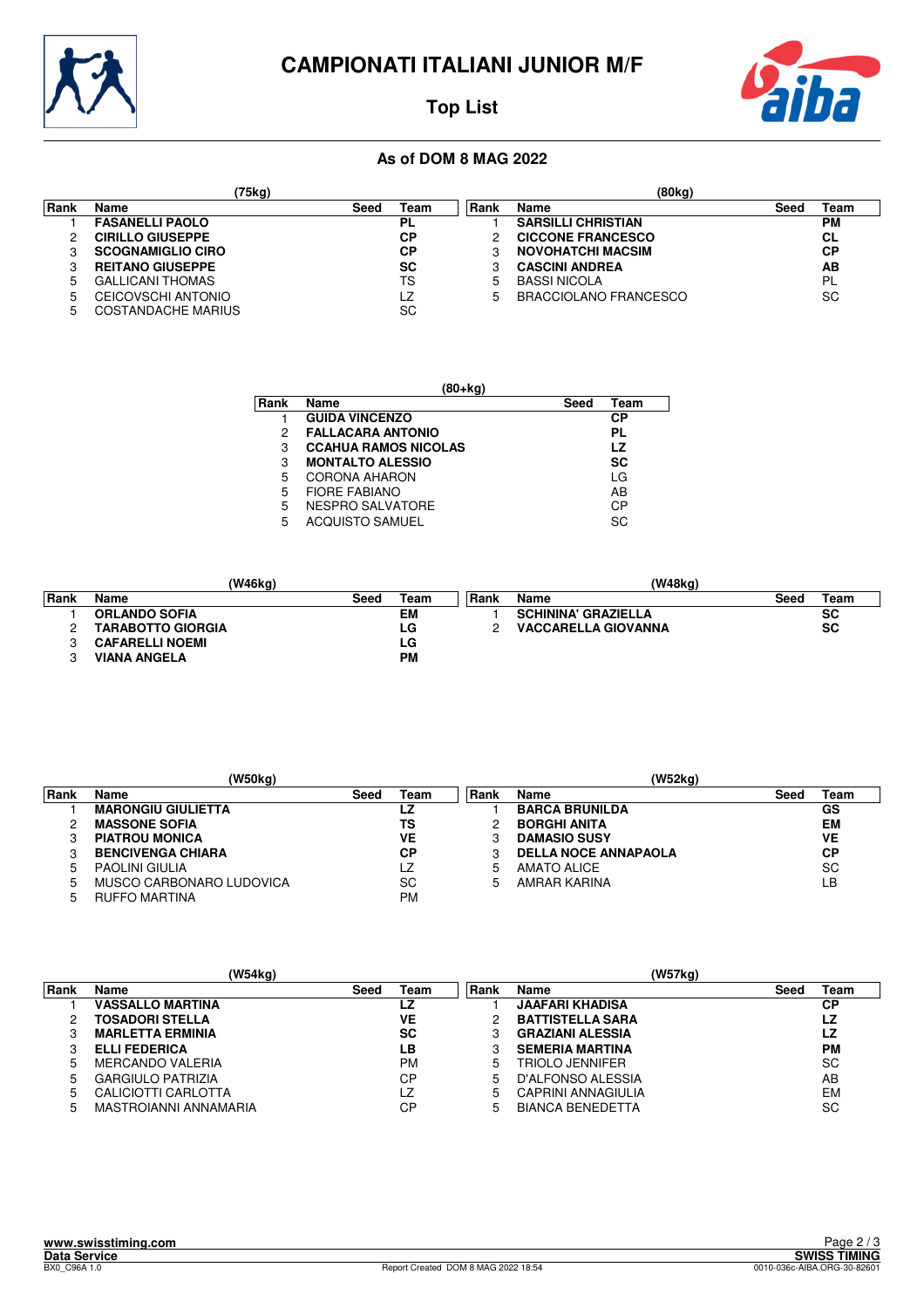



## **Top List**

#### **As of DOM 8 MAG 2022**

|       |                         | 'W60kg) |           |       |                      | (W63kg) |      |           |
|-------|-------------------------|---------|-----------|-------|----------------------|---------|------|-----------|
| ∣Rank | Name                    | Seed    | Team      | ∣Rank | Name                 |         | Seed | Team      |
|       | <b>MUZZI GINEVRA</b>    |         | LZ        |       | <b>MEMA HAIDI</b>    |         |      | EM        |
|       | <b>BARUCHELLO EMMA</b>  |         | EМ        |       | <b>COLUCCI GIADA</b> |         |      | GS        |
|       | <b>FABBRI SOFIA</b>     |         | LZ        |       | <b>FANELLI ALICE</b> |         |      | <b>PM</b> |
|       | <b>CUCCI ASIA</b>       |         | PL        |       |                      |         |      |           |
|       | <b>BEN SASSI MARIEM</b> |         | <b>SC</b> |       |                      |         |      |           |

|       |                         | (W66kg) |           |       |                        | (W70kg) |           |
|-------|-------------------------|---------|-----------|-------|------------------------|---------|-----------|
| ∣Rank | Name                    | Seed    | Team      | ∣Rank | Name                   | Seed    | Team      |
|       | <b>PIGNATARO AURORA</b> |         | GS        |       | <b>GOLINELLI AMINA</b> |         | EM        |
|       | <b>DOVESI AISHA</b>     |         | <b>EM</b> |       | <b>CICCUOLI ELENA</b>  |         | AB        |
|       | <b>ZAMMITTI GIORGIA</b> |         | <b>SC</b> |       | <b>BELLA KRISTEL</b>   |         | <b>SC</b> |
|       | <b>LULI JULIA</b>       |         | <b>SC</b> |       |                        |         |           |
| 5     | TRISCHITTA GIORDANA     |         | SC        |       |                        |         |           |
|       | DI CAPRIO VINCENZA      |         | CP        |       |                        |         |           |

|             | (W75kg)                    |      |      |       | (W80+ka)              |      |           |
|-------------|----------------------------|------|------|-------|-----------------------|------|-----------|
| <b>Rank</b> | Name                       | Seed | Team | ⊺Rank | Name                  | Seed | Team      |
|             | <b>MOLINARO GIULIA</b>     |      | LZ   |       | <b>NICOLOSI MARIA</b> |      | GS        |
|             | <b>TROMBETTA MARIARITA</b> |      | SC   |       | <b>FERRO SILVANA</b>  |      | <b>CP</b> |
|             |                            |      |      |       | <b>LONGO SERENA</b>   |      | PL        |

**NOTES**

Sorting order for ranked 3rd: from semifinals, first, loser against the gold medallist, second, loser against the silver medallist. For ranked 5th: from quarterfinals, same criteria<br>to list the first two losers and then, l